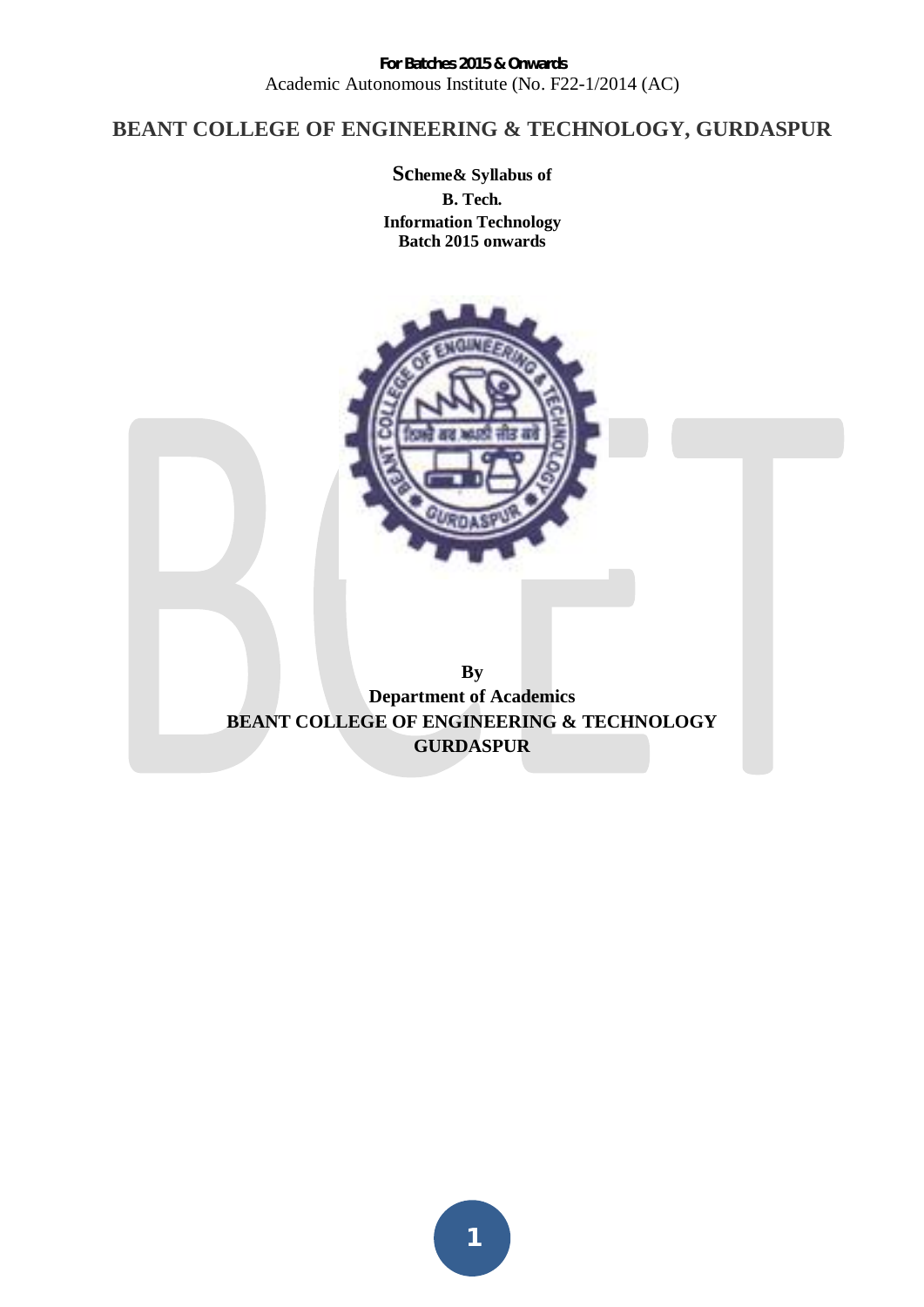|                                                   | <b>Third Semester</b><br><b>Contact Hrs=28</b> |                                                  |                |              |                          |                                 |                                 |              |                |
|---------------------------------------------------|------------------------------------------------|--------------------------------------------------|----------------|--------------|--------------------------|---------------------------------|---------------------------------|--------------|----------------|
| <b>MCode</b>                                      | <b>Subject Code</b>                            | <b>Course Name</b>                               | L              | T            | ${\bf P}$                | <b>Internal</b><br><b>Marks</b> | <b>External</b><br><b>Marks</b> | <b>Total</b> | <b>Credits</b> |
| 74258                                             | <b>BTIT-301</b>                                | Operating<br>System                              | $\overline{3}$ | 1            | $\overline{\phantom{0}}$ | 40                              | 60                              | 100          | $\overline{4}$ |
| 74273                                             | <b>BTAM-302</b>                                | Mathematics-<br>$\mathop{\mathrm{III}}\nolimits$ | $\overline{3}$ | $\mathbf{1}$ | $\overline{\phantom{0}}$ | 40                              | 60                              | 100          | $\overline{4}$ |
| 74259                                             | <b>BTIT-303</b>                                | Digital Circuit<br>& Logic<br>Design             | 3              | $\mathbf{1}$ |                          | 40                              | 60                              | 100          | $\overline{4}$ |
| 74260                                             | <b>BTIT-304</b>                                | Data Structures                                  | $\overline{3}$ | $\mathbf{1}$ | $\blacksquare$           | 40                              | 60                              | 100          | $\overline{4}$ |
| 74261                                             | <b>BTIT-305</b>                                | Object<br>Oriented<br>Programming<br>Using $C++$ | 3              | 1            | $\overline{a}$           | 40                              | 60                              | 100          | 4              |
| 74262                                             | <b>BTIT-306</b>                                | Programming<br>Lab-I                             |                |              | $\overline{4}$           | 30                              | 20                              | 50           | $\overline{2}$ |
| 74263                                             | <b>BTIT-307</b>                                | Digital Circuit<br>& Logic<br>Design Lab         |                |              | $\overline{2}$           | 30                              | 20                              | 50           | 1              |
| 74264                                             | <b>BTIT-308</b>                                | Operating<br>System Lab                          |                |              | $\overline{2}$           | 30                              | 20                              | 50           |                |
| 74265                                             | <b>BTIT-309</b>                                | Institutional<br>Practical<br>Training*          |                |              |                          | 60                              | 40                              | 100          | $\mathbf{1}$   |
| 15<br>5<br>750<br><b>Total</b><br>8<br>350<br>400 |                                                |                                                  |                |              |                          |                                 | 25                              |              |                |

**For Batches 2015 & Onwards**  Academic Autonomous Institute (No. F22-1/2014 (AC)

**\* The marks will be awarded on the basis of 4 weeks institutional training conducted after second semester.** 

|              | <b>Fourth Semester</b><br><b>Contact Hrs=28</b> |                          |    |   |                |                 |                 |              |                |  |
|--------------|-------------------------------------------------|--------------------------|----|---|----------------|-----------------|-----------------|--------------|----------------|--|
| <b>MCode</b> | <b>Subject</b>                                  | <b>Course Name</b>       | L  | T | ${\bf P}$      | <b>Internal</b> | <b>External</b> | <b>Total</b> | <b>Credits</b> |  |
|              | Code                                            |                          |    |   |                | <b>Marks</b>    | <b>Marks</b>    |              |                |  |
| 74266        | <b>BTIT-401</b>                                 | Computer                 | 3  |   |                | 40              | 60              | 100          | $\overline{4}$ |  |
|              |                                                 | Networks-I               |    |   |                |                 |                 |              |                |  |
| 74288        | <b>BTAM-402</b>                                 | Discrete Structure       | 3  |   |                | 40              | 60              | 100          | $\overline{4}$ |  |
| 74267        | <b>BTIT-403</b>                                 | Computer                 | 3  |   |                | 40              | 60              | 100          | 4              |  |
|              |                                                 | Architecture             |    |   |                |                 |                 |              |                |  |
| 74268        | <b>BTIT-404</b>                                 | Microprocessor &         | 3  | 1 |                | 40              | 60              | 100          | $\overline{4}$ |  |
|              |                                                 | <b>Assembly Language</b> |    |   |                |                 |                 |              |                |  |
|              |                                                 | Programming              |    |   |                |                 |                 |              |                |  |
| 74269        | <b>BTIT-405</b>                                 | System                   | 3  |   |                | 40              | 60              | 100          | $\overline{4}$ |  |
|              |                                                 | Programming              |    |   |                |                 |                 |              |                |  |
| 74270        | <b>BTIT-406</b>                                 | Computer                 |    |   | $\overline{2}$ | 30              | 20              | 50           | $\mathbf{1}$   |  |
|              |                                                 | Networks-I Lab           |    |   |                |                 |                 |              |                |  |
| 74271        | <b>BTIT-407</b>                                 | Microprocessor &         |    |   | $\overline{2}$ | 30              | 20              | 50           | $\mathbf{1}$   |  |
|              |                                                 | <b>Assembly Language</b> |    |   |                |                 |                 |              |                |  |
|              |                                                 | Programming Lab          |    |   |                |                 |                 |              |                |  |
| 74272        | <b>BTIT-408</b>                                 | System                   |    |   | 4              | 30              | 20              | 50           | $\overline{2}$ |  |
|              |                                                 | Programming Lab          |    |   |                |                 |                 |              |                |  |
| 74079        | <b>BTGF-400</b>                                 | <b>General Fitness</b>   |    |   |                | 100             |                 | 100          |                |  |
|              |                                                 | <b>Total</b>             | 15 | 5 | 8              | 390             | 360             | 750          | 25             |  |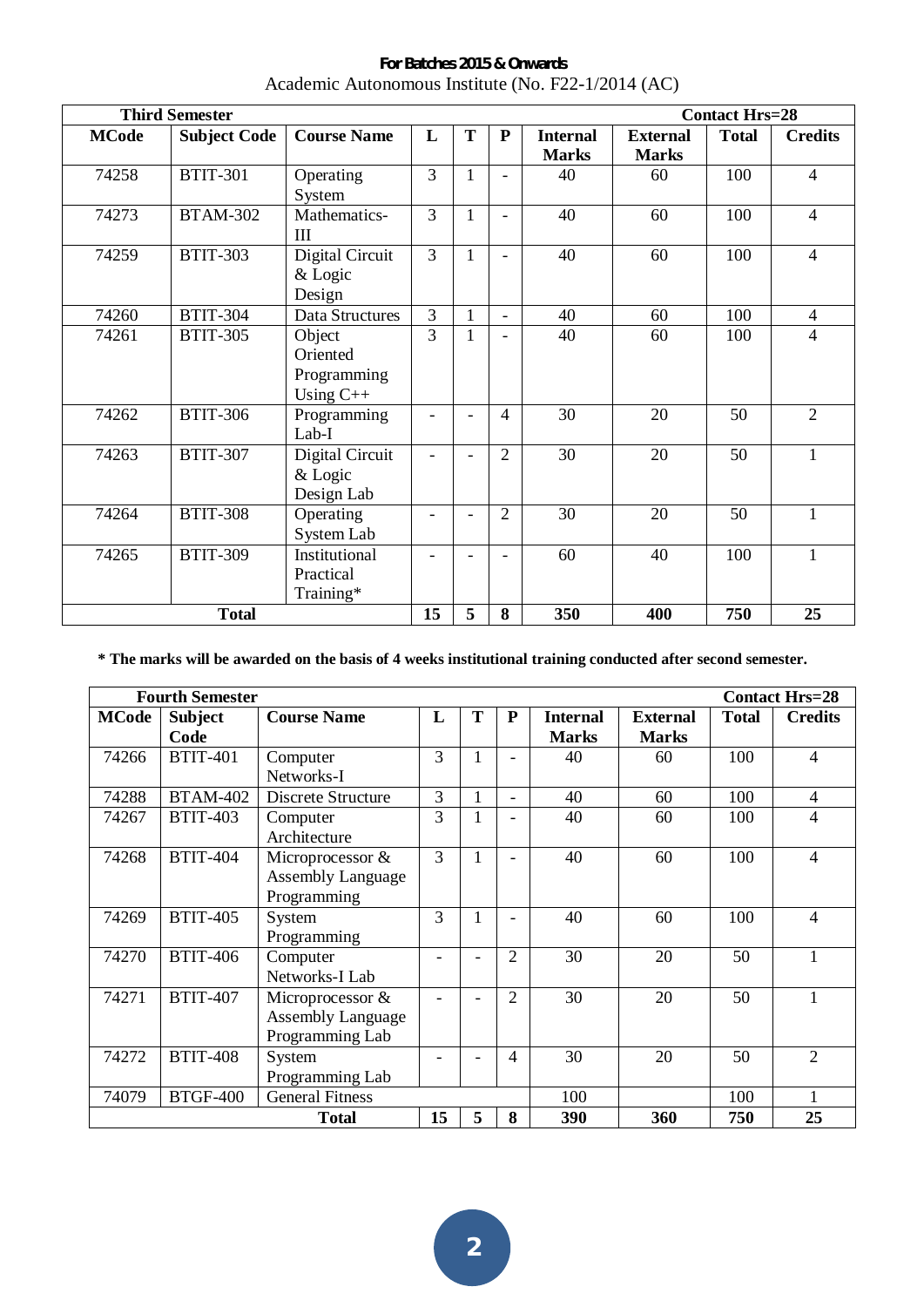**For Batches 2015 & Onwards**  Academic Autonomous Institute (No. F22-1/2014 (AC)

|              | <b>Fifth Semester</b><br><b>Contact Hrs=27</b> |                             |    |   |                          |                 |                 |              |                |  |
|--------------|------------------------------------------------|-----------------------------|----|---|--------------------------|-----------------|-----------------|--------------|----------------|--|
| <b>MCode</b> | <b>Subject</b>                                 | <b>Course Name</b>          | L  | T | P                        | <b>Internal</b> | <b>External</b> | <b>Total</b> | <b>Credits</b> |  |
|              | Code                                           |                             |    |   |                          | <b>Marks</b>    | <b>Marks</b>    |              |                |  |
|              | <b>BTXX</b>                                    | Open Elective-I             | 3  |   |                          | 40              | 60              | 100          | 3              |  |
| 74274        | <b>BTIT-501</b>                                | <b>Computer Networks-II</b> | 3  |   |                          | 40              | 60              | 100          | $\overline{A}$ |  |
| 74275        | <b>BTIT-502</b>                                | Programming in Java         | 3  | 1 | $\overline{\phantom{0}}$ | 40              | 60              | 100          | $\overline{4}$ |  |
| 74276        | <b>BTIT-503</b>                                | Database Management         | 3  | 1 |                          | 40              | 60              | 100          | $\overline{4}$ |  |
|              |                                                | System                      |    |   |                          |                 |                 |              |                |  |
| 74277        | <b>BTIT-504</b>                                | Design and Analysis of      | 3  |   |                          | 40              | 60              | 100          | $\overline{A}$ |  |
|              |                                                | Algorithms                  |    |   |                          |                 |                 |              |                |  |
| 74278        | <b>BTIT-505</b>                                | Database Management         |    |   | $\overline{2}$           | 30              | 20              | 50           |                |  |
|              |                                                | System Lab                  |    |   |                          |                 |                 |              |                |  |
| 74279        | <b>BTIT-506</b>                                | Programming in Java         |    |   | $\overline{4}$           | 30              | 20              | 50           | $\overline{2}$ |  |
|              |                                                | Lab                         |    |   |                          |                 |                 |              |                |  |
| 74280        | <b>BTIT-507</b>                                | <b>Computer Networks-II</b> |    |   | $\overline{2}$           | 30              | 20              | 50           |                |  |
|              |                                                | Lab                         |    |   |                          |                 |                 |              |                |  |
| 74281        | <b>BTIT-508</b>                                | Industrial/Institutional    |    |   |                          | 60              | 40              | 100          |                |  |
|              |                                                | $Training*$                 |    |   |                          |                 |                 |              |                |  |
|              |                                                | <b>Total</b>                | 15 | 4 | 8                        | 350             | 400             | 750          | 24             |  |

**\* The marks will be awarded on the basis of 6 weeks industrial training conducted after fourth semester.** 

|              | <b>Sixth Semester</b> |                        |                |   |                | <b>Contact Hrs=27</b> |                 |              |                |
|--------------|-----------------------|------------------------|----------------|---|----------------|-----------------------|-----------------|--------------|----------------|
| <b>MCode</b> | <b>Subject</b>        | <b>Course Name</b>     | L              | T | ${\bf P}$      | <b>Internal</b>       | <b>External</b> | <b>Total</b> | <b>Credits</b> |
|              | Code                  |                        |                |   |                | <b>Marks</b>          | <b>Marks</b>    |              |                |
| 74282        | <b>BTIT-601</b>       | <b>Network</b>         | 3              |   |                | 40                    | 60              | 100          | $\overline{4}$ |
|              |                       | Programming            |                |   |                |                       |                 |              |                |
| 74283        | <b>BTIT-602</b>       | Web                    | 3              |   |                | 40                    | 60              | 100          | $\overline{4}$ |
|              |                       | Technologies           |                |   |                |                       |                 |              |                |
| 74284        | <b>BTIT-603</b>       | Software               | 3              |   |                | 40                    | 60              | 100          | $\overline{4}$ |
|              |                       | Engineering            |                |   |                |                       |                 |              |                |
|              | <b>BTXXXX</b>         | Elective-I             | $\overline{3}$ |   | -              | 40                    | 60              | 100          | $\overline{4}$ |
|              | $BT***$               | Open Elective-II       | 3              |   | $\overline{a}$ | 40                    | 60              | 100          | 3              |
| 74285        | <b>BTIT-604</b>       | <b>Network</b>         |                |   | $\overline{2}$ | 30                    | 20              | 50           | $\mathbf{1}$   |
|              |                       | Programming            |                |   |                |                       |                 |              |                |
|              |                       | Lab                    |                |   |                |                       |                 |              |                |
| 74286        | <b>BTIT-605</b>       | Web                    |                |   | $\overline{4}$ | 30                    | 20              | 50           | $\overline{2}$ |
|              |                       | Technologies           |                |   |                |                       |                 |              |                |
|              |                       | Lab                    |                |   |                |                       |                 |              |                |
| 74287        | <b>BTIT-606</b>       | Minor Project          |                |   | $\overline{2}$ | 60                    | 40              | 100          | 1              |
| 74092        | BTGF-                 | <b>General Fitness</b> |                |   |                | 100                   |                 | 100          | $\mathbf{1}$   |
|              | 600                   |                        |                |   |                |                       |                 |              |                |
|              | <b>Total</b>          |                        | 15             | 4 | 8              | 420                   | 380             | 800          | 24             |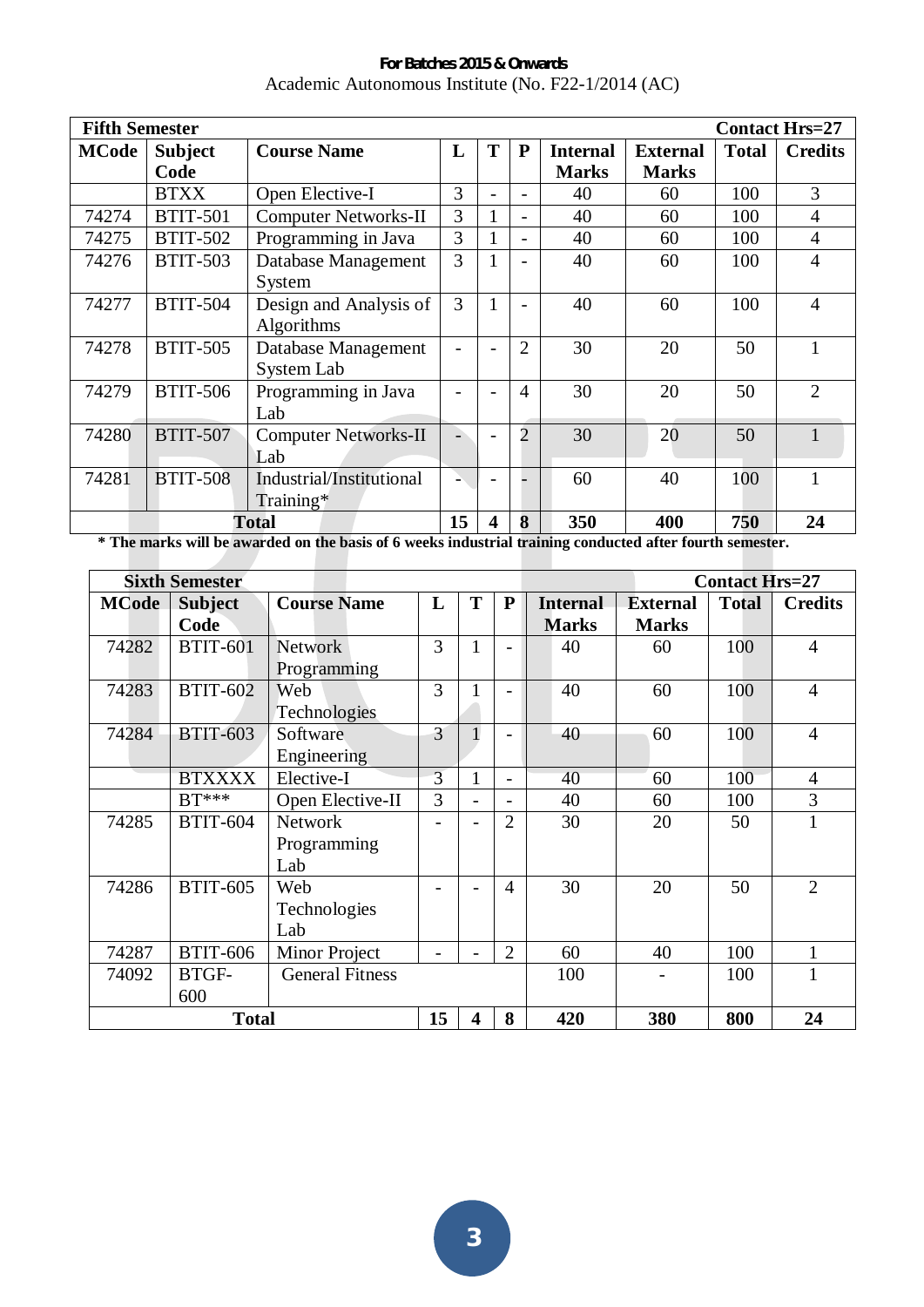**For Batches 2015 & Onwards**  Academic Autonomous Institute (No. F22-1/2014 (AC)

|              | <b>Seventh/Eighth Semester</b><br><b>Contact Hrs=32</b> |                        |    |   |                |                 |                 |              |                |  |
|--------------|---------------------------------------------------------|------------------------|----|---|----------------|-----------------|-----------------|--------------|----------------|--|
| <b>MCode</b> | <b>Subject</b>                                          | <b>Course Name</b>     | L  | T | P              | <b>Internal</b> | <b>External</b> | <b>Total</b> | <b>Credits</b> |  |
|              | Code                                                    |                        |    |   |                | <b>Marks</b>    | <b>Marks</b>    |              |                |  |
| 74289        | <b>BTIT-701</b>                                         | Cloud                  | 3  |   |                | 40              | 60              | 100          | $\overline{4}$ |  |
|              |                                                         | Computing              |    |   |                |                 |                 |              |                |  |
| 74290        | <b>BTIT-702</b>                                         | Wireless               | 3  |   |                | 40              | 60              | 100          | $\overline{4}$ |  |
|              |                                                         | Communication          |    |   |                |                 |                 |              |                |  |
| 74291        | <b>BTIT-703</b>                                         | <b>Network</b>         | 3  |   |                | 40              | 60              | 100          | $\overline{4}$ |  |
|              |                                                         | Security and           |    |   |                |                 |                 |              |                |  |
|              |                                                         | Cryptography           |    |   |                |                 |                 |              |                |  |
|              | <b>BTYYY</b>                                            | Elective-II            | 3  |   |                | 40              | 60              | 100          | $\overline{4}$ |  |
|              | <b>BTZZZ</b>                                            | Elective-III           | 3  |   |                | 40              | 60              | 100          | $\overline{4}$ |  |
| 74292        | <b>BTIT-704</b>                                         | Cloud                  |    |   | $\overline{2}$ | 30              | 20              | 50           | 1              |  |
|              |                                                         | Computing Lab          |    |   |                |                 |                 |              |                |  |
| 74293        | <b>BTIT-705</b>                                         | <b>Major Project</b>   |    |   | 8              | 150             | 150             | 300          | $\overline{4}$ |  |
| 74112        | <b>BTGF-800</b>                                         | <b>General Fitness</b> |    |   |                | 100             |                 | 100          | 1              |  |
|              | <b>Total</b>                                            |                        | 15 | 5 | 12             | 480             | 470             | 950          | 26             |  |

| <b>Seventh/Eighth Semester</b> |                |                    |                            |   |     | <b>Industrial Training (One Semester)</b> |                 |              |                |
|--------------------------------|----------------|--------------------|----------------------------|---|-----|-------------------------------------------|-----------------|--------------|----------------|
| <b>MCode</b>                   | <b>Subject</b> | <b>Course Name</b> | L                          | т | P   | <b>Internal</b>                           | <b>External</b> | <b>Total</b> | <b>Credits</b> |
|                                | Code           |                    |                            |   |     | <b>Marks</b>                              | <b>Marks</b>    |              |                |
| 72161                          | BTIT-          |                    | <b>Industrial Training</b> |   |     | 450                                       | 300             | 750          | 24             |
|                                | 801            |                    |                            |   |     |                                           |                 |              |                |
|                                |                |                    |                            |   | 450 | 300                                       | 750             | 24           |                |
| <b>Total</b>                   |                |                    |                            |   |     |                                           |                 |              |                |

Total Marks= 4750 (Excluding First Year Marks) Total Credits= 197 (Including First Year Credits)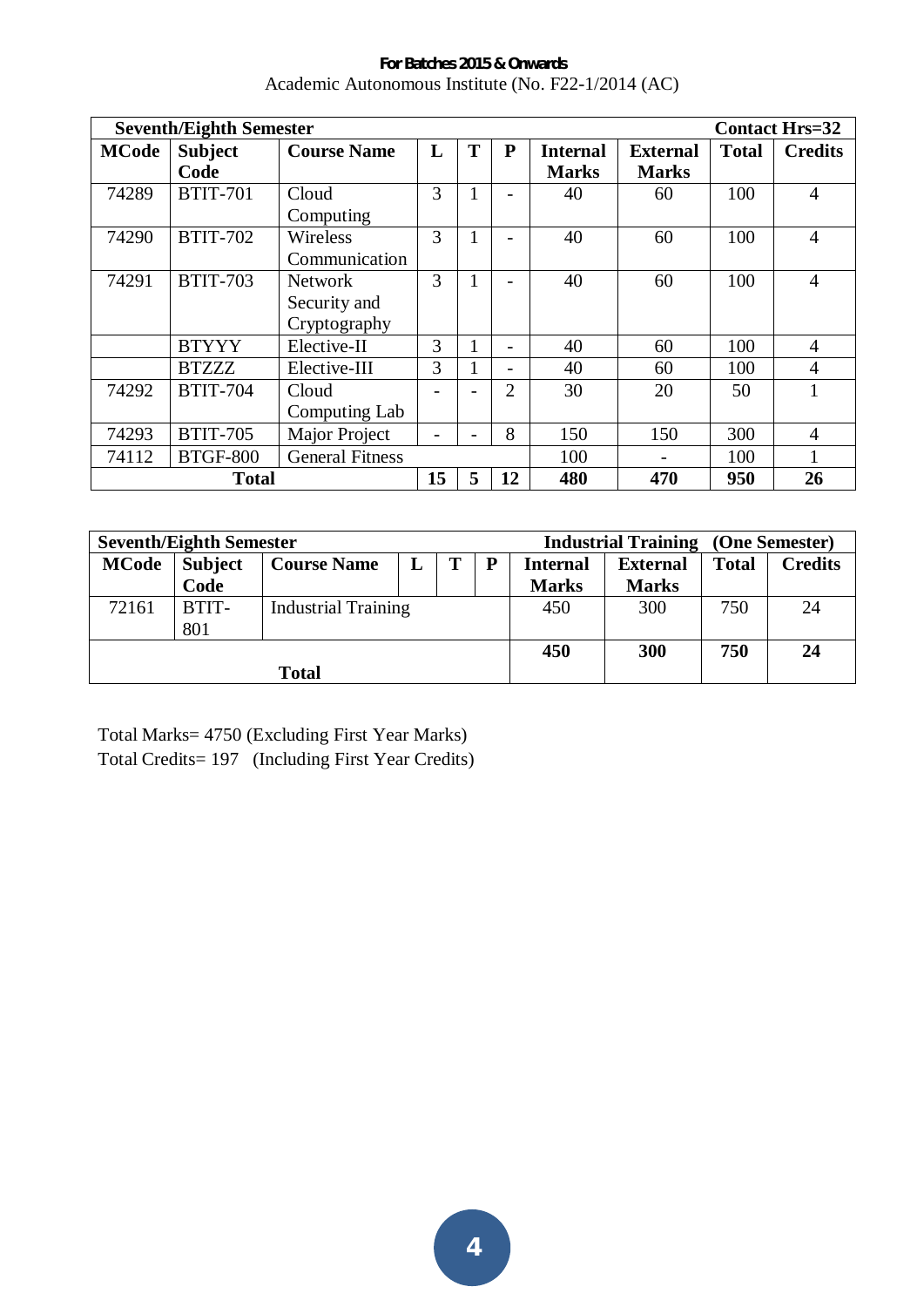# **Elective-I**

| <b>MCODE</b> | <b>Subject Code</b> | <b>Course Name</b>       | <b>Remarks</b> |
|--------------|---------------------|--------------------------|----------------|
| 74295        | <b>BTIT-911</b>     | <b>Computer Graphics</b> |                |
| 74296        | <b>BTIT-912</b>     | Multimedia Database      |                |
| 74297        | <b>BTIT-913</b>     | Mobile Computing         |                |
| 74298        | <b>BTIT-914</b>     | Cyber law and IPR        |                |
|              | <b>BTIT-915</b>     | Internet of Things       |                |

## **Elective-II**

| <b>MCODE</b> | <b>Subject Code</b> | <b>Course Name</b>                  | <b>Remarks</b> |
|--------------|---------------------|-------------------------------------|----------------|
| 74299        | <b>BTIT-931</b>     | Theory of Computation               |                |
| 74300        | <b>BTIT-932</b>     | Software Project Management         |                |
| 74301        | <b>BTIT-933</b>     | <b>Image Processing</b>             |                |
| 74302        | <b>BTIT-934</b>     | <b>Enterprise Resource Planning</b> |                |

## **Elective-III**

| <b>MCODE</b> | <b>Subject Code</b> | <b>Course Name</b>             | <b>Remarks</b> |
|--------------|---------------------|--------------------------------|----------------|
| 74303        | <b>BTIT-935</b>     | Modelling $&$ Simulation       |                |
| 74304        | <b>BTIT-936</b>     | Advance Java                   |                |
| 74305        | <b>BTIT-937</b>     | Mobile Application Programming |                |
| 74306        | <b>BTIT-938</b>     | Multimedia and Applications    |                |

|              | <b>Open Elective-I</b> |                                    |                |  |  |  |  |  |
|--------------|------------------------|------------------------------------|----------------|--|--|--|--|--|
| <b>MCODE</b> | <b>Subject Code</b>    | <b>Course Name</b>                 | <b>Remarks</b> |  |  |  |  |  |
| 74307        | <b>BTIT-951</b>        | Concept of Computer and Networking |                |  |  |  |  |  |
| 74308        | <b>BTIT-952</b>        | <b>Operating System</b>            |                |  |  |  |  |  |
|              |                        | <b>Open Elective-II</b>            |                |  |  |  |  |  |
| 74309        | <b>BTIT-961</b>        | Programming in Java                |                |  |  |  |  |  |
| 74310        | <b>BTIT-962</b>        | Software Engineering               |                |  |  |  |  |  |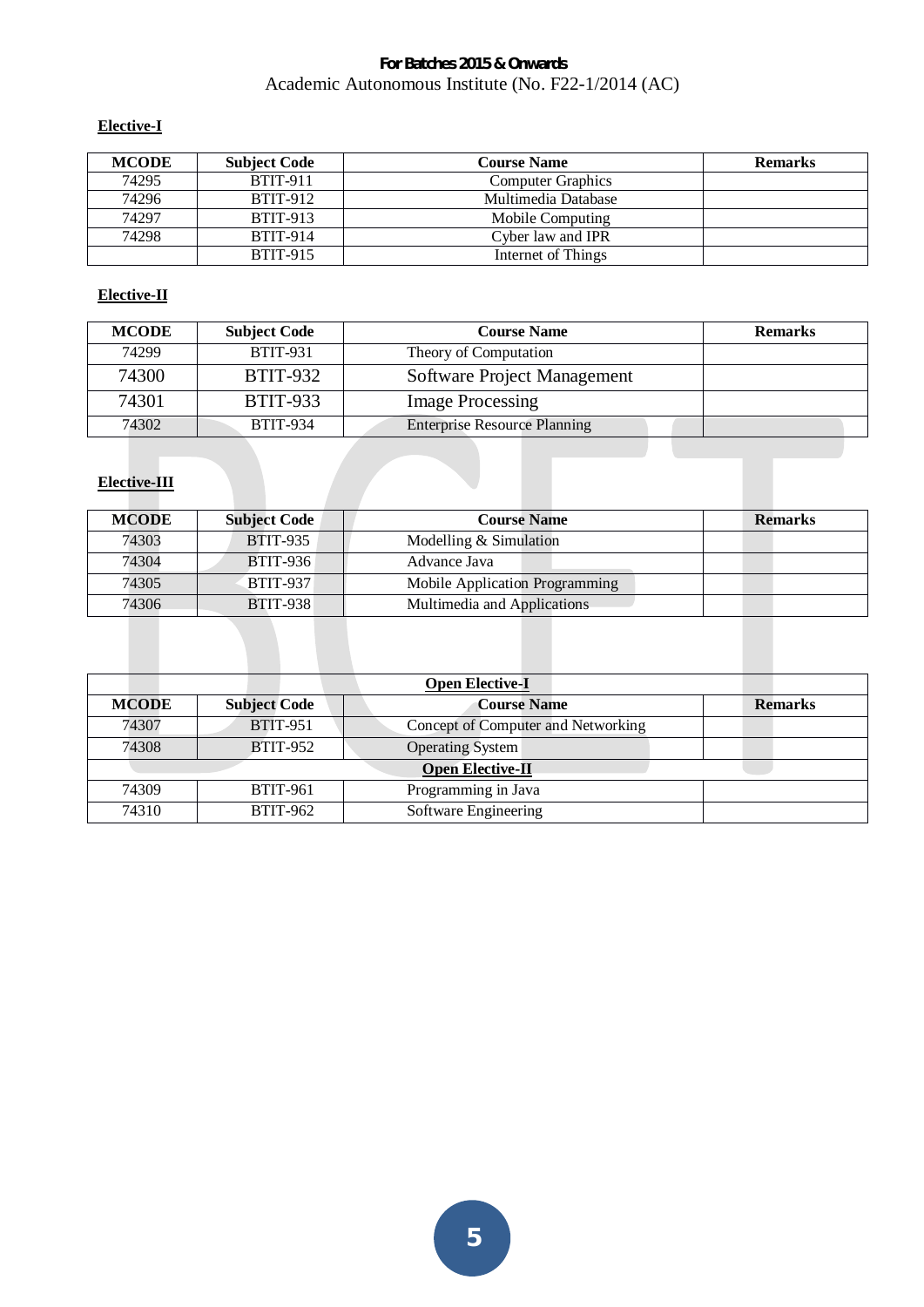Beant College of Engineering & Technology, Gurdaspur

# *Third Semester*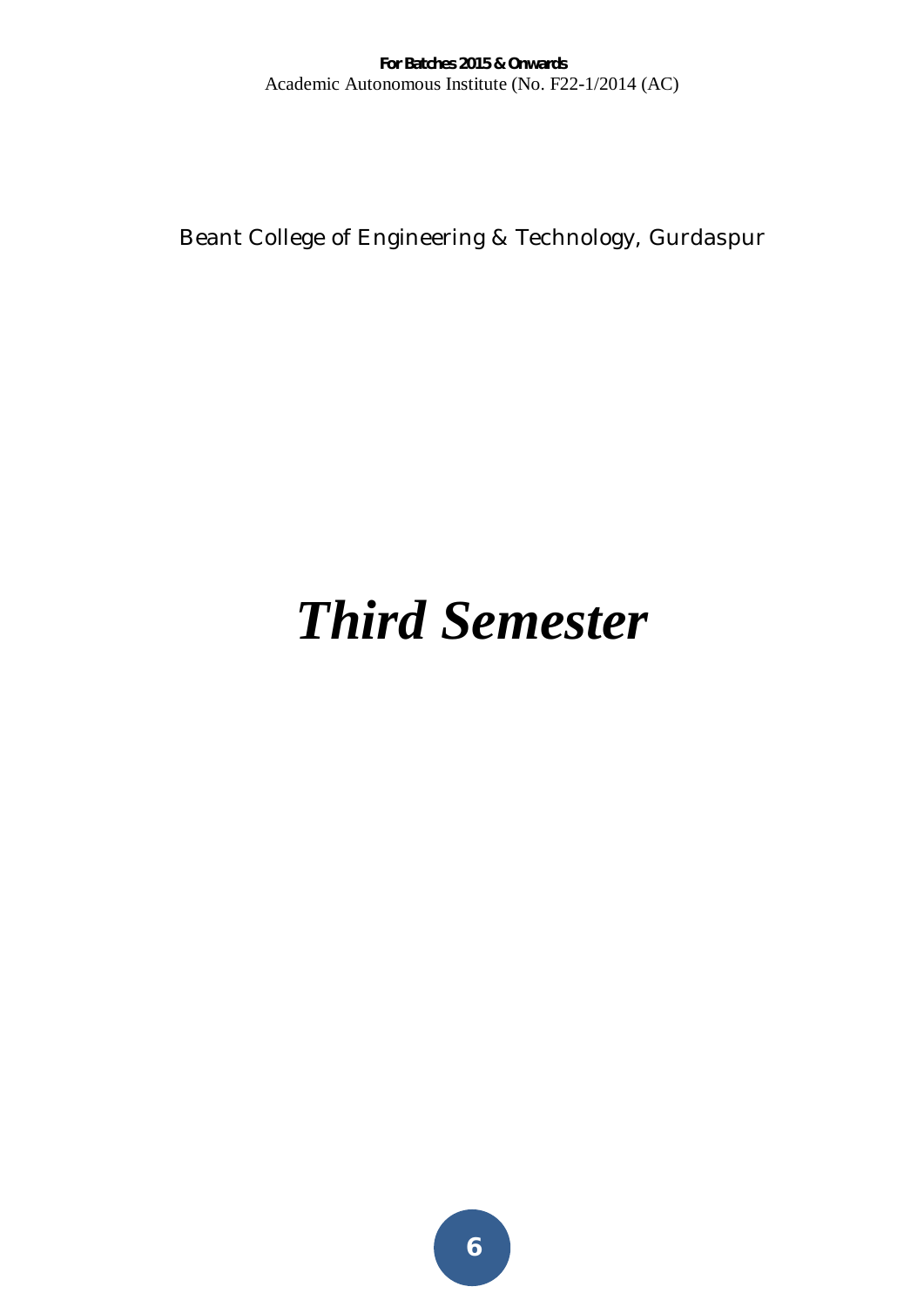# **BTIT- 301 Operating System**

**L T P 3 1 0** 

#### **Internal Marks: 40 External Marks: 60 Total Marks: 100**

**Objectives:** This course should provide the students with good understanding of Operating System including its architecture and all its components. Good conceptions on all the subjects like processes, inter-process communication, semaphore, message passing, classical IPC problems, scheduling, memory management, file systems, security and protection mechanism, I/O hardware and software, deadlocks, etc. should be provided

- 1. **Introduction** to Operating system, Role of Operating System as resource manager, function of kernel and shell, operating system structures, views of an operating system. **(7)**
- 2. **Process management:** CPU scheduling, Scheduling Algorithms, PCB, Process synchronization, Deadlocks, Prevention, Detection and Recovery. **(8)**
- 3. **Memory Management:** Overlays, Memory management policies, Fragmentation and its types, Partitioned memory managements, Paging, Segmentation, Need of Virtual memories, Page replacement Algorithms, Concept of Thrashing. **(8)**
- 4. **Device Management:** I/O system and secondary storage structure, Device management policies, Role of I/O traffic controller, scheduler **(7)** (7)
- 5. **File Management:** File System Architecture, Layered Architecture, Physical and Logical File Systems, Protection and Security. **(7)** (7)
- 6. Brief study to multiprocessor and distributed operating systems. **(4)**

**Case Studies:** LINUX / UNIX Operating System and Windows based operating systems.

## **Suggested Readings/ Books:**

**1.** A Silberschatz and Peter B. Galvin, **"Operating System Concepts"**Addison Wesley Publishing Company

- **2.** Dhamdhere Systems Programming & Operating Systems" Tata McGraw Hill
- **3.** Gary Nutt **"Operating Systems Concepts",** Pearson Education Ltd. 3rd Edition
- **4. Operating System** by Madnick Donovan
- **5. Operating System** by Stallings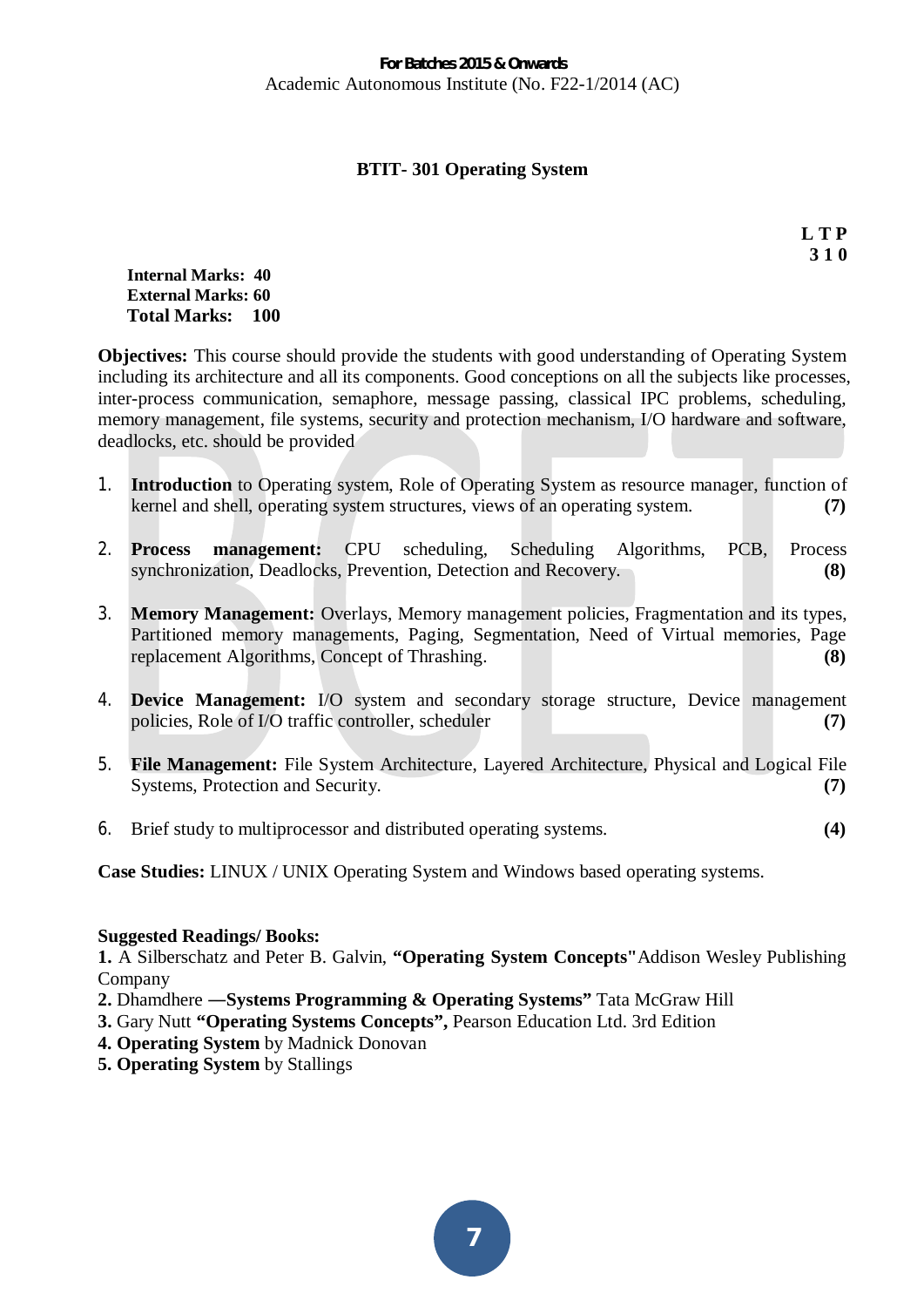## **BTAM-302 Mathematics-III**

**L T P 3 1 0** 

**Internal Marks: 40 External Marks: 60 Total Marks: 100** 

## **Objective/s and Expected Outcome:**

To teach computer based Engineering Mathematics to students.After this course the student will be able to solve complex computer oriented problems.

## **Fourier series:**

Periodic Functions, Euler's Formula. Even and odd Functions, Half range expansions,Fourier series of different waveforms. (5)

## **Laplace transformations:**

Laplace transforms of various standard functions, properties of Laplace transform. (5)

## **Partial Differential Equations:**

Formation of Partial Differential Equations, linear Partial Differential Equations, Homogeneous Partial Differential Equations with constant coefficients. (5)

#### **Functions of complex variables:**

Limits, continuity and derivatives of the function of complex variables, Analytic function, Cauchy-Riemann equations, conjugate functions. (5)

#### **Linear Systems and Eigen- Values:**

Gauss–elimination method, gauss- Jordan method, Gauss- Seidel iteration method, Rayleigh's Power method for Eigen values and Eigenvectors. (5)

#### **Differential Equations:**

Solutions of Initial values problems using Eulers, modified Eulers method and Runge- kutta (upto fourth order) methods. (5)

#### **Probability distribution:**

Binomial, Poisson and Normal distribution.(5)

## **Sampling Distribution & testing of Hypothesis:**

Sampling, Distribution of means and variance, Chi-Square distribution, t- distribution, F- distribution. General concepts of hypothesis, Testing a statistical Hypothesis, One and two tailed tests, critical region, Confidence interval estimation.Single and two sample tests on proportion, mean and variance. (5)

#### **Suggested Readings/ Books:**

- a. E. Kreyszig,"Advanced Engineering Mathematics", 5<sup>th</sup>Edition, Wiley Enstern 1985.
- b. P. E. Danko, A. G. Popov, T. Y. A. Kaznevnikova, "Higher Mathematics in Problemsand Exercise", Part 2, Mir Publishers, 1983.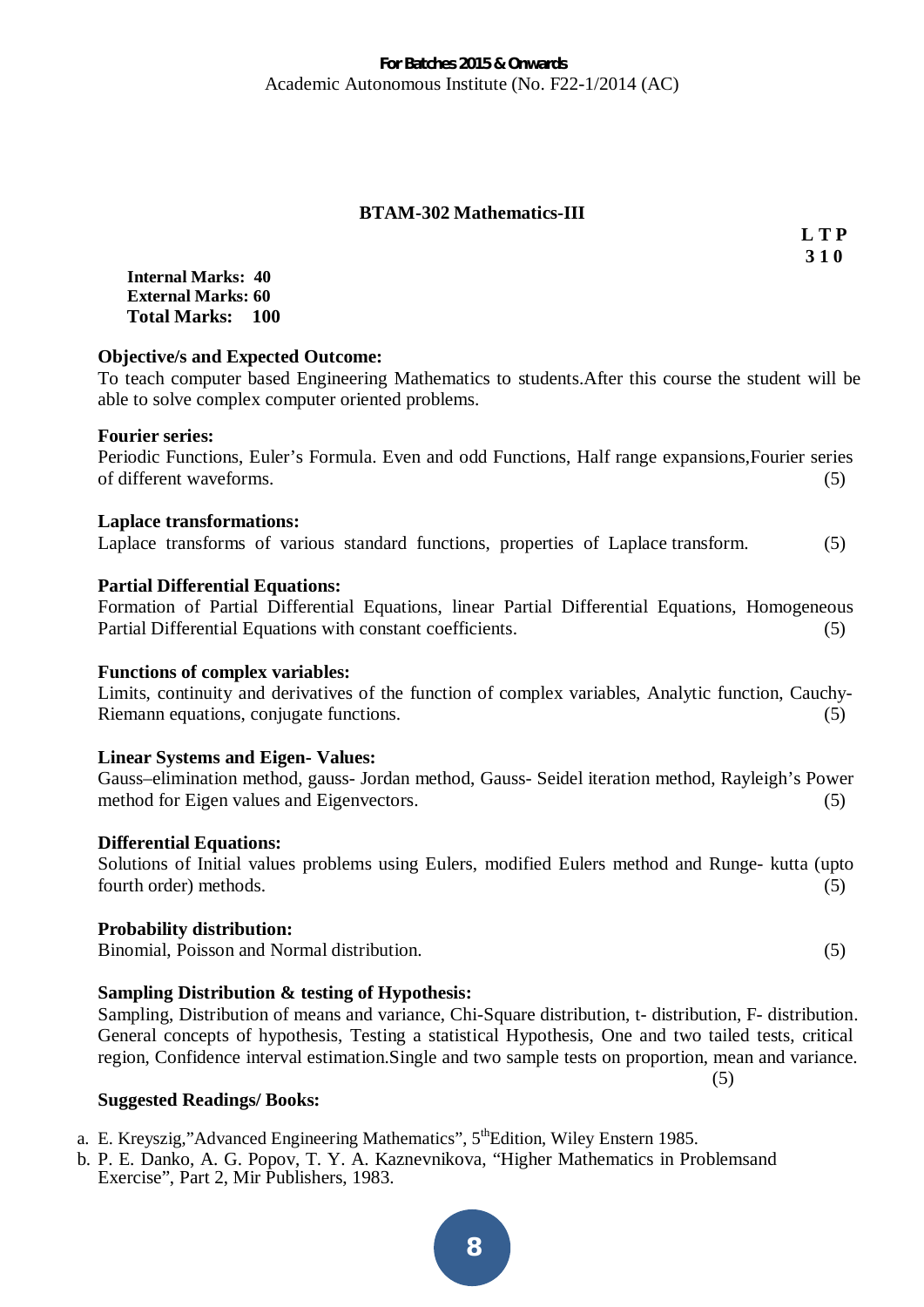# c. Bali, N. P., "A Text Book on Engineering Mathematics", Luxmi Pub., New Delhi. d. Peter V.O'Neil," Advanced Engineering Mathematics", Cengage Learning **BTIT-303 Digital Circuits & Logic Design**

**L T P 3 1 0** 

**Internal Marks: 40 External Marks: 60 Total Marks: 100** 

**Objective/s and Expected outcome:** Demonstrate the operation of simple digital gates, identify the symbols, develop the truth table for those gates; combine simple gates into more complex circuits; change binary, hexadecimal, octal numbers to their decimal equivalent an vice versa, demonstrate the operation of a flip-flop. Design counters and clear the concept of shift resisters. Study different types of memories and their applications. Convert digital into analog and vice versa.

**1. Number Systems:** Binary, Octal, Decimal, Hexadecimal. Number base conversions, 1's, 2's, rth's complements, signed Binary numbers. Binary Arithmetic, Binary codes: Weighted BCD, Gray code, Excess 3 code, ASCII – conversion from one code to another. **(6)** 

**2. Boolean Algebra:** Boolean postulates and laws – De-Morgan's Theorem, Principle of Duality, Boolean expression – Boolean function, Minimization of Boolean expressions – Sum of Products (SOP), Product of Sums (POS), Minterm, Maxterm, Canonical forms, Conversion between canonical forms, Karnaugh map Minimization, Quine-McCluskey method - Don't care conditions **(6)**

**3. Logic GATES:** AND, OR, NOT, NAND, NOR, Exclusive-OR and Exclusive-NOR. Implementations of Logic Functions using gates, NAND-NOR implementations. Study of logic families like RTL, DTL, DCTL, TTL, MOS, CMOS, ECL and their characteristics. **(6)**

**4. Combinational Circuits:** Design procedure – Adders, Subtractors, Serial adder/Subtractor, Parallel adder/ Subtractor Carry look ahead adder, BCD adder, Magnitude Comparator, Multiplexer/Demultiplexer, encoder/decoder, parity checker, code converters. Implementation of combinational logic using MUX. **(6)**

**5. Sequential Circuits:** Flip flops SR, JK, T, D and Master slave, Excitation table, Edge triggering, Level Triggering, Realization of one flip flop using other flip flops. Asynchronous/Ripple counters, Synchronous counters, Modulo-n counter, Ring Counters. Classification of sequential circuits-Moore and Mealy, Design of Synchronous counters: state diagram, Circuit implementation. Shift registers. **(6)**

**6. Memory Devices:** Classification of memories, RAM organization, Write operation, Read operation, Memory cycle. Static RAM Cell-Bipolar, RAM cell, MOSFET RAM cell, Dynamic RAM cell. ROM organization, PROM, EPROM, EEPROM, Field Programmable Gate Arrays (FPGA). **(5)**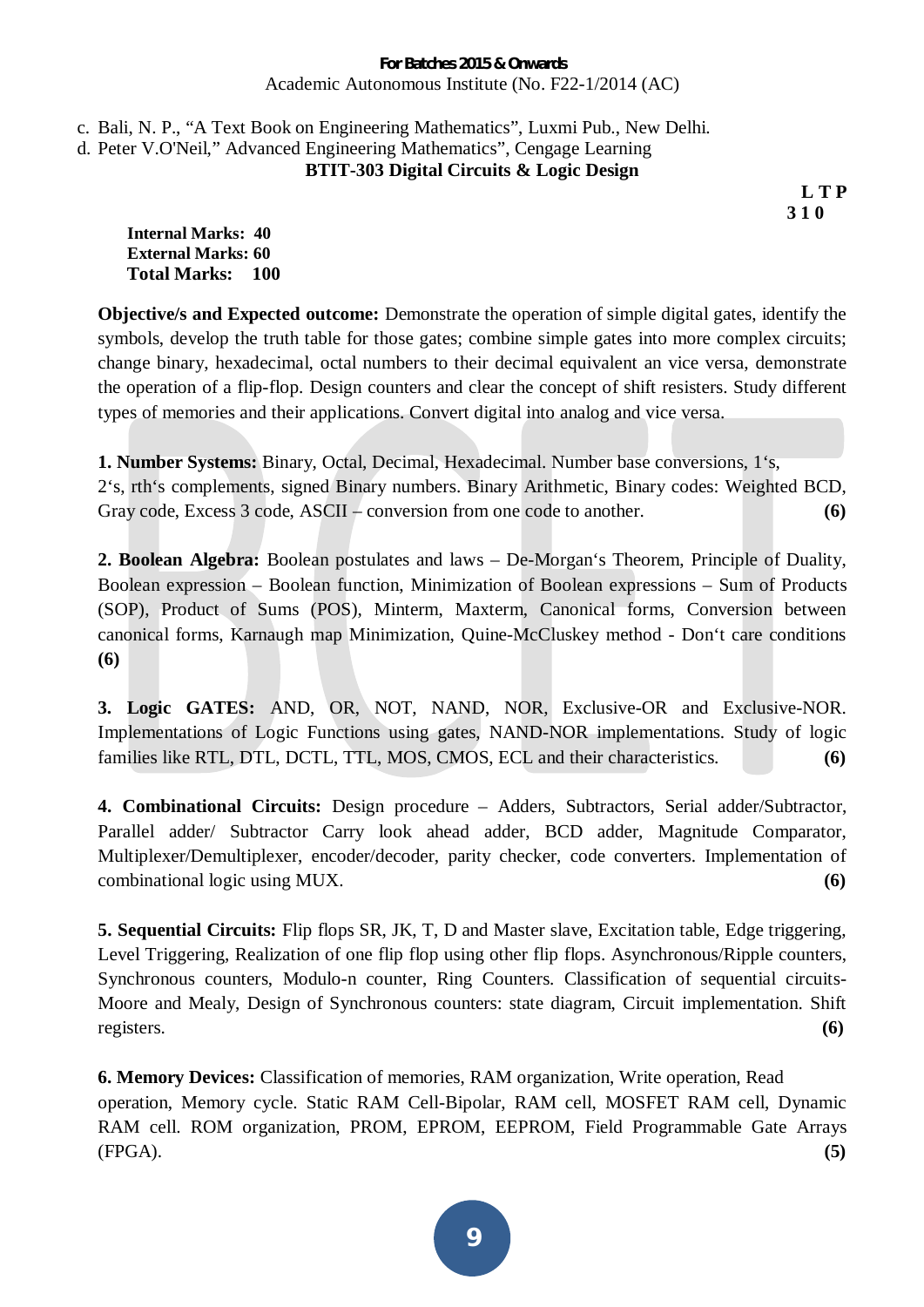**7. Signal Conversions:** Analog & Digital signals. A/D and D/A conversion techniques (Weighted type, R-2R Ladder type, Counter Type, Dual Slope type, Successive Approximation type). **(6)**

# **Suggested Readings/ Books:**

**1.** MorrisMano, **Digital Design**, Prentice Hall of India Pvt. Ltd

**2.** Donald P.Leach and Albert Paul Malvino, Digital Principles and Applications, 5 ed., Tata McGraw Hill Publishing Company Limited, New Delhi, 2003.

3. R.P.Jain,Modern Digital Electronics, 3 ed., Tata McGraw–Hill publishing company limited, New Delhi, 2003.

4. Thomas L. Floyd, Digital Fundamentals, Pearson Education, Inc, New Delhi, 2003

5. Ronald J. Tocci, Neal S. Widmer, Gregory L. Moss, Digital System-Principles and Applications, Pearson Education.

6. Ghosal , Digital Electronics, Cengage Learning.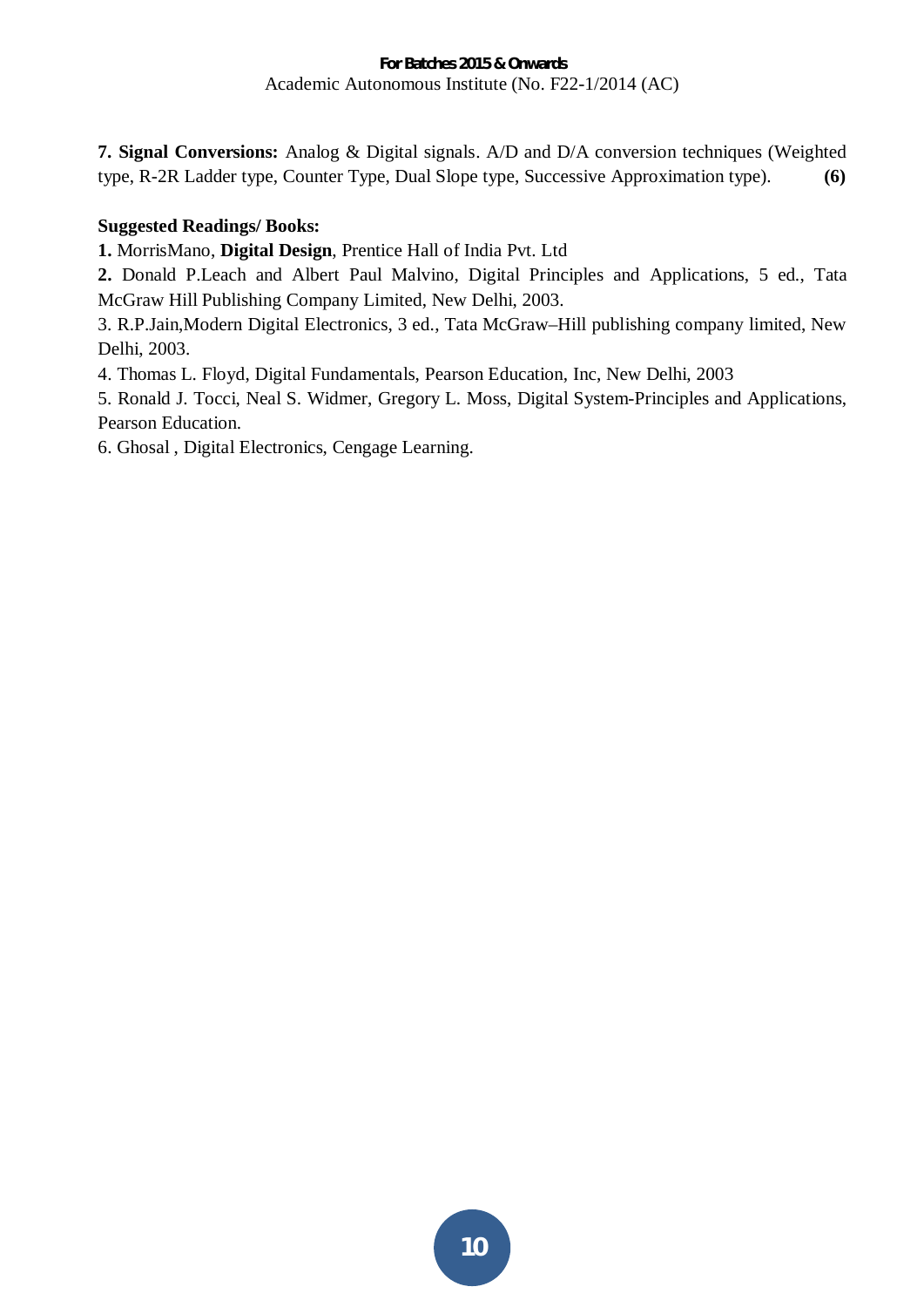# **BTIT-304 Data Structures**

**L T P 3 1 0** 

**Internal Marks: 40 External Marks: 60 Total Marks: 100** 

**Objectives:** This course should provide the students with a fairly good concept of the fundamentals of different types of data structures and also the ways to implement them. Algorithm for solving problems like sorting, searching, insertion & deletion of data etc. related to data structures should also be discussed. After completion of this subject student should be able to choose an appropriate data structure for a particular problem.

1. **Dynamic Memory Management:** Understanding pointers, usage of pointers, arithmetic on pointers, memory allocation, memory management functions and operators, debugging pointers – dangling pointers, memory leaks, etc. **(3)**  $(3)$ 

2. **Introduction:** Concept of data type, definition and brief description of various data structures, data structures versus data types, operations on data structures, algorithm complexity, Big O notation. **(3)**

3. **Arrays:** Linear and multi-dimensional arrays and their representation, operations on arrays, sparse matrices and their storage. **(3)**  $(3)$ 

4. **Linked List:** Linear linked list, operations on linear linked list, doubly linked list, operations on doubly linked list, application of linked lists. **(4)**

5. **Stacks:** Sequential and linked representations, operations on stacks, application of stacks such as parenthesis checker, evaluation of postfix expressions, conversion from infix to postfix representation, implementing recursive functions. **(4)**

6. **Queues:** Sequential representation of queue, linear queue, circular queue, operations on linear and circular queue, linked representation of a queue and operations on it, Deque, priority queue, applications of queues. **(4)**  $(4)$ 

7. **Trees:** Basic terminology, sequential and linked representations of trees, traversing a binary tree using recursive and non-recursive procedures, inserting a node, deleting a node, brief introduction to threaded binary trees, AVL trees and B-trees. **(4)**

8. **Heaps:** Representing a heap in memory, operations on heaps, application of heap in implementing priority queue and heap sort algorithm. (**3)**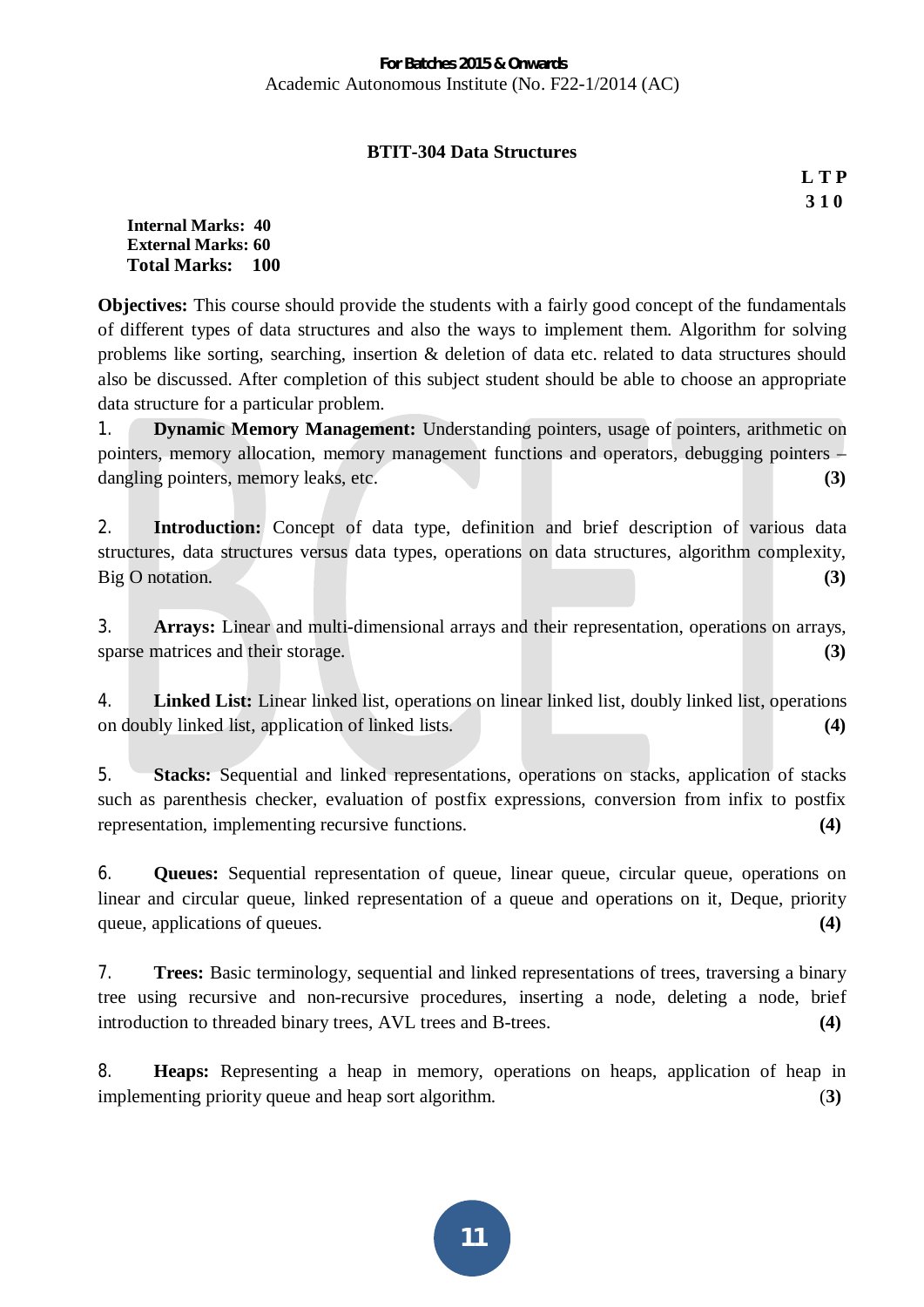9. **Graphs:** Basic terminology, representation of graphs (adjacency matrix, adjacency list), traversal of a graph (breadth-first search and depth-first search), and applications of graphs. **(4)**

10. **Hashing & Hash Tables:** Comparing direct address tables with hash tables, hash functions, concept of collision and its resolution using open addressing and separate chaining, double hashing, rehashing. **(3)**

11. **Searching & Sorting:** Searching an element using linear search and binary search techniques, sorting arrays using bubble sort, selection sort, insertion sort, quick sort, merge sort, heap sort, shell sort and radix sort, complexities of searching & sorting algorithms. **(5)**

# **Suggested Readings/ Books:**

- 1. Sartaj Sahni, Data Structures, Algorithms and Applications in C++, Tata McGraw Hill.
- 2. Tenenbaum, Augenstein, & Langsam, Data Structures using C and C++, Prentice Hall of India.
- 3. R. S. Salaria, Data Structures & Algorithms Using C++, Khanna Book Publishing Co. (P) Ltd.
- 4. Seymour Lipschutz, Data Structures, Schaum's Outline Series, Tata McGraw Hill
- 5. Kruse, Data Structures & Program Design, Prentice Hall of India.
- 6. R. S. Salaria, Test Your Skills in Data Structures.
- 7. Malik , Data Structures using C++, Cengage Learning.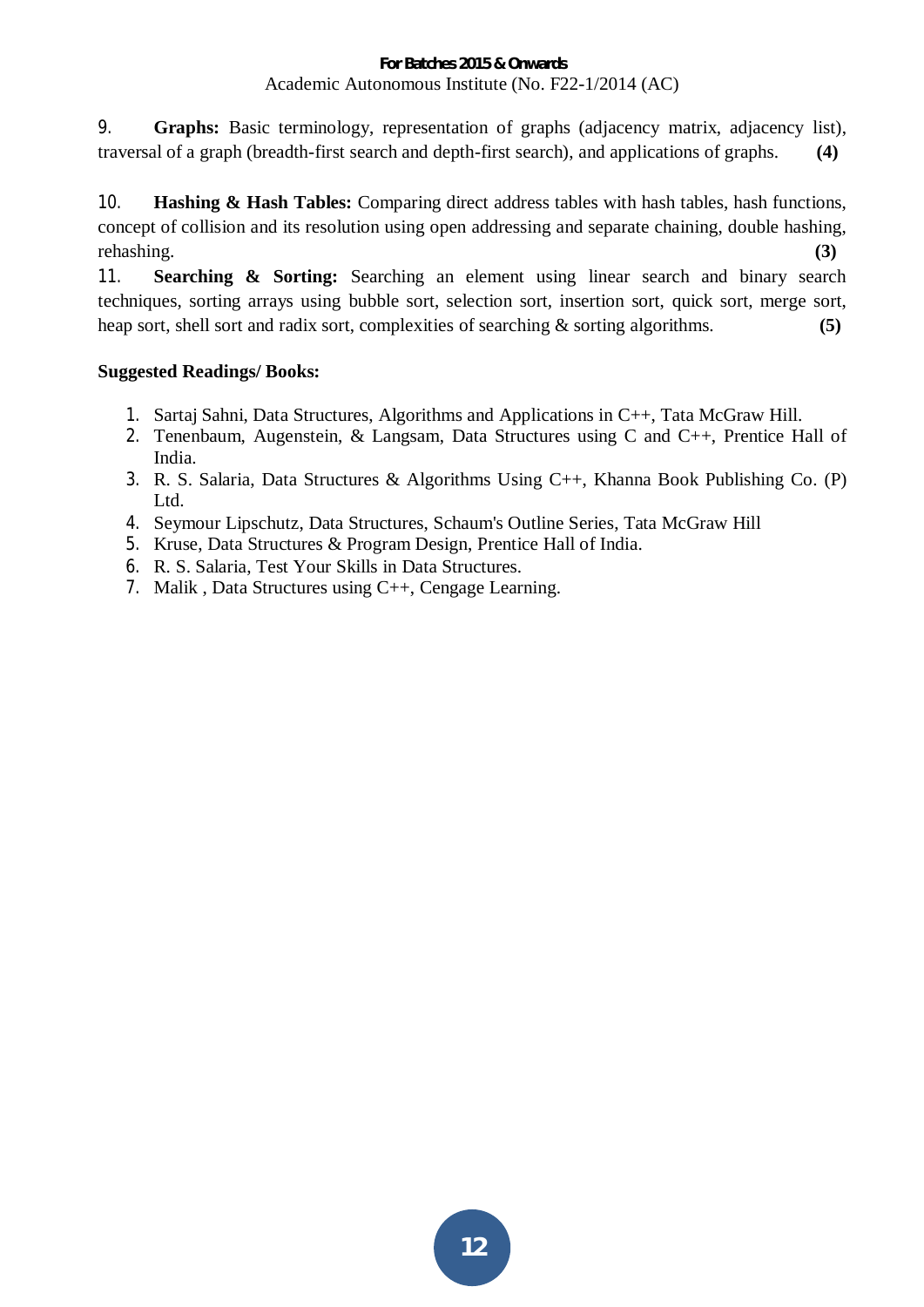# **BTIT- 305 Objects Oriented Programming Using C++**

**L T P 3 1 0** 

**Internal Marks: 40 External Marks: 60 Total Marks: 100** 

**Objectives:** To understand the basic concepts of object oriented programming languages and to learn the techniques of software development in C++.

**1. Object-Oriented Programming Concepts:** Introduction, comparison between procedural programming paradigm and object-oriented programming paradigm, basic concepts of object oriented programming — concepts of an object and a class, interface and implementation of a class, operations on objects, relationship among objects, abstraction, encapsulation, data hiding, inheritance, overloading, polymorphism, messaging. **(4) (4)** 

**2. Standard Input/output:** Concept of streams, hierarchy of console stream classes, input/output using overloaded operators  $\gg$  and  $\ll$  and member v functions of i/o stream classes, formatting output, formatting using ios class functions and flags, formatting using manipulators. **(4)** 

**3. Classes and Objects:** Specifying a class, creating class objects, accessing class members, access specifiers, static members, use of *const* keyword, friends of a class, empty classes, nested classes, local classes, abstract classes, container classes, bit fields and classes**. (4)** 

**4. Pointers and Dynamic Memory Management:** Declaring and initializing pointers, accessing data through pointers, pointer arithmetic, memory allocation (static and dynamic), dynamic memory management using *new* and *delete* operators, pointer to an object, *this* pointer, pointer related problems- dangling/wild pointers, null pointer assignment, memory leak and allocation failures**. (6)** 

**5. Constructors and Destructors:** Need for constructors and destructors, copy constructor, dynamic constructors, explicit constructors, destructors, constructors and destructors with static members, initializer lists. **(4) (4)** 

**6. Operator Overloading and Type Conversion:** Overloading operators, rules for overloading operators, overloading of various operators, type conversion - basic type to class type, class type to basic type, class type to another class type. **(4) (4)** 

**7. Inheritance:** Introduction, defining derived classes, forms of inheritance, ambiguity in multiple and multipath inheritance, virtual base class, object slicing, overriding member functions, object composition and delegation, order of execution of constructors and destructors. **(5)** 

**8. Virtual functions & Polymorphism:** Concept of binding - early binding and late binding, virtual functions, pure virtual functions, abstract clasess, virtual destructors. **(3)** 

**9. Exception Handling:** Review of traditional error handling, basics of exception handling,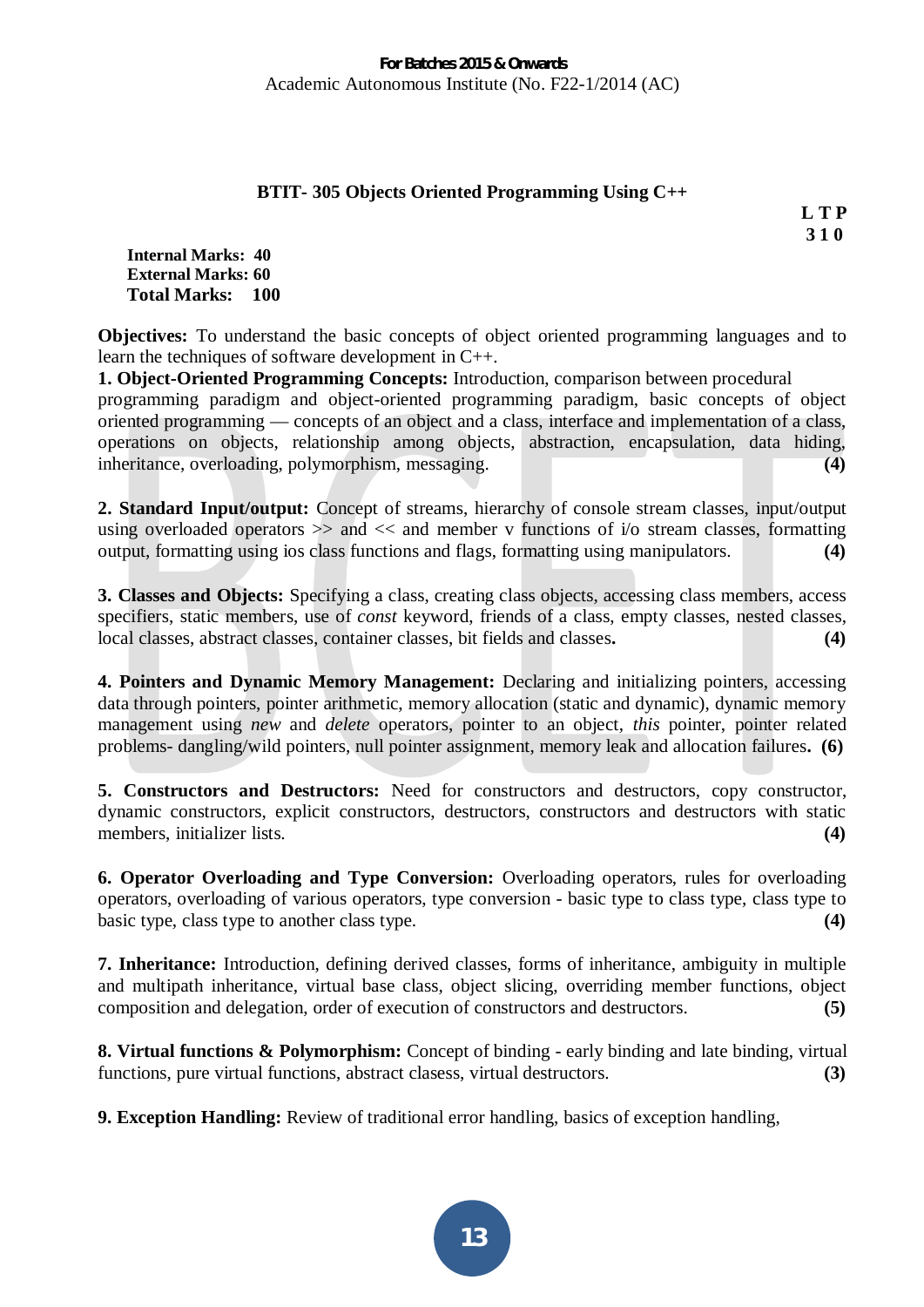exception handling mechanism, throwing mechanism, catching mechanism, rethrowing an exception, specifying exceptions. **(3)**

**10. Templates and Generic Programming:** Template concepts, Function templates, class templates, illustrative examples. (**3)** 

**11. Files:** File streams, hierarchy of file stream classes, error handling during file operations, Reading/writing of files, accessing records randomly, updating files. (**3)**

## **Suggested Readings/ Books:**

1. Lafore R., Object Oriented Programming in C++, Waite Group.

- 2. E. Balagurusamy, Object Oriented Programming with C++, Tata McGraw Hill.
- 3. R. S. Salaria,Mastering Object-Oriented Programming with C++, Salaria PublishingHouse.
- 4. Bjarne Stroustrup, The C++ Programming Language, AddisonWesley.
- 5. Herbert Schildt, The Complete Reference to C++ Language,McGraw Hill-Osborne.
- 6. Lippman F. B, C++ Primer, AddisonWesley.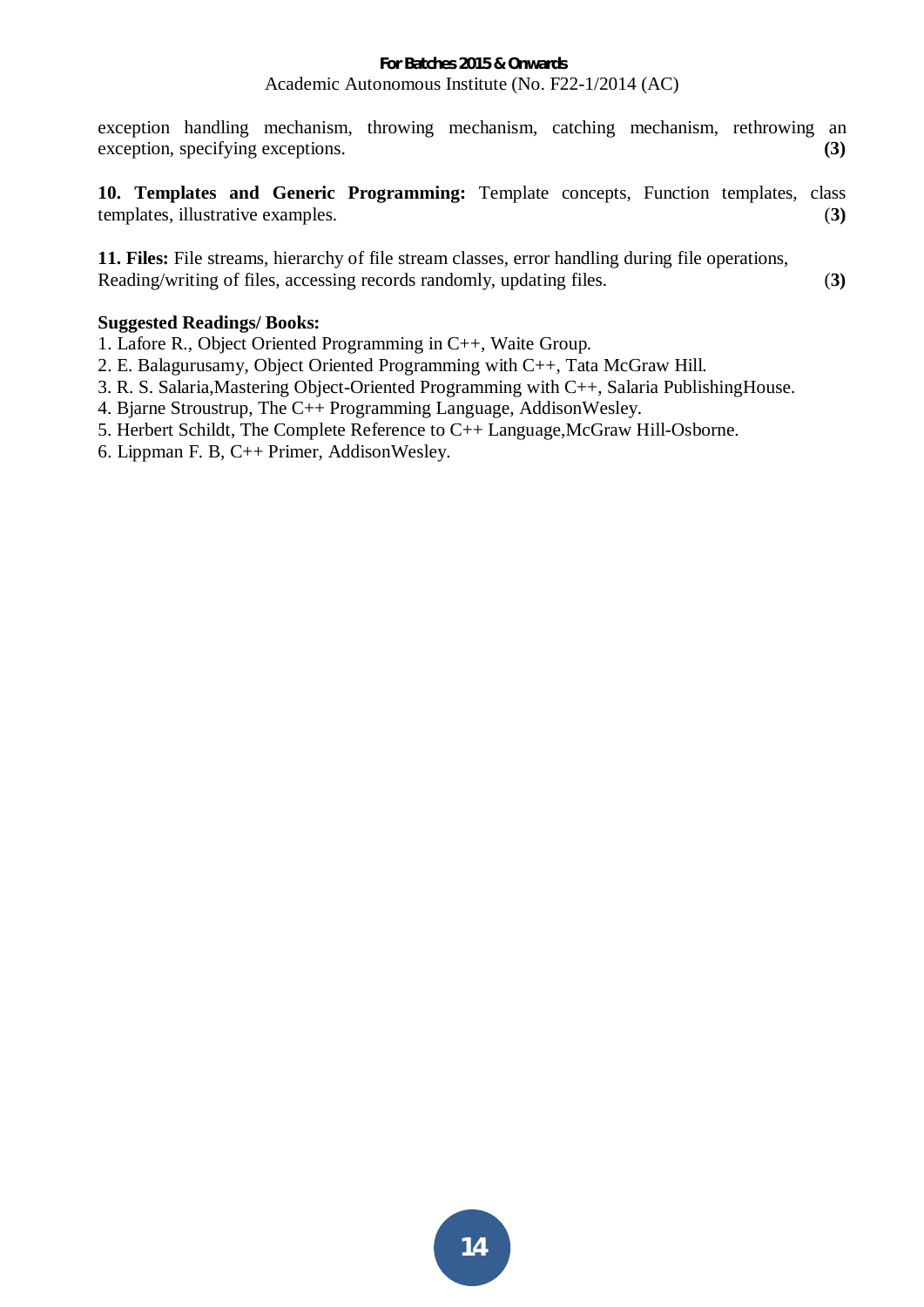## **BTIT-306 Programming Lab-I**

**L T P 0 0 4** 

**Internal Marks: 30 External Marks: 20 Total Marks: 50** 

# **List of practical exercises, to be implemented using object-oriented approach in C++ Language.**

- 1. Write programs to understand the basic of object oriented programming.
- 2. Write program to demonstrate the use constructors and destructors
- 3. Write a program to demonstrate the overloading of increment anddecrement operators.
- 4. Write a program to demonstrate the typecasting of class type to class type & basic type.
- 5. Write a program to demonstrate the multilevel inheritance.
- 6. Write a program to demonstrate the multiple inheritances.
- 7. Write a program to demonstrate the runtime polymorphism.
- 8. Write a program to demonstrate the exception handling.
- 9. Write a program to demonstrate the reading and writing of mixed type of data.
- 10. Write a program to demonstrate the reading and writing of objects.

11. Write a menu driven program that implement following operations (using separate functions) on alinear array:

- Insert a new element at end as well as at a given position
- $\bullet$  Delete an element from a given whose value is given or whose position is given
- $\bullet$  To find the location of a given element
- To display the elements of the linear array

12. Write a menu driven program that maintains a linear linked list whose elements are stored in on ascending order and implements the following operations (using separate functions):

13. Insert a new element

- $\bullet$  Delete an existing element
- Search an element
- $\bullet$  Display all the elements

14. Write a program to demonstrate the use of stack (implemented using linear array) in converting arithmetic expression from infix notation to postfix notation.

15. Program to demonstrate the use of stack (implemented using linear linked lists) in evaluating arithmetic expression in postfix notation.

16. Program to demonstration the implementation of various operations on a linear queue represented using a linear array.

17. Program to demonstration the implementation of various operations on a circular queue representedusing a linear array.

17. Program to demonstration the implementation of various operations on a queue represented using a linear linked list (linked queue).

18. Program to illustrate the implementation of different operations on a binary search tree.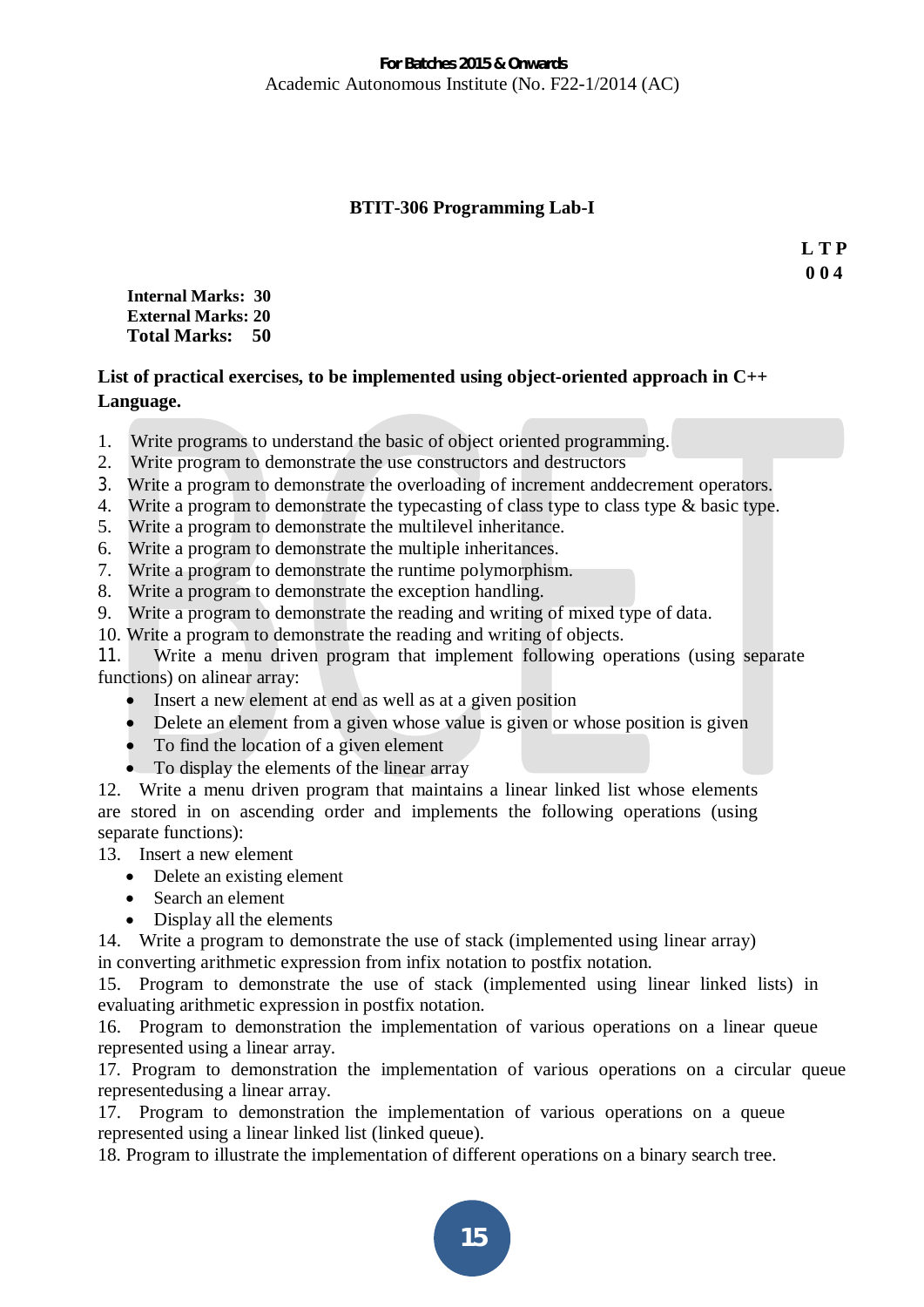- 19. Program to illustrate the traversal of graph using breadth-first search.
- 20. Program to illustrate the traversal of graph using depth-first search.
- 21. Program to demonstrate the use of various searching & Sorting Technique.

# **BTIT-307 Digital Circuits & Logic Design Lab**

**L T P 0 0 2** 

**Internal Marks: 30 External Marks: 20 Total Marks: 50** 

## **Implementation all experiments with help of Bread- Board.**

- 1. Study of Logic Gates: Truth-table verification of OR, AND, NOT, XOR, NAND and NOR gates; Realization of OR, AND, NOT and XOR functions using universal gates.
- 2. Half Adder / Full Adder: Realization using basic and XOR gates.
- 3. Half Subtractor / Full Subtractor: Realization using NAND gates.
- 4. 4-Bit Binary-to-Gray & Gray-to-Binary Code Converter: Realization using XOR gates.
- 5. 4-Bit and 8-Bit Comparator: Implementation using IC7485 magnitude comparator chips.
- 6. Multiplexer: Truth-table verification and realization of Half adder and Full adder using IC74153 chip.
- 7. Demultiplexer: Truth-table verification and realization of Half subtractor and Full subtractor using IC74139 chip.
- 8. Flip Flops: Truth-table verification of JK Master Slave FF, T-type and D-type FF using IC7476 chip.
- 9. Asynchronous Counter: Realization of 4-bit up counter and Mod-N counter using IC7490 & IC7493 chip.
- 10. Synchronous Counter: Realization of 4-bit up/down counter and Mod-N counter using IC74192 & IC74193 chip.
- 11. Shift Register: Study of shift right, SIPO, SISO, PIPO, PISO & Shift left operations using IC7495 chip.
- 12. DAC Operation: Study of 8-bit DAC (IC 08/0800 chip), obtain staircase waveform using IC7493 chip.
- 13. ADC Operations: Study of 8-bit ADC.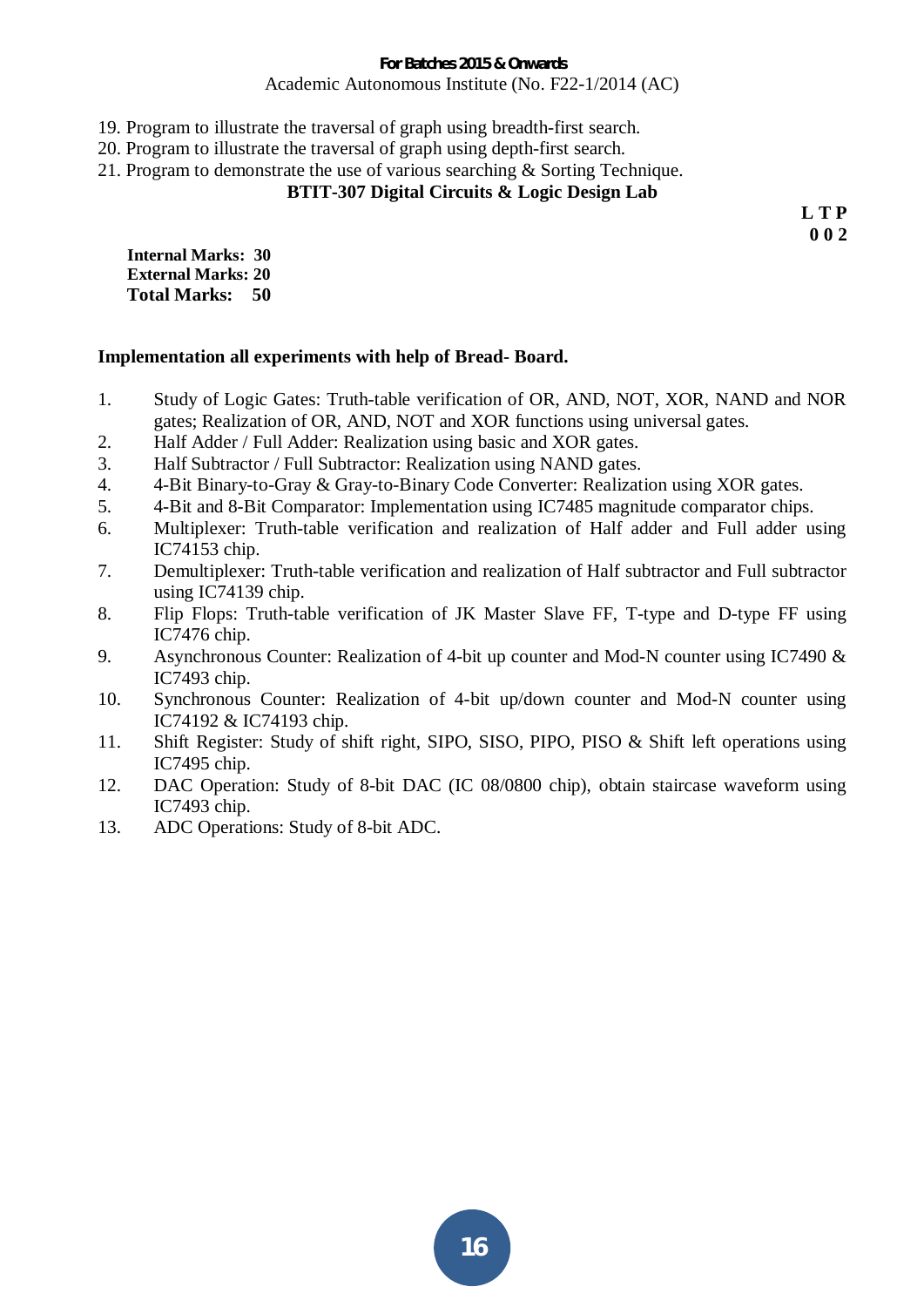# **BTIT-308 Operating System Lab**

**L T P 0 0 2** 

**Internal Marks: 30 External Marks: 20 Total Marks: 50** 

1. Installation Process of various operating systems

2. Virtualization, Installation of Virtual Machine Software and installation of Operating System on Virtual Machine

3. Commands for files & directories: cd, ls, cp, md, rm, mkdir, rmdir. Creating and viewing files using cat. File comparisons. Disk related commands: checking disk free spaces. Processes in Linux, Connecting processes with pipes, Background processing, managing multiple processes. Manual help. Background process: changing process priority, scheduling of processes at command, batch commands, kil, ps, who, sleep. Printing commands, grep, fgrep, find, sort, cal, banner, touch, file. File related commands ws, sat, cut, grep.

4. Shell Programming: Basic of shell programming, various types of shell, Shell Programming in bash, conditional & loping statement, case statements, parameter passing and arguments, shell variables, shell keywords, creating shell programs for automate system tasks, report printing.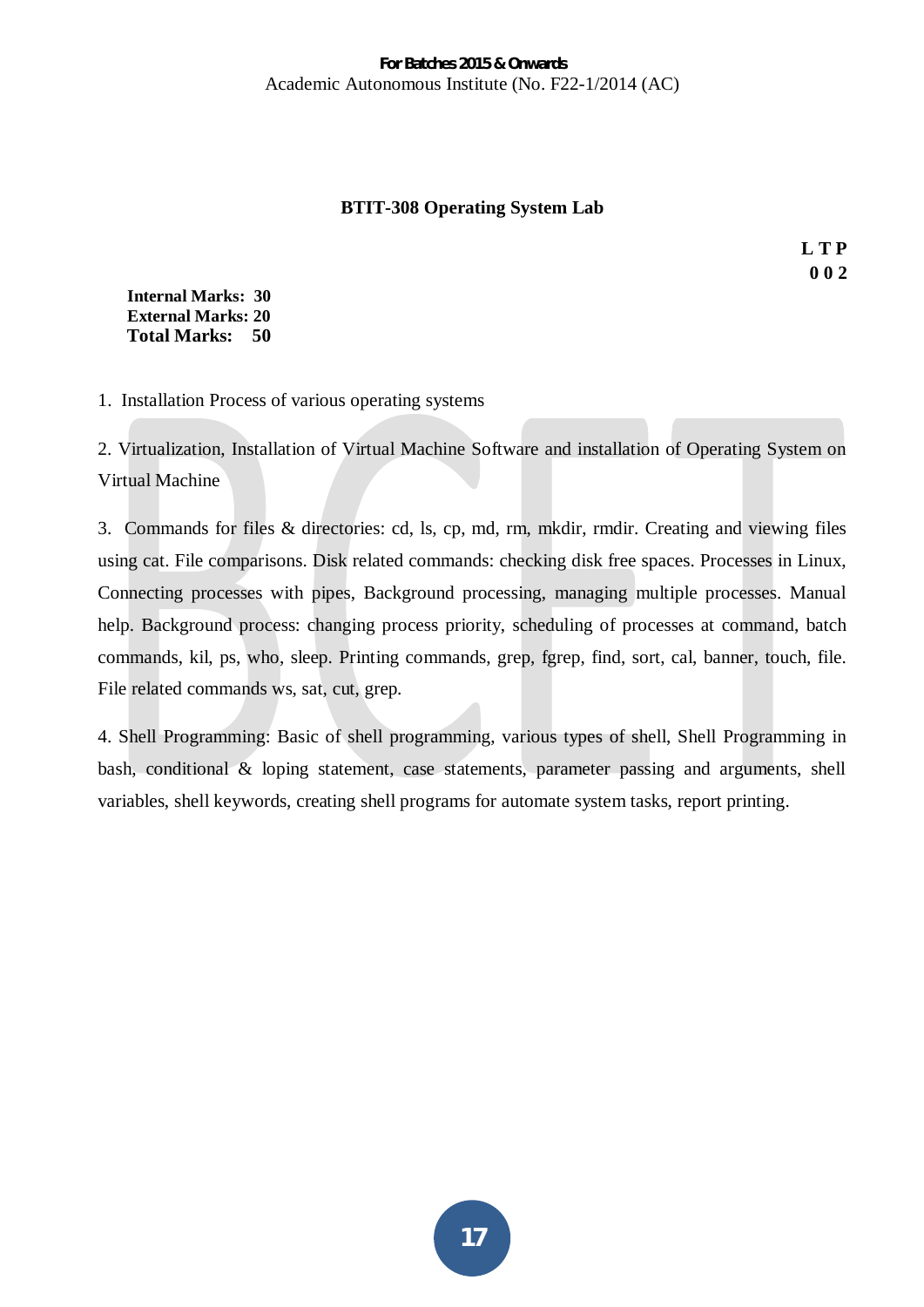Beant College of Engineering & Technology, Gurdaspur

# *Fourth Semester*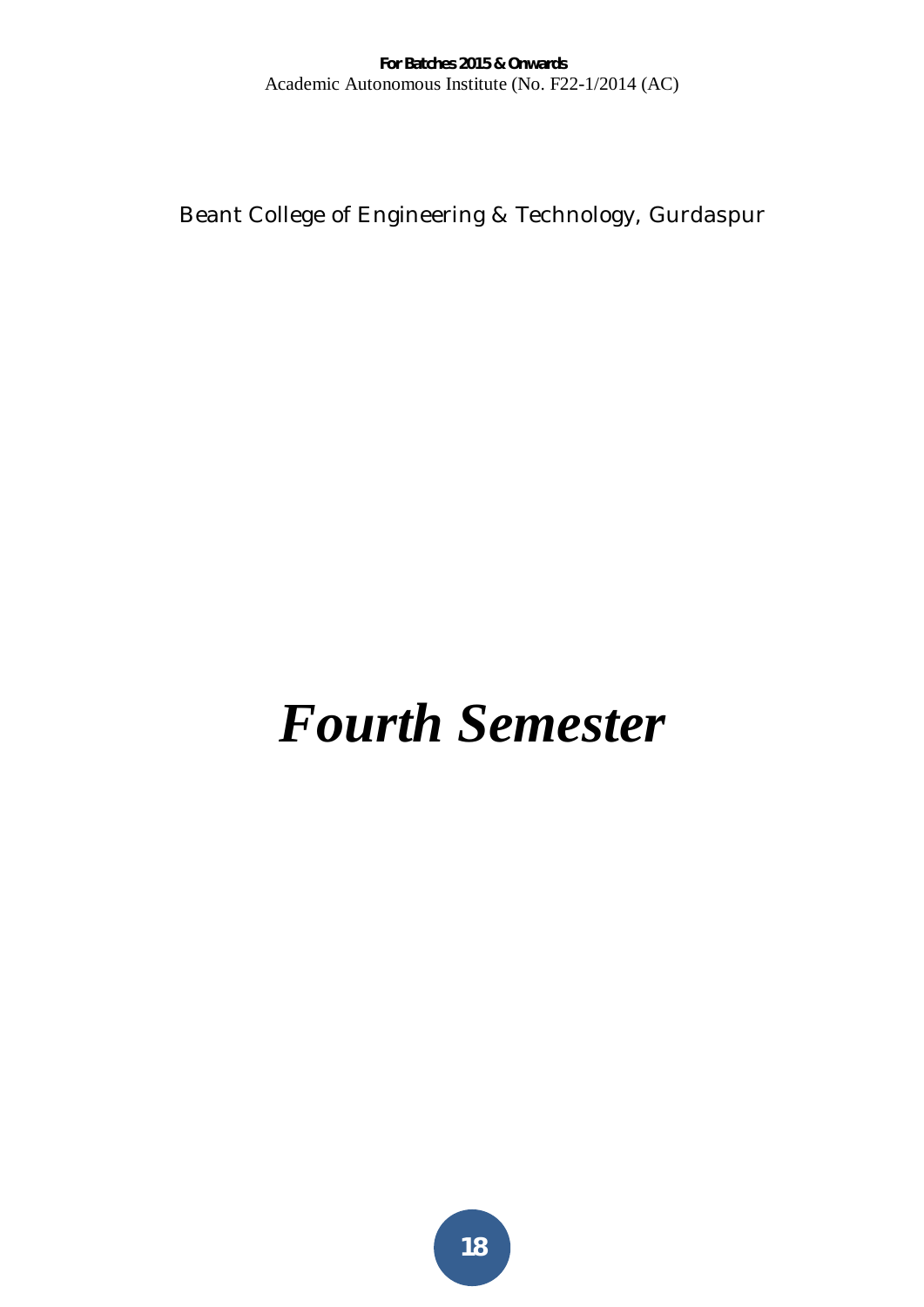# **BTIT-401 Computer Networks–I**

**L T P 3 1 0** 

**Internal Marks: 40 External Marks: 60 Total Marks: 100** 

**Objective/s and Expected Outcome:** This course provides knowledge about computer network related hardware and software using a layered architecture.

## **1. Introduction to Computer Networks:**

Data Communication System and its components, Data Flow, Computer network and its goals, Types of computer networks: LAN, MAN, WAN, Wireless and wired networks, broadcast and point to point networks, Network topologies, Network software: concept of layers, protocols, interfaces and services, ISO OSI reference model, TCP/IP reference model. **(6)**

## **2. Physical Layer:**

Concept of Analog & Digital Signal, Bandwidth, Transmission Impairments: Attenuation, Distortion, Noise, Data rate limits : Nyquist formula, Shannon Formula, Multiplexing : Frequency Division, Time Division, Wavelength Division, Introduction to Transmission Media : Twisted pair, Coaxial cable, Fiber optics, Wireless transmission (radio, microwave, infrared), Switching: Circuit Switching, Message Switching, Packet Switching & their comparisons. **(8)** 

## **3. Data Link Layer:**

Design issues, Framing, Error detection and correction codes: checksum, CRC, hamming code, Data link protocols for noisy and noiseless channels, Sliding Window Protocols: Stop & Wait ARQ, Go-back-NARQ, Selective repeat ARQ, Data link protocols: HDLC and PPP. **(7)** 

## **4. Medium Access Sub-Layer:**

Static and dynamic channel allocation, Random Access: ALOHA, CSMA protocols, Controlled Access: Polling, Token Passing, IEEE 802.3 frame format, Ethernet cabling, Manchester encoding, collision detection in 802.3, Binary exponential back off algorithm. **(6)** 

#### **5. Network Layer**:

Design issues, IPv4 classful and classless addressing, subnetting, Routing algorithms: distance vector and link state routing, Congestion control: Principles of Congestion Control, Congestion prevention policies, Leaky bucket and token bucket algorithms **(7)** 

## **6. Transport Layer**:

Elements of transport protocols: addressing, connection establishment and release, flow control and buffering, multiplexing and de-multiplexing, crash recovery, introduction to TCP/UDP protocols and their comparison. **(5)**

#### **7. Application Layer**:

World Wide Web (WWW), Domain Name System (DNS), E-mail, File Transfer Protocol (FTP), Introduction to Network security **(4)**

## **Suggested Readings/ Books:**

- 1. Computer Networks, 4th Edition, Pearson Education by Andrew S. Tanenbaum
- 2. Data Communication & Networking, 4th Edition, Tata McGraw Hill. By Behrouz A. Forouzan.
- 3. Computer Networking, 3rd Edition, Pearson Education by James F. Kurose and Keith W. Ross
- 4. Internetworking with TCP/IP, Volume-I, Prentice Hall, India by Douglas E. Comer.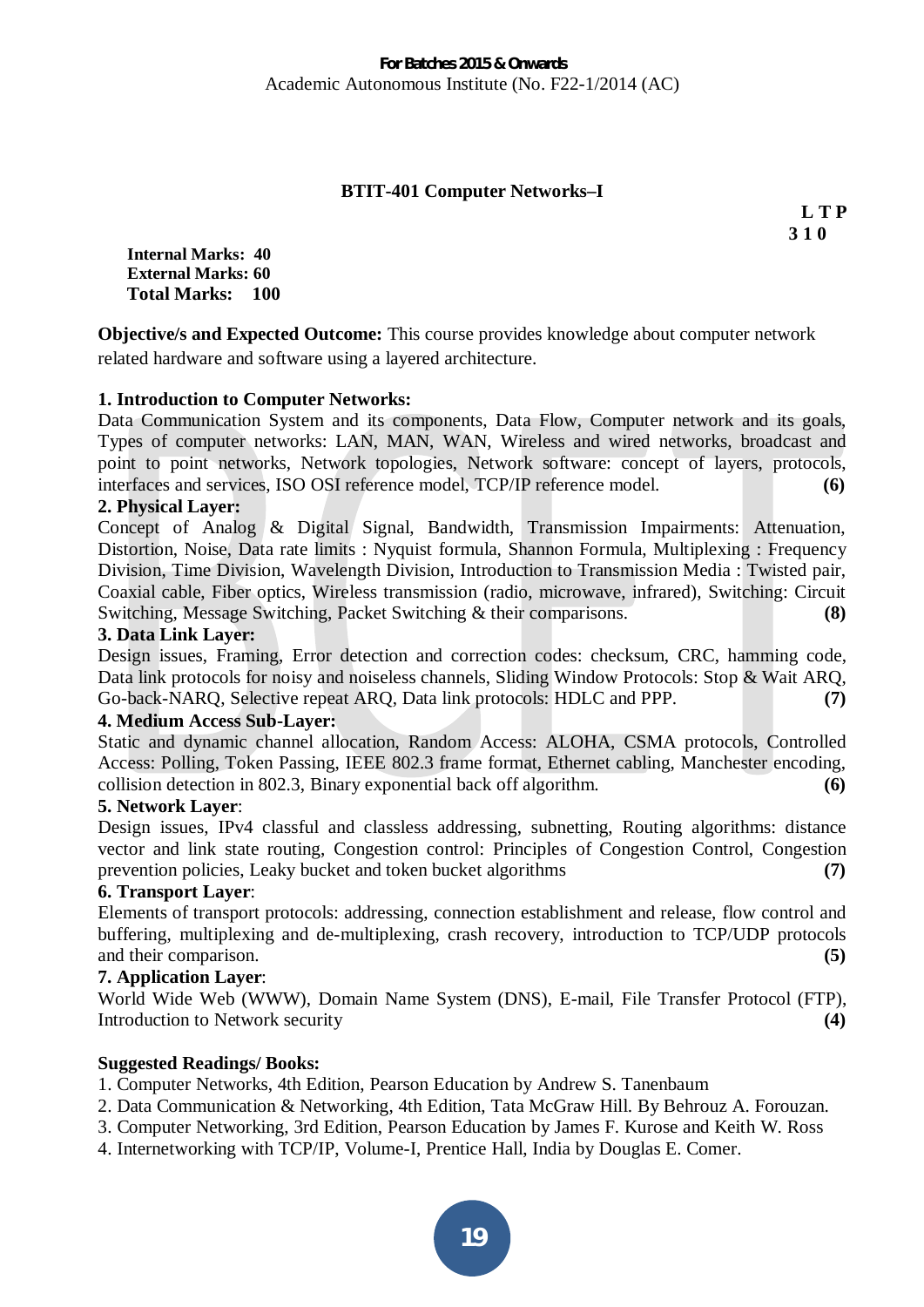5. Guide to Networking Essentials, 5th Edition, Cengage Learning by Greg Tomsho,

6. Handbook of Networking, Cengage Learning by Michael W. Graves.

## **BTAM-402 Discrete Structures**

**L T P 3 1 0** 

**Internal Marks: 40 External Marks: 60 Total Marks: 100** 

**Objective:** The objective of this course is to provide the necessary back ground of discrete structures with particular reference to the relationships between discrete structures and their data structure counterparts including algorithm development.

## **Sets, relations and functions:**

Introduction, Combination of Sets, ordered pairs, proofs of general identities of sets, relations, operations on relations, properties of relations and functions, Hashing Functions, equivalence relations, compatibility relations, partial order relations. (8)

## **Rings and Boolean algebra:**

Rings, Subrings, morphism of rings ideals and quotient rings.Euclidean domains Integral domains and fields Boolean Algebra direct product morphisms Boolean sub-algebra Boolean Rings Application of Boolean algebra (Logic Implications, Logic Gates, map) (8)

# **Combinatorial Mathematics:**

Basic counting principles Permutations and combinations. Inclusion and Exclusion Principle Recurrence relations, Generating Function, Application. (8)

## **Monoids and Groups:**

Groups Semigroups and monoids Cyclic semigraphs and Subgroups and Cosets. Congruence relations on semigroups.Morphisms.Normal groups. (8)

## **Graph Theory:**

Graph- Directed and undirected, Eulerian chains and cycles, Hamiltonian chains andcycles Trees, Chromatic number Connectivity, Graph coloring, Plane and connected graphs, Isomorphism and Homomorphism. Applications. (8)

## **Suggested Readings/ Books:**

- 1. Discrete Mathematics (Schaum series) by Lipschutz (McGraw Hill).
- 2. Applied Discrete Structures for Computer Science by Alan Doerr and Kenneth Levarseur.
- 3. Discrete Mathematics by N Ch SN Iyengar, VM Chandrasekaran.
- 4. Discrete Mathematics and Graph Theory(Cengage Learning) by Sartha
- 5. Discrete Mathematics and its Applications. Kenneth H Rosen.(McGraw Hill)
- 6. Elements of discrete mathematics. C L Liu (McGraw Hill)

# **COURSE OUTCOMES (CO):** The student is expected to

- 1. Be familiar with constructing proofs.
- 2. Be familiar with elementary formal logic.
- 3. Be familiar with set algebra.
- 4. Be familiar with combinatorial analysis.
- 5. Be familiar with recurrence relations.
- 6. Be familiar with graphs and trees, relations and functions, and finite automata.
- 7. Be eposed to the strategies for compare relative efficiency of algorithms.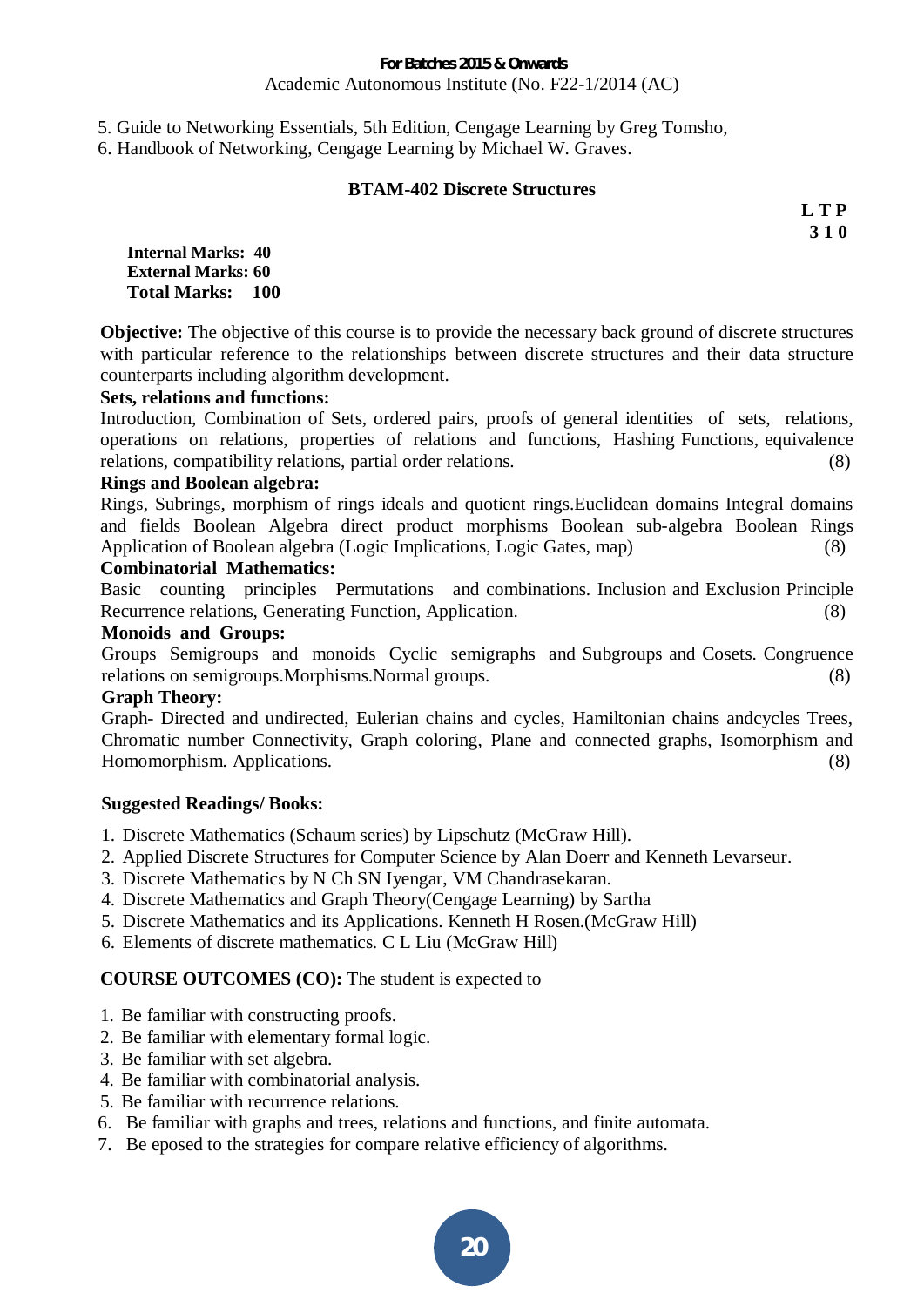## **BTIT-403 Computer Architecture**

**L T P 3 1 0** 

#### **Internal Marks: 40 External Marks: 60 Total Marks: 100**

**Objectives:** This course offers a good understanding of the various functional units of a computer system and prepares the student to be in a position to design a basic computer system.

- **1. Register Transfer and Microoperations:** Register transfer language & operations, arithmetic microoperations, logic microoperations, shift microoperations, arithmetic logic shift unit. Design of a complete basic computer and its working. **(6)**
- **2. Basic Computer Organisation and Design:** Instruction codes, Computer registers, Computer Instructions, Timing and control, Instruction Cycle, Memory reference instructions, Input/ Output and Interrupt, Design of basic Computer, Design of Accumulator Logic. **(6)**
- **3. Design of Control Unit:** Control memory, design of control unit microprogrammed & hardwired, and their comparative study. **(5)** (5)
- **4. Central Processing Unit:** General Register Organisation, Stack Organisation, Instruction formats, Addressing Modes, Data transfer and manipulations, Program control, RISC and CISC architecture. **(6)**
- **5. Input-Output Organisation:** Peripheral devices, I/O Interface, asynchronous data transfer, modes of transfer, priority interrupt, DMA, I/O processor, serial communication. **(6)**
- **6.** Memory Organisation: Memory hierarchy, main memory, auxiliary memory, associative memory, cache memory, virtual memory, memory management hardware. **(6)**
- **7. Advanced concepts of Computer Architecture:** Concept of pipeline, Arithmetic pipeline, Instruction, vector processors and array processors, Introduction to parallel processing, Interprocessor communication & synchronization. **(6)**

# **Suggested Readings/ Books:**

- **1.** M. Moris Mano, Computer System Architecture, Pearson Education.
- 2. William Stallings, Computer Organisation and Architecture, Pearson Education.
- 3. David A Patterson, Computer Architecture, Pearson Education.
- 4. P. Pal Choudhri, Computer Organisation and Design, PHI.
- 5. J. P. Hayes, Computer System Architecture, Pearson Education.
- 6. Kai Hawang, Advanced Computer Architecture, Tata McGraw Hill.

7. Riess. Assembly Language and Computer Architecture and using C++ and JAVA,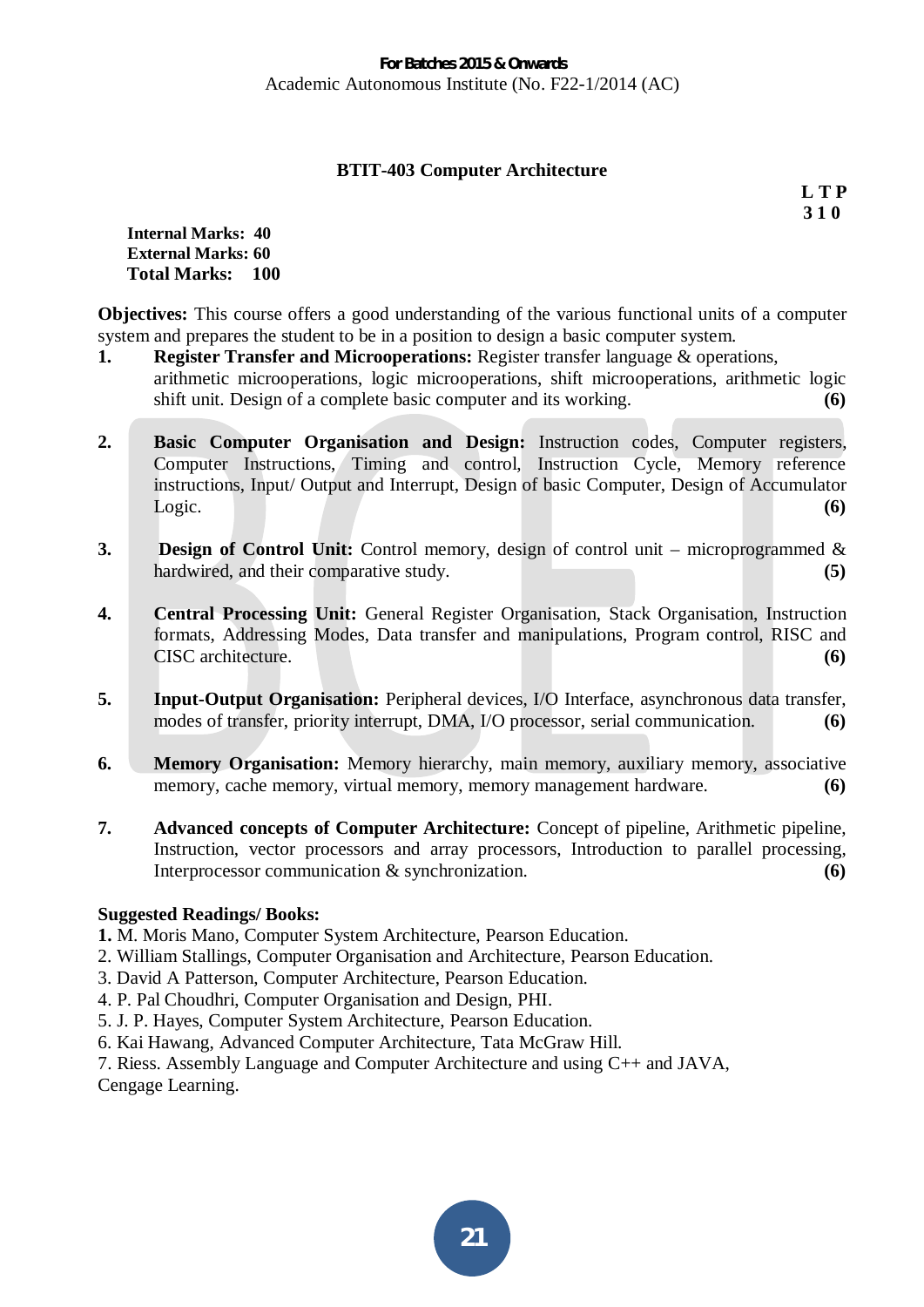## **BTIT-404 Microprocessors and Assembly Language Programming**

**L T P 3 1 0** 

**Internal Marks: 40 External Marks: 60 Total Marks: 100** 

**Objective/s:** The course is intended to give students good understanding of internal architectural details and functioning of microprocessors.

- **1. Introduction:** Introduction to Microprocessors, history, classification, recent microprocessors. **(7)**
- **2. Microprocessor Architecture:** 8085 microprocessor Architecture. Bus structure, I/O Memory & Instruction execution sequence & Data Flow Instruction cycle. System buses, concept of address Bus, Data Bus & Control Bus, Synchronous & Asynchronous buses. **(8)**
- **3. I/O memory interface:** Data transfer modes: Programmable, interrupt initiated and DMA, Serial & parallel interface, Detail study of 8251 I/O Processor & 8255 programmable Peripheral interfaces. **(6)**
- **4. Instruction set & Assembly Languages Programming:** Introduction, instruction & data formats, addressing modes, status flags, 8085 instructions, Data transfer operations, Arithmetic operations, Logical operations, Branch operations. **(7) (7)**
- **5. Case structure & Microprocessor application:** Interfacing of keyboards and seven segment LED display, Microprocessor controlled temperature system (MCTS), Study of traffic light system, stepper motor controller, Microprocessor based micro computers. **(8)**
- **6. Basic architecture of higher order microprocessors:** Basic introduction to 8086 family, Motorola 68000, Pentium processors. **(5)**

# **Suggested Readings/ Books:**

- 1. Ramesh Gaonkar, "8085Microprocessor ",PHI Publications.
- 2. Daniel Tabak, "AdvancedMicroprocessors|,McGraw- Hill, Inc., Second Edition 1995.
- 3. Douglas V. Hall, "Microprocessors and Interfacing: Programming and Hardware",
- Tata McGraw Hill Edition,1986.
- 4. CharlesM.Gilmore,"Microprocessors: Principles and Applications",McGraw Hill.
- 5. Ayala Kenneth, "The 8086 Microprocessor Programming and Interfacing", Cengage Learning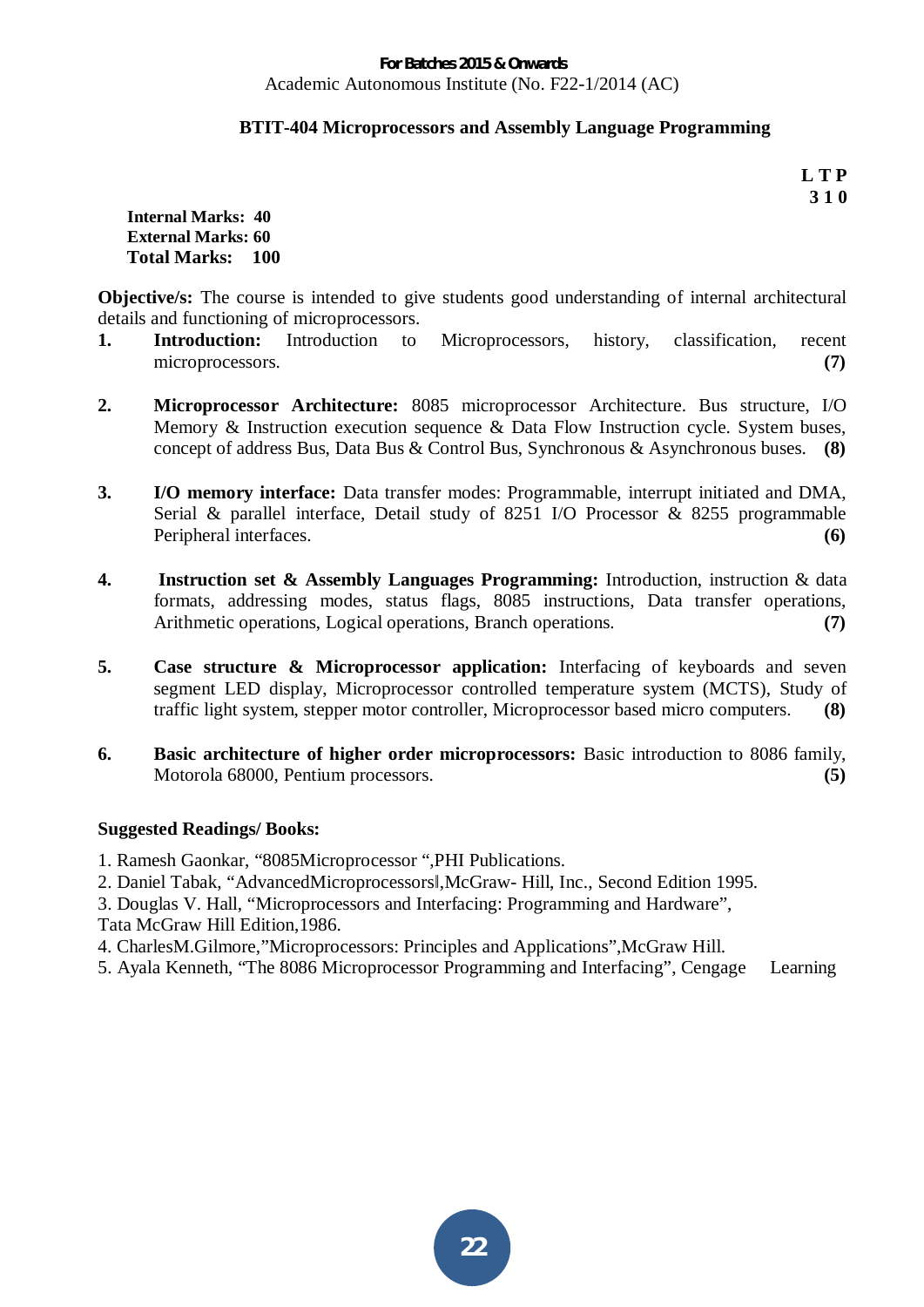# **BTIT- 405 System Programming**

**L T P 3 1 0** 

**Internal Marks: 40 External Marks: 60 Total Marks: 100** 

**Objective/s and Expected Outcome:** This course provides knowledge to design various system programs.

- **1.** Introduction: Introduction to system programming and different types of system programs –editors, assemblers, macro-processors, compilers, linkers, loader, debuggers. **(5)**
- **2. Assemblers:** Description of single pass and two pass assemblers, use of data structures like OPTAB and SYMTAB, etc. (8)
- **3. Macroprocessors:** Description of macros, macro expansion, conditional and recursive macro expansion. **(6) (6)**
- **4. Compilers:** Various phases of compiler lexical, syntax and semantic analysis, intermediate code generation, code optimization techniques, code generation, Case study: LEX and YACC. **(9)**
- **5. Linkers and Loaders:** Concept of linking, different linking schemes, concept of loading and various loading schemes. **(6)**
- **6. Editors:** Line editor, full screen editor and multi window editor, Case study MS-Word, DOS Editor and vi editor. **(4) (4)**
- **7. Debuggers:** Description of various debugging techniques. **(3)**

# **Suggested Readings/ Books:**

- **1.** Donovan J.J., **"Systems Programming"**, New York, Mc-Graw Hill, 1972.
- **2.** Dhamdhere, D.M., **"Introduction to Systems Software"**, TataMc-Graw Hill, 1996.
- **3.** Aho A.V. and J.D. Ullman ,**"Principles of compiler Design"** AddisonWesley/ Narosa 1985.
- **4.** Kenneth C. Louden, Compiler Construction, Cengage Learning.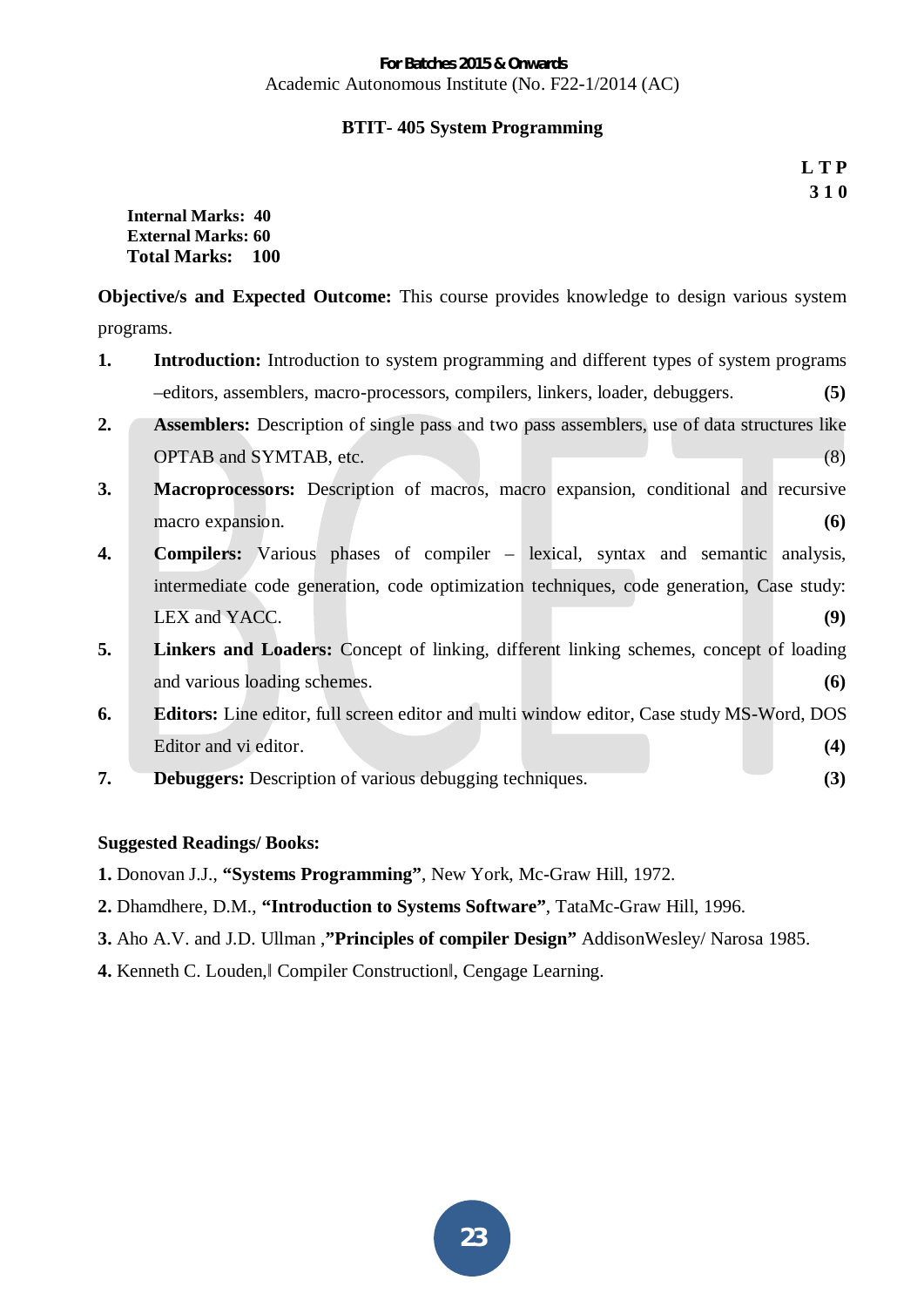## **BTIT- 406 Computer Networks-I Lab**

**L T P 0 0 2** 

**Internal Marks: 30 External Marks: 20 Total Marks: 50** 

- **1.** To study various topologies for establishing computer networks.
- **2.** To learn the usage of various basic tools (crimping, krone etc.) used in establishing a LAN.
- **3.** To familiarize with switch and hub used in networks
- **4.** To learn the usage of connecters and cables (cabling standards) used in networks
- **5.** To make certain copper and fiber patch cords using different standards.
- **6.** To familiarize with routers & bridges
- **7.** Use commands like ping, ipconfig for trouble shooting network related problems.
- **8.** Develop a program to compute the Hamming Distance between any two code words.
- **9.** Develop a program to compute checksum for an 'm' bit frame using a generator polynomial.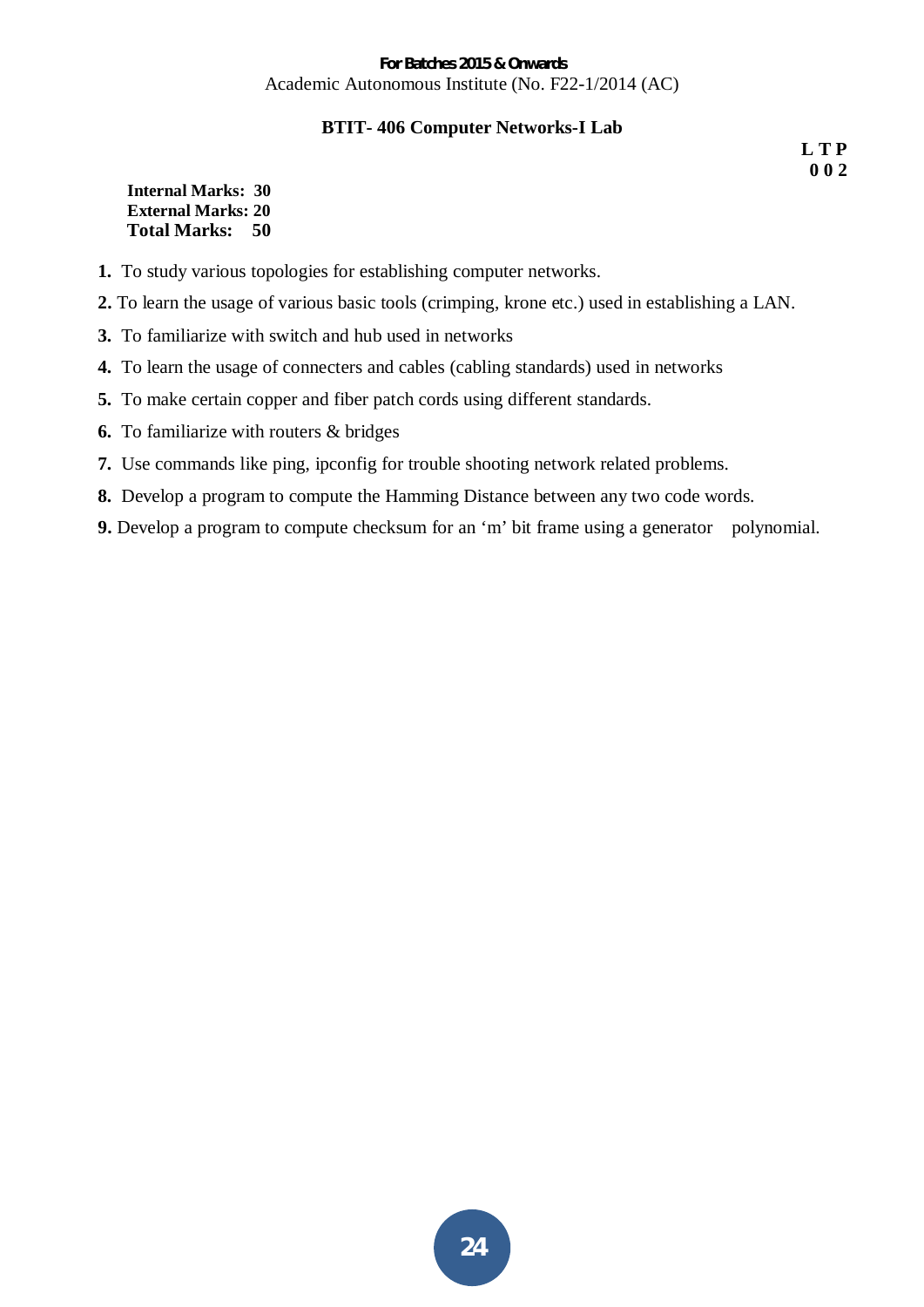# **BTIT-407 Microprocessor and Assembly Language Programming Lab**

**Internal Marks: 30 External Marks: 20 Total Marks: 50** 

- **1.** Introduction to 8085 kit.
- **2.** Addition of two 8 bit numbers, sum 8 bit.
- **3.** Subtraction of two 8 bit numbers.
- **4.** Find 1's complement of 8 bit number.
- **5.** Find 2's complement of 8 bit number.
- **6.** Shift an 8 bit no. by one bit.
- **7.** Find Largest of two 8 bit numbers.
- **8.** Find Largest among an array of ten numbers (8 bit).
- **9.** Sum of series of 8 bit numbers.
- **10.** Introduction to 8086 kit.
- **11.** Addition of two 16 bit numbers, sum 16 bit.
- **12.** Subtraction of two 16 bit numbers.
- 13. Find 1's complement of 16 bit number.
- **14.** Find 2's complement of 16 bit number.



 **L T P 0 0 4**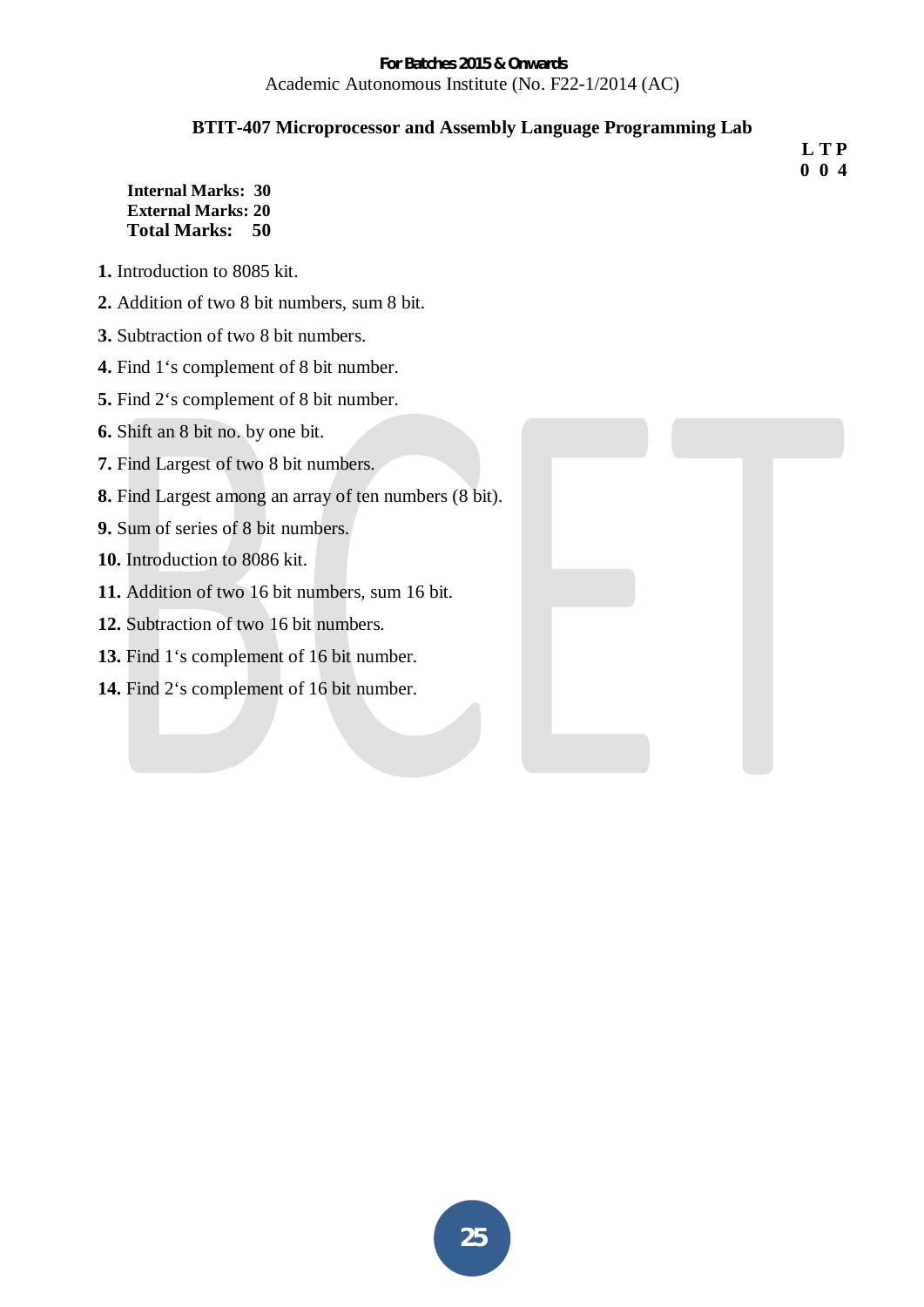# **BTIT-408 System Programming Lab**

**L T P 0 0 4** 

**Internal Marks: 30 External Marks: 20 Total Marks: 50** 

- **1.** Create a menu driven interface for
	- **a)** Displaying contents of a file page wise
	- **b)** Counting vowels, characters, and lines in a file.
	- **c)** Copying a file

**2.** Write a program to check balance parenthesis of a given program. Also generate the error report.

- **3.** Write a program to create symbol table for a given assembly language program.
- **4.** Write a program to create symbol table for a given high-level language program.
- **5.** Implementation of single pass assembler on a limited set of instructions.

**6.** Exploring various features of debug command.

**7.** Use of LAX and YACC tools.

Beant College of Engineering & Technology, Gurdaspur

**26**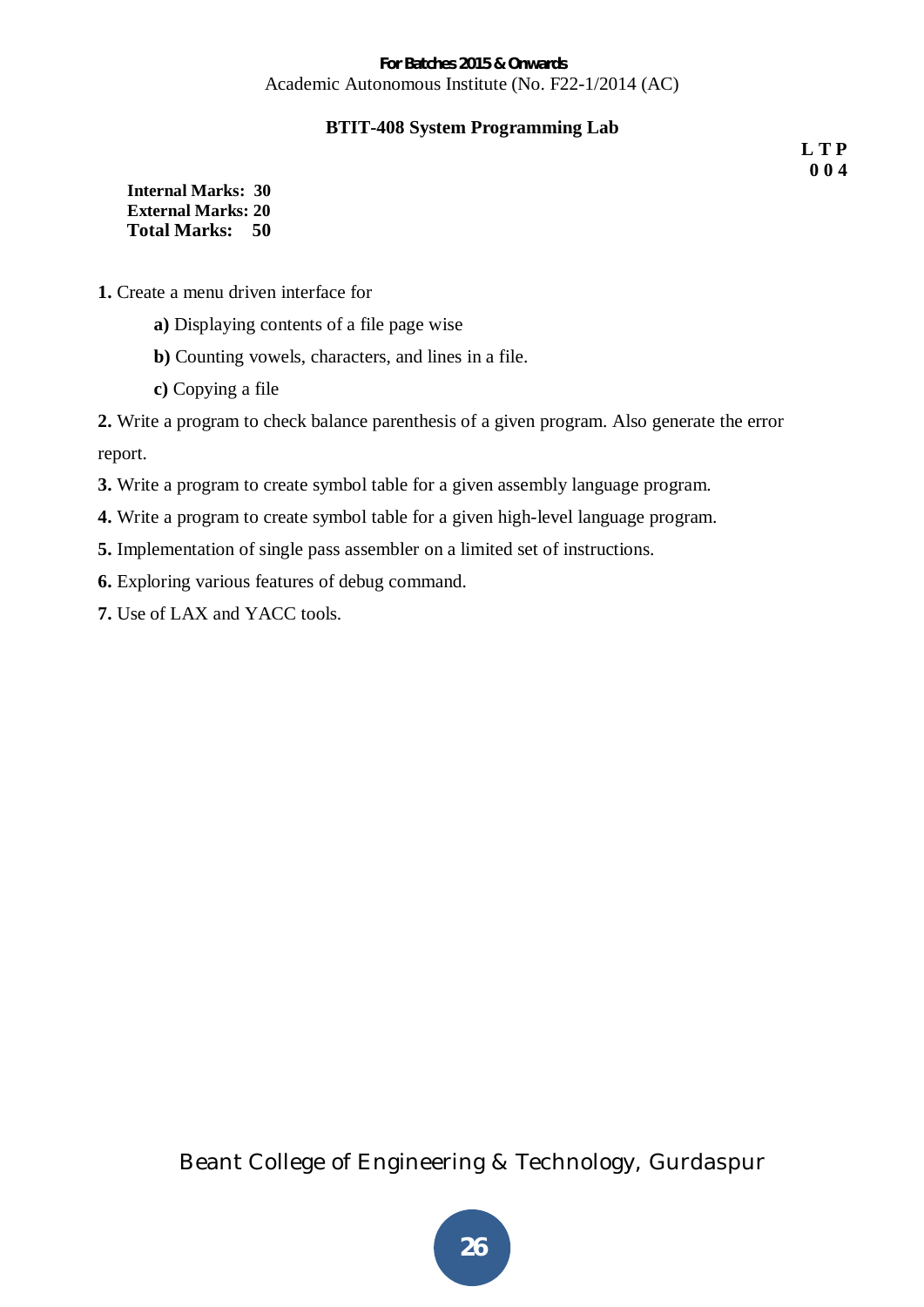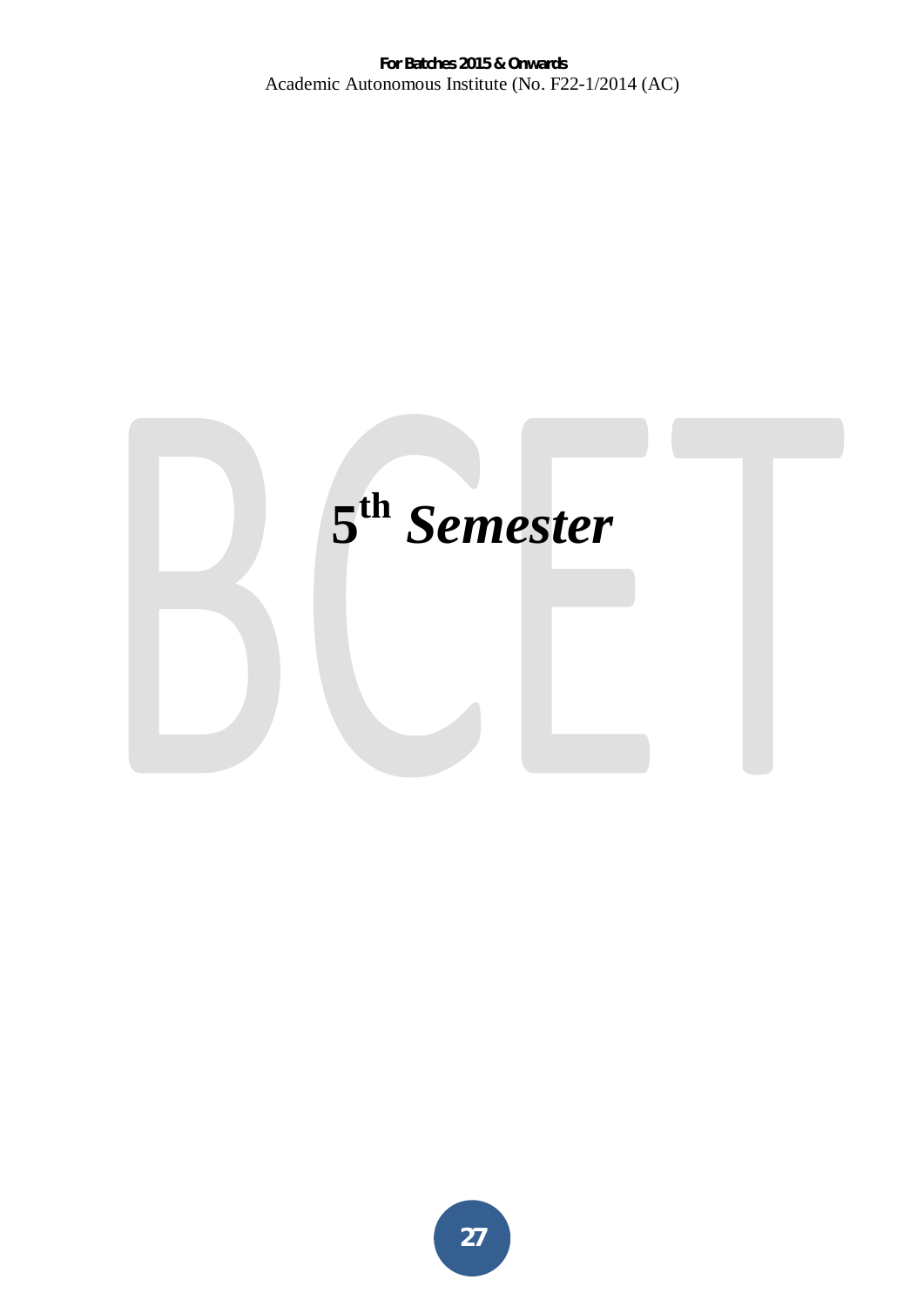# **BTIT-951 Concept of Computer and Networking (Open Elective-I)**

**L T P 3 0 0** 

**Internal Marks: 40 External Marks: 60 Total Marks: 100** 

**Course Objective/s and Expected Outcome/s:** This course will provide the knowledge of computer networks and computer organization to the students. After this course students will be able to understand the functions of protocols and algorithms of different layers of computer network and also understand the concept of memory management and parallel processing.

# **1 Introduction**

Basic architecture of Computer System, System performance parameters, I/O interfaces, communication devices, Internet connectivity and its types, Applications of Computers, Current trends in computing.

(9)

# **2. I/O and Memory Management**

Memory Hierarchy, Main Memory, Auxillary memory, Associative memory, Cache memory, Virtual Memory, modes of I/O, Asynchronous and synchronous data transfer, DMA.

(9)

# **3 Computer Networks**

Types of computer networks: LAN, MAN, WAN, Wireless and wired networks, broadcast and point to point networks, Network topologies, concept of layers, protocols, interfaces and services, ISO OSI reference model, TCP/IP reference model, Transmission Media, Switching.

(8)

# **4. Network and Data Link Protocol**

Internet Protocol: IPv4, IPv6 and their comparison. Distance vector and link state routing protocol, Error detection and correction, Sliding window protocol, Cryptography.

(8)

# **Suggested Books:**

1. M. Moris Mano, Computer System Architecture, Pearson Education

2. Data Communication & Networking, 4th Edition, Tata McGraw Hill. By Behrouz A. Forouzan.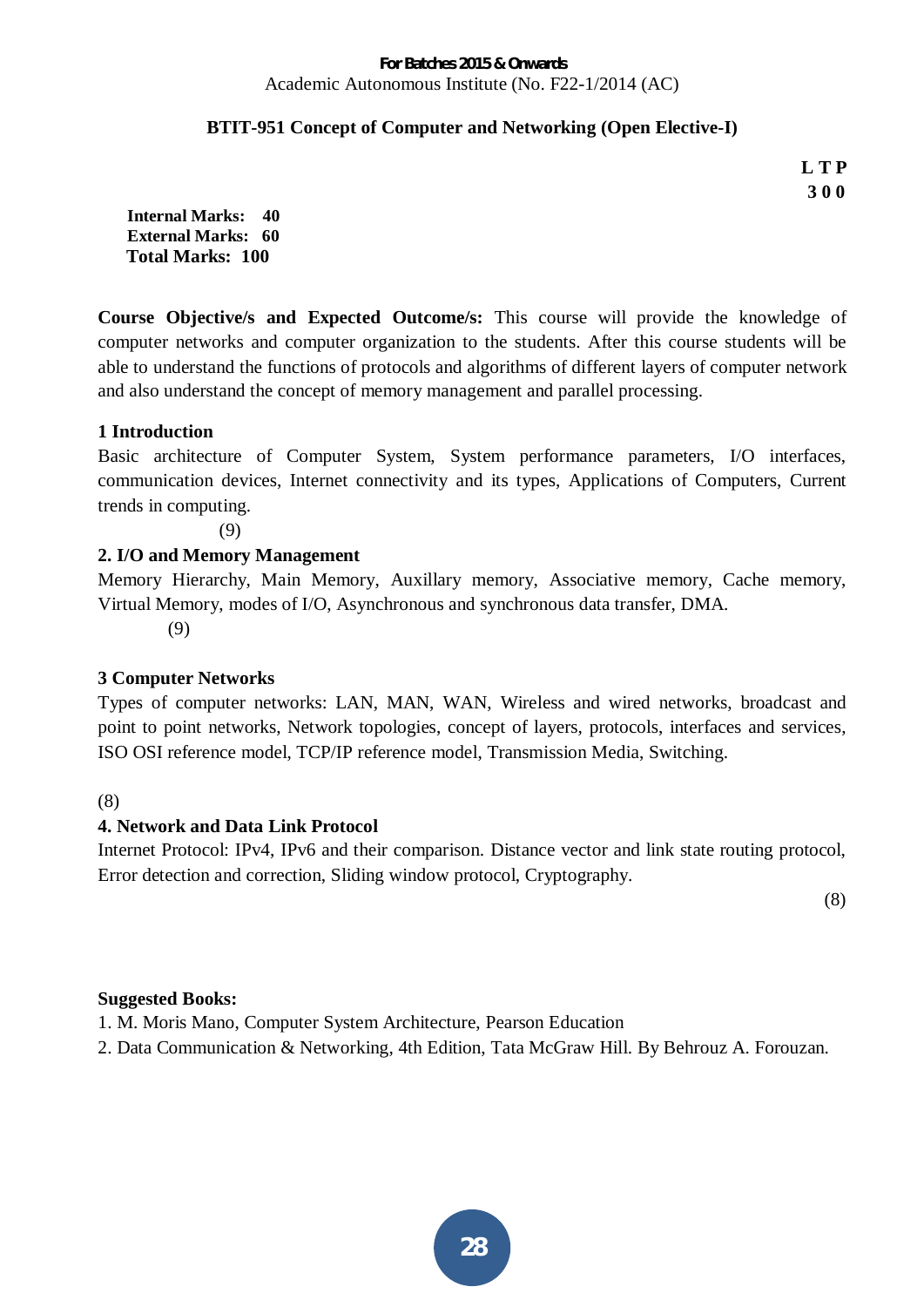# **BTIT-952 Operating Systems (Open Elective-I)**

**L T P 3 0 0** 

(7)

(8)

(8)

**(7)** 

**Internal Marks: 40 External Marks: 60 Total Marks: 100** 

**Course Objective/s and Expected Outcome/s:** This course provide the students with understanding of Operating System including its architecture and all its components. At the end of the course, students will be able to understand the concepts of processes, inter-process communication, semaphore, message passing, classical IPC problems, scheduling, memory management, file systems, security and protection mechanism, I/O hardware and software, deadlocks etc.

**1. Introduction** 

Operating system, Role of Operating System as resource manager, function of kernel and shell, operating system structures, views of an operating system.

## **2. Process Management**

CPU scheduling, Scheduling Algorithms, PCB, Process synchronization, Deadlocks, Prevention, Detection and Recovery.

## **3. Memory Management**

Overlays, Memory management policies, Fragmentation and its types, Partitioned memory managements, Paging, Segmentation, Need of Virtual memories, Page replacement Algorithms, Concept of Thrashing

## **4. Device Management**

I/O system and secondary storage structure, Device management policies, Role of I/O traffic controller, scheduler

## **5. File Management**

File System Architecture, Layered Architecture, Physical and Logical File Systems, Protection and Security.

## **6. Brief study**

Multiprocessor and distributed operating systems.

(4)

(7)

**Case Studies:** LINUX / UNIX Operating System, Real Time Operating System, Mobile Operating System and Windows based operating systems.

# **Suggested Books:**

1. A Silberschatz and Peter B. Galvin, **"Operating System Concepts"** Addison Wesley Publishing Company, 9<sup>th</sup> Edition.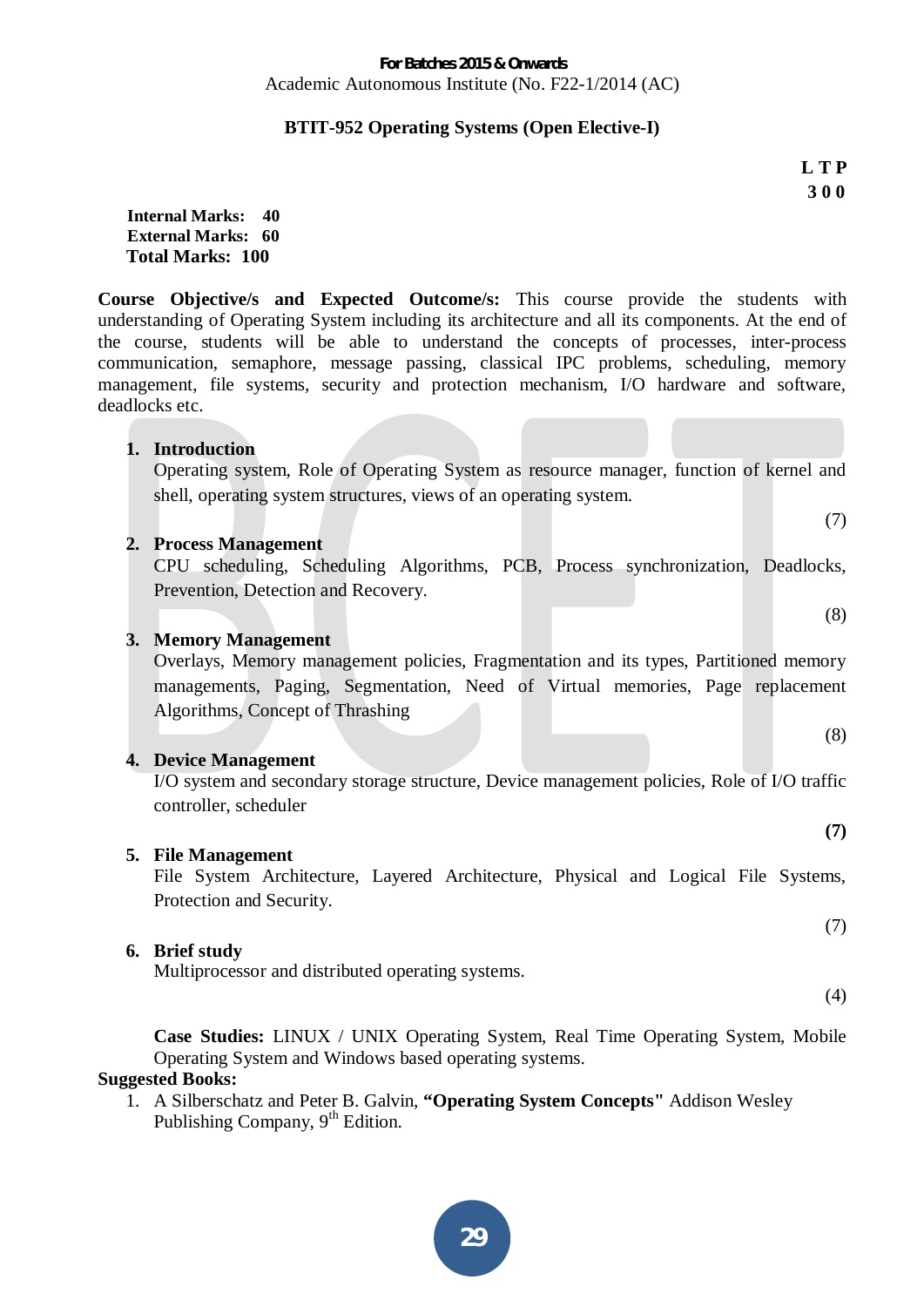- 2. Andrew S. Tanenbaum and Herbert Boss, "Modern Operating System", Prentice Hall, 4<sup>th</sup> Edition.
- 3. D.M. Dhamdhere, **"Operating Systems: A Concept-based Approach"** Tata McGraw Hill, 3<sup>rd</sup> Edition.
- 4. Gary Nutt **"Operating Systems Concepts",** Pearson Education Ltd. 3rd Edition
- 5. William Stallings, **"Operating Systems: Internals and Design Principles",** Prentice Hall, 8<sup>th</sup> Edition.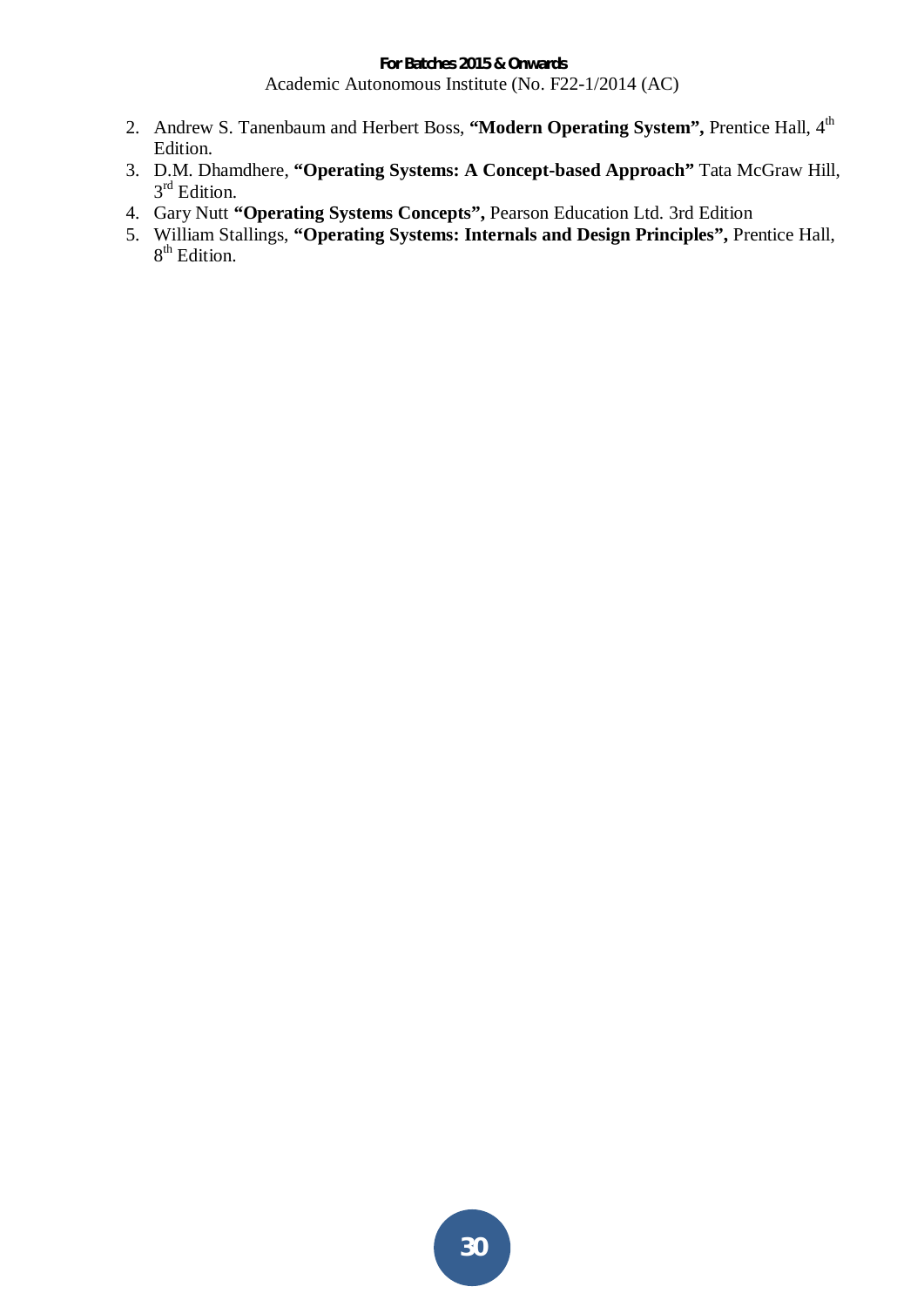# **BTIT-501 Computer Networks-II**

**L T P 3 1 0** 

 $(6)$ 

**Internal Marks: 40 External Marks: 60 Total Marks: 100** 

**Course Objective/s and Expected Outcome/s:** This course will provide a precise view of the generation of the recent trends in the field of communication technology. After studying this course the students can understand the basic building blocks of modern communication system and network security.

## **1. Internet Protocols**

IPv4, IPv6, IPsec: overview of IPsec, Authentication header (AH), Encapsulating Security Payload (ESP).

## **2. Network Security**

Introduction, symmetric-key cryptography, Asymmetric-key cryptography, security services, message confidentiality, message integrity, message authentication and digital signature.

(6)

# **3. Ad hoc networks**

Features, advantages and applications, Ad hoc versus Cellular networks, Network architecture, Protocols: MAC protocols, Routing protocols, Technologies.

## **4. Wireless Communication Systems**

Evolution, examples of wireless communication systems, 2G Cellular networks, Evolution for 2.5G TDMA Standards, IS-95B for 2.5G CDMA.

# **5. 3G wireless networks**

Wireless local loop (WLL), Local Multipoint Distribution System (LMDS), Wireless local Area Networks (WLANs), Bluetooth and Personal Area Network

## **6. Wireless System Design**

Introduction, Frequency reuse, channel assignment strategies, handoff strategies, interference and system capacity, improving coverage and capacity in cellular systems.  $(6)$ 

## **Suggested Books:**

(6)

(6)

(6)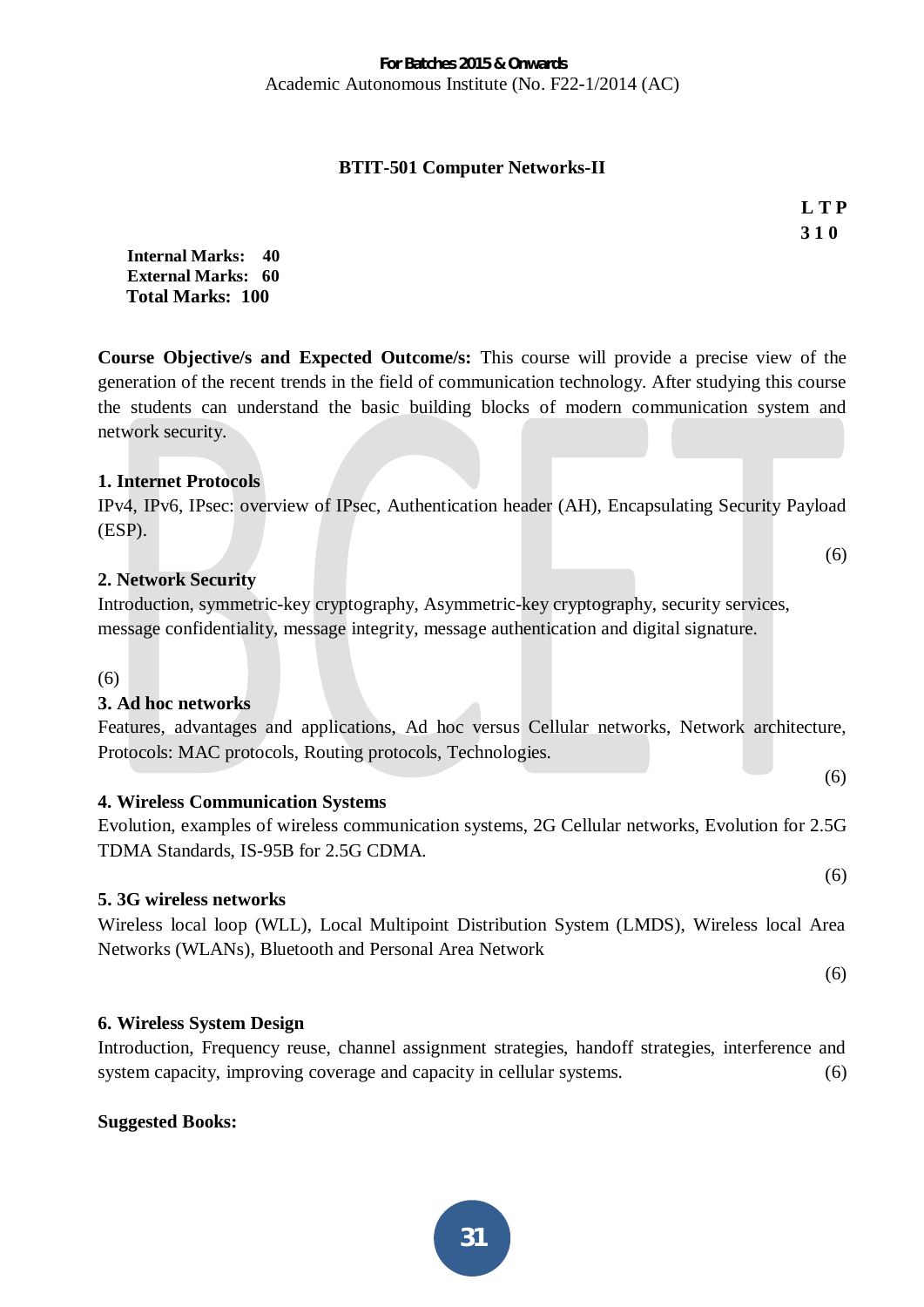- 1. Theodore S. Rappaport, Wireless Communication: Principles and Practices  $(2<sup>nd</sup>Edition)$ , Pearson Education.
- 2. Charlie Kaufman, Radio Perlman, Mike Speciner, Neywork security, 2<sup>nd</sup> ed., PHI.
- 3. Sunilkumar S. Manvi, Mahabaleshwar S. Kakkasageri, Wireless and mobile networks: concepts and protocols, Wiley India.
- 4. Michael A. Gallo & William M. Hancock, "Computer Communications and Networking Technologies", Cengage Learning / Thomson Brooks / Cole
- 5. S. Keshav, "An Engineering Approach to Computer Networking", Pearson Education.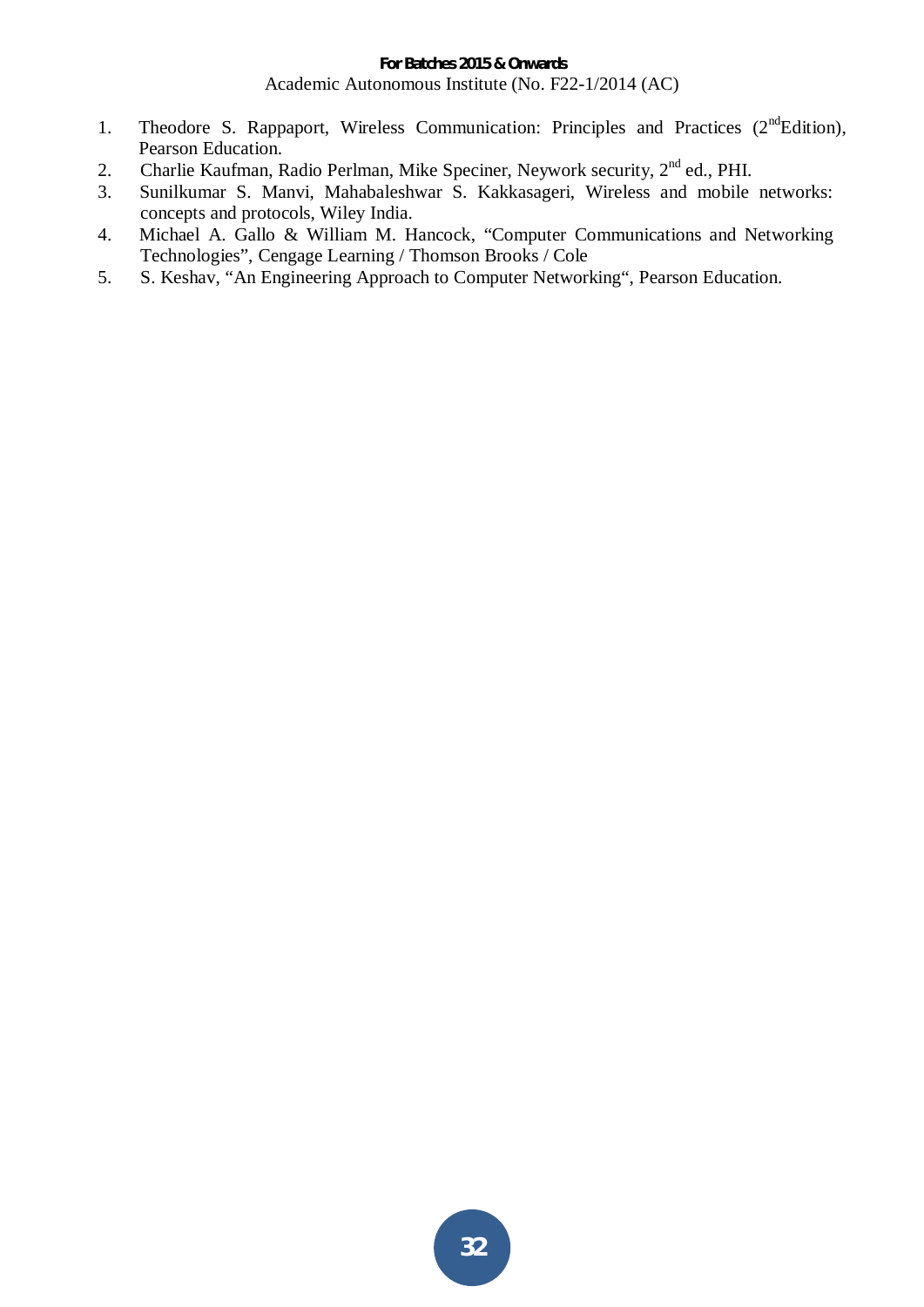## **BTIT-502 Programming in Java**

**L T P 3 1 0** 

**Internal Marks: 40 External Marks: 60 Total Marks: 100** 

**Course Objective/s and Expected Outcome/s:** This course will provide the knowledge of Java and prepare students to be in a position to write Object Oriented programs in Java. During this course students will be able to understand the concept of object oriented programming, different constructs of language, classes and objects, Inheritance, Exception handling, Multithread programming, Graphics, Event Handling and Network programming.

**1. Introduction to Java:** Features of Java, Object oriented programming, Date types, Variables, Casting, automatic type promotion in expressions, Arrays. (3)

**2. Operators and Control Statements:** Arithmetic operators, bit-wise operators, relational operators, Boolean logical operators, operator precedence, Java's selection statements, iteration statements, jump statements. (3) (3)

**3. Introduction to Classes:** Class fundamentals, declaring object reference variable, Introducing methods, constructors, this keyword, garbage collection, the finalize() method, Overloading methods, using objects as parameters, recursion.

(4)

**4. Inheritance:** Inheritance basics, using super, method overriding, dynamic method dispatch, using abstract Classes, Using final with inheritance, Package and Interfaces, Package access protection, importing packages.

(4)

**5. Exception Handling:** Exception handling fundamentals, Exception types, Uncaught Exceptions Using try and catch, multiple catch clauses, nested try statements, throw, finally Java's built-in exceptions, creating your own exception sub classes, using exceptions.

(3)

**6. Multithreaded Programming:** The Java thread model, the main thread, creating thread, creating multiple threads, using is alive () and join (), Thread priorities, synchronization, Inter thread communications, suspending resuming and stopping threads.

(5)

**7. I/O, Applets and Graphics:** I/O Basics, Reading Console Input, Writing Console Output, Reading and Writing Files, Applet Fundamentals, Applet Architecture, Applet initialization and termination, Frame Windows, Drawing Lines, Rectangles, Circles, Ellipses. (5)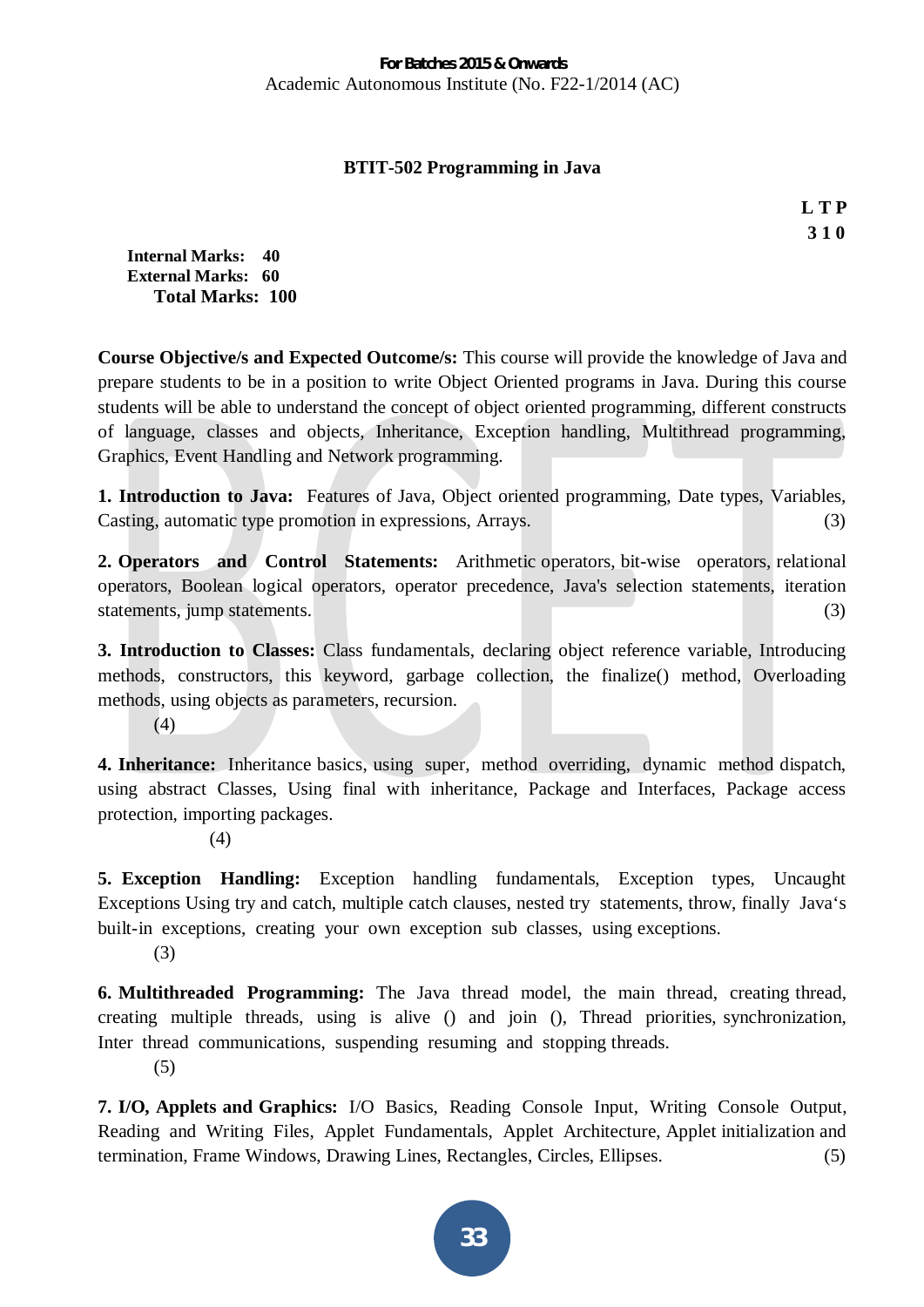**8. Event Handling and AWT**: Abstract Window Toolkit, working with button, text field, check box, radio button, canvas, Event Handling, Delegation event Model, Event classes and event listener interfaces, key events, mouse events, Adapter classes, Introduction to Swings. (4)

**9. Networking:** Networking basics, Java and the Internet, TCP/IP Client Sockets URL, URL Connection, TCP/IP Server Sockets, Database connectivity with JDBC.

(3)

# **Suggested Books:**

- 1. Herbert Schildt, The Complete Reference Java, Seventh Edition, McGraw-Hill.
- 2. M.P. Bhave, S.A. Patekar, Programming with java, Pearson Education.
- 3. Joyce Farrell, Java for Beginners, Cengage Learning.
- 4. Deitel and Deitel, Java: How to Program, 6th Edition, Pearson Education.
- 5. James Edward Keogh, Jim Keogh, J2EE: The complete Reference, McGraw-Hill
- 6. Khalid A. Mughal, Torill Hamre, Rolf W. Rasmussen, Java Actually, Cengage Learning.

**BTIT-503 Database Management System**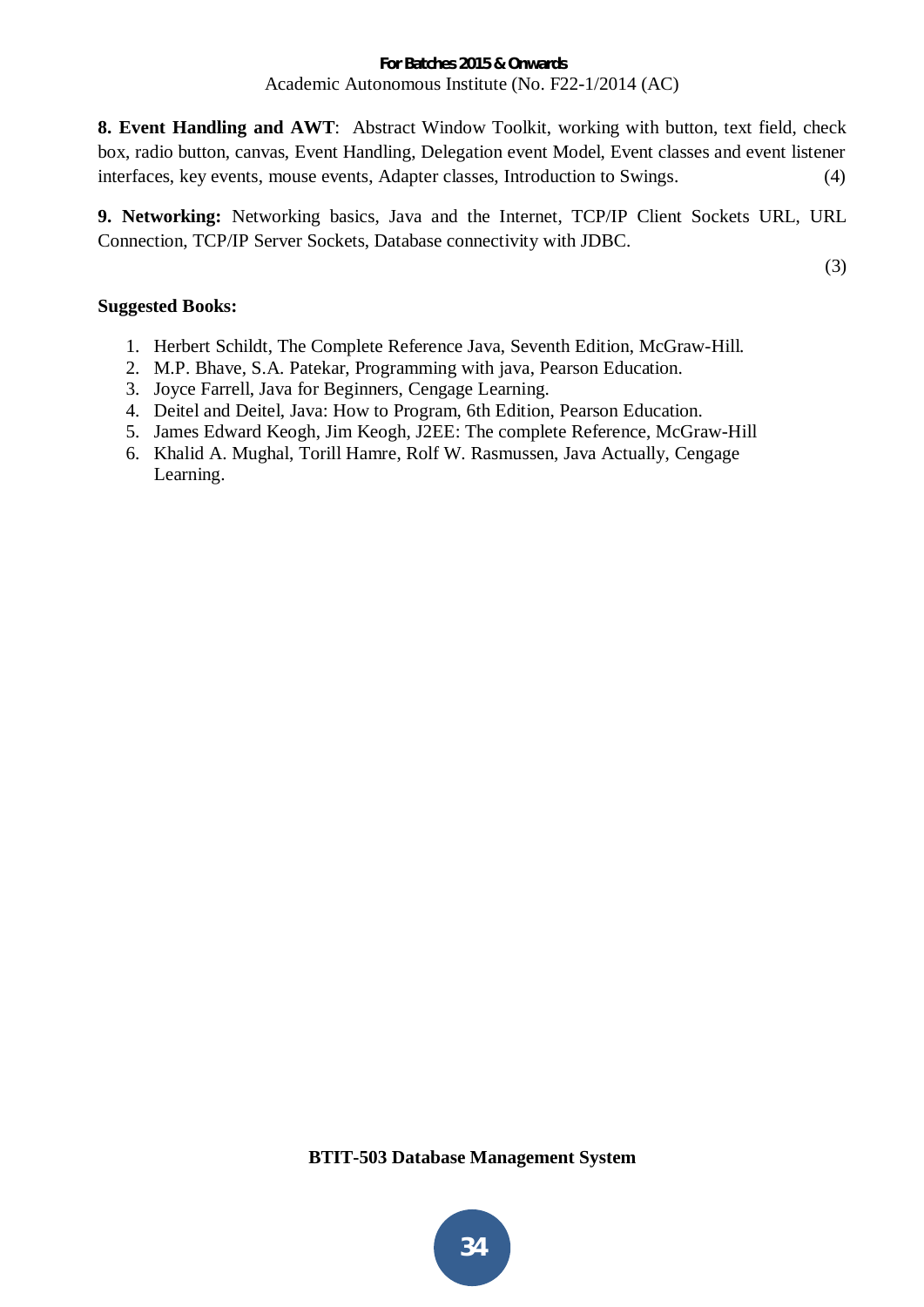**L T P 3 1 0** 

(10)

(8)

(6)

(10)

**Internal Marks: 40 External Marks: 60 Total Marks: 100** 

**Course Objective/s and Expected Outcome/s:** The course is designed to expose the students to the fundamentals of Database Management Systems and make them understand the relational model. To familiarize the students with ER diagrams and SQL. To make the students to understand the fundamentals of Transaction Processing and Query Processing. To make the students understand the Security Issues in Databases

# **1. Introduction to DBMS**

File Systems Organization - Sequential, Pointer, Indexed, Direct - Purpose of Database System-Database System Terminologies-Database characteristics- Data models – Types of data models – Components of DBMS- Relational Algebra. LOGICAL DATABASE DESIGN: Relational DBMS - Codd's Rule - Entity-Relationship model - Extended ER Normalization – Functional Dependencies, Anomaly- 1NF to 5NF- Domain Key Normal Form – Denormalization.

# **2. SQL & Query Optimization**

SQL Standards - Data types - Database Objects- DDL-DML-DCL-TCL-Embedded SQL-Static Vs Dynamic SQL - QUERY OPTIMIZATION: Query Processing and Optimization - Heuristics and Cost Estimates in Query Optimization.

# **3. Transaction Processing and Concurrency Control**

Introduction-Properties of Transaction- Serializability- Concurrency Control – Locking Mechanisms- Two Phase Commit Protocol-Dead lock.

# **4. Trends in Database Technology**

 Overview of Physical Storage Media – Magnetic Disks – RAID – Tertiary storage – File Organization – Organization of Records in Files – Indexing and Hashing –Ordered Indices – B+ tree Index Files – B tree Index Files – Static Hashing – Dynamic Hashing - Introduction to Distributed Databases- Client server technology-- Spatial and multimedia databases- Mobile and web databases- Data Warehouse-Mining- Data marts.

# **5. Advanced Topics**

 Database Security: Data Classification-Threats and risks – Database access Control – Types of Privileges –Cryptography- Statistical Databases. - Distributed Databases-Architecture-Transaction Processing, Object Oriented Databases-XML Databases. (8)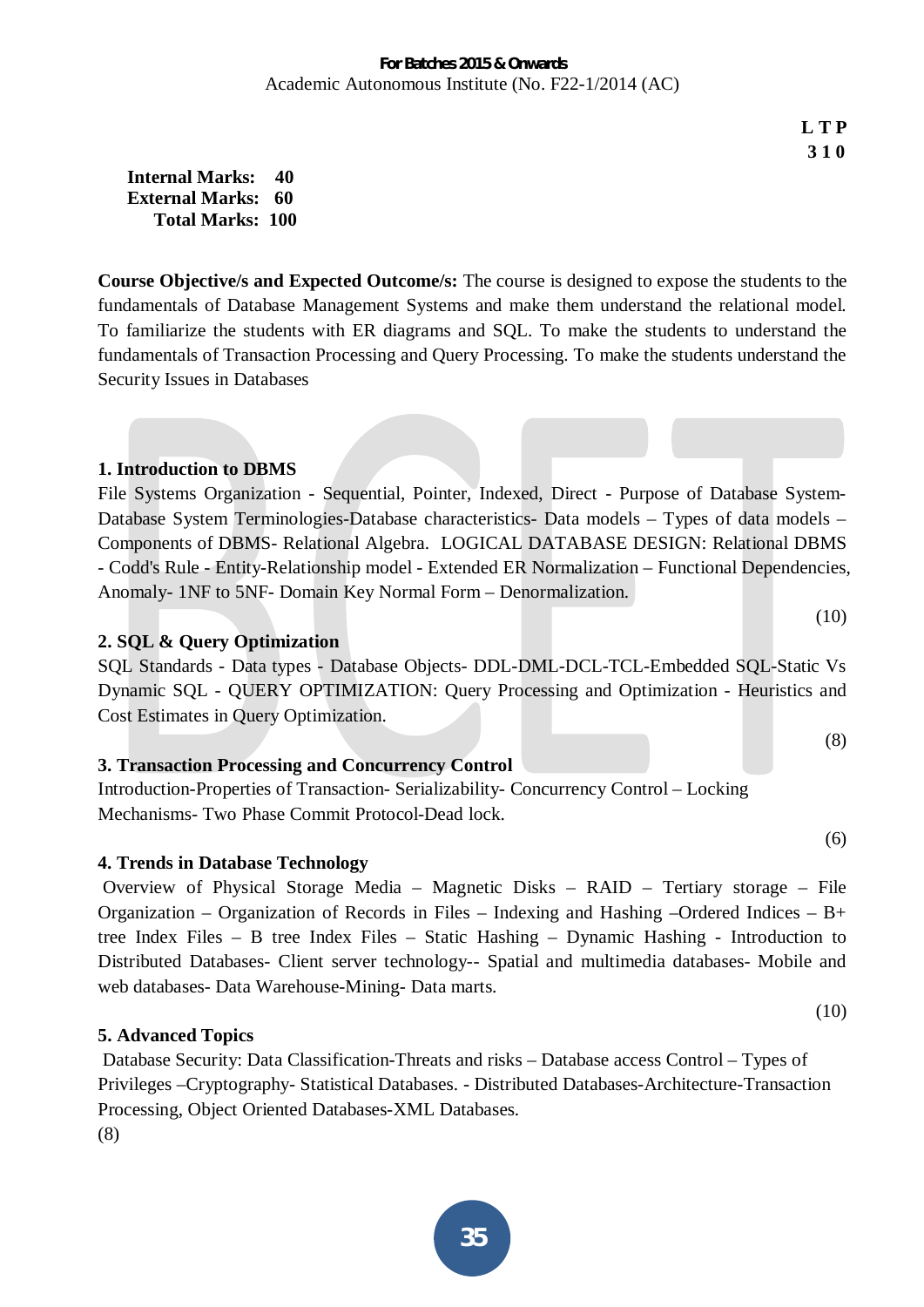# **Suggested Books:**

- 1. Ramez Elmasri and Shamkant B. Navathe, "Fundamentals of Database Systems", Fifth Edition, Pearson Education, 2008.
- 2. Abraham Silberschatz, Henry F. Korth and S. Sudharshan, "Database System Concepts", Sixth Edition, Tata McGraw Hill, 2011.
- 3. C.J.Date, A.Kannan and S.Swamynathan, "An Introduction to Database Systems", Eighth Edition, Pearson Education, 2006.
- 4. Atul Kahate, "Introduction to Database Management Systems", Pearson Education, New Delhi, 2006.
- 5. Alexis Leon and Mathews Leon, "Database Management Systems", Vikas Publishing House Private Limited, New Delhi, 2003.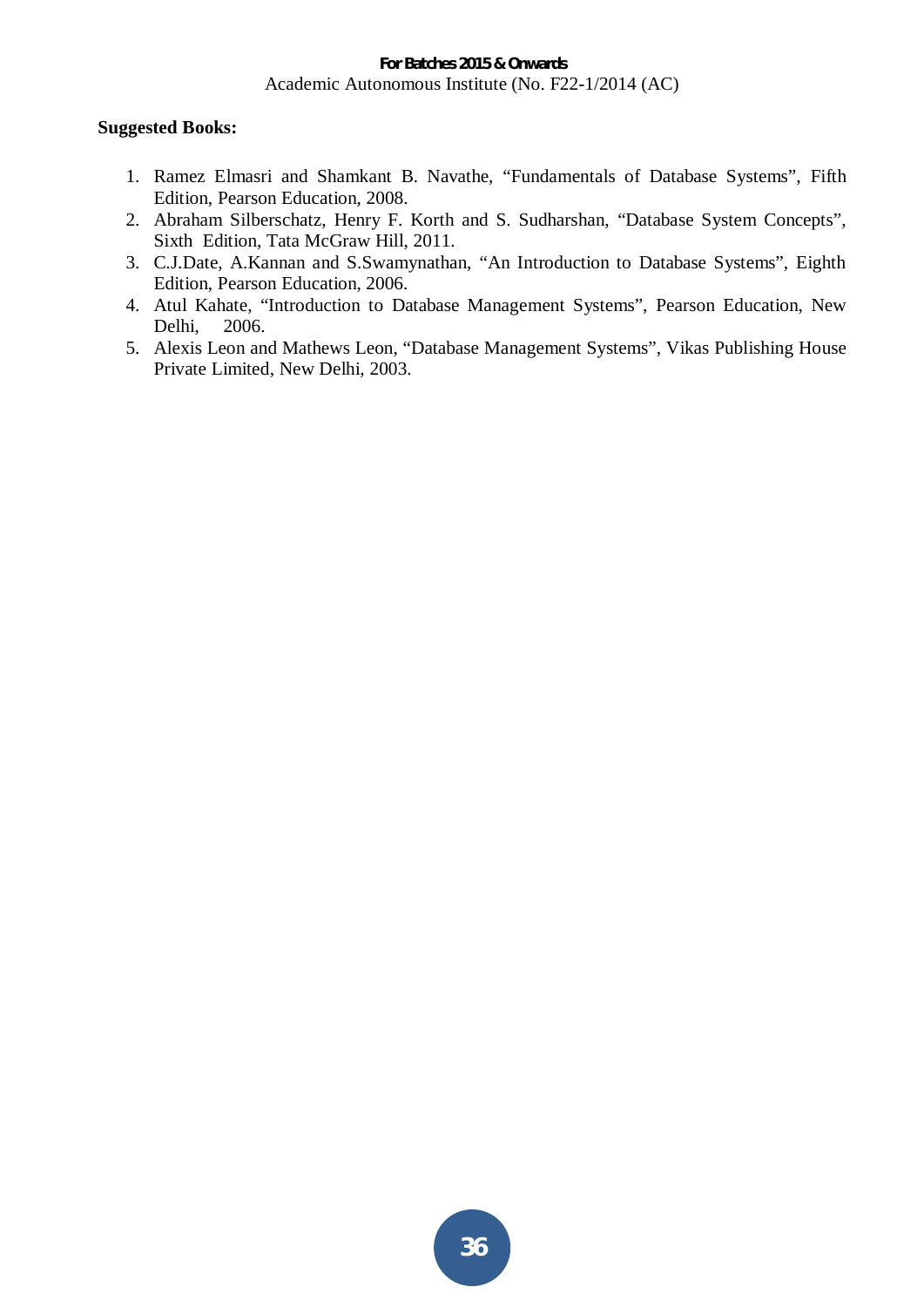#### **BTIT-504 Design and Analysis of Algorithms**

**L T P 3 1 0** 

**Internal Marks: 40 External Marks: 60 Total Marks: 100** 

**Objectives:** This subject will give an insight into the techniques used for designing the algorithms for solving any kind of problem. It also provides a way to analyze the performance of the algorithms.

#### **1. Introduction**

An Overview of data Structures: Stacks, Queues, Trees and Graphs. Concept of Algorithm, Performance Analysis (Time and space complexity), Asymptotic Notations. Substitution Method, Master theorem,  $(4)$ 

| (4)<br>2. Divide and conquer approach                                                                    |  |
|----------------------------------------------------------------------------------------------------------|--|
| General Method, Binary Search, Merge Sort, Quick Sort, Strassen's Matrix Multiplication.                 |  |
| (4)                                                                                                      |  |
| 3. Greedy Method                                                                                         |  |
| General Method, Knapsack Problem, Finding Minimum Cost Spanning Trees (Prim's Algorithm,                 |  |
| Kruskal's Algorithm), Single-Source Shortest Path algorithm.                                             |  |
| (5)                                                                                                      |  |
| <b>4. Dynamic Programming</b>                                                                            |  |
| General Method, Multistage Graphs, All Pairs Shortest Paths, Single Source Shortest Paths, 0/1           |  |
| Knapsack and Travelling Salesman Problem.                                                                |  |
|                                                                                                          |  |
| (5)                                                                                                      |  |
| 5. Backtracking approach                                                                                 |  |
| General Method, 4-Queen's and 8-Queen's Problem, Graph Coloring, Hamiltonian Cycles.                     |  |
| (5)                                                                                                      |  |
| <b>6. Matching Algorithms</b>                                                                            |  |
| Boyer-Moore String matching algorithm, Knuth-Mooris-Pratt pattern matching algorithm                     |  |
| (3)                                                                                                      |  |
| <b>7. Complexity Classes</b>                                                                             |  |
| Basic Concepts, Nondeterministic Algorithms, Classes NP-Hard and NP- Complete, NP-Hard                   |  |
| Graph Problems.                                                                                          |  |
|                                                                                                          |  |
| (4)                                                                                                      |  |
| <b>8. Approximation Algorithms</b>                                                                       |  |
| Introduction, Absolute Approximation (Planner Graph Coloring), $\varepsilon$ -Approximations (Scheduling |  |
| Independent Tasks and Bin Packing).                                                                      |  |

(5)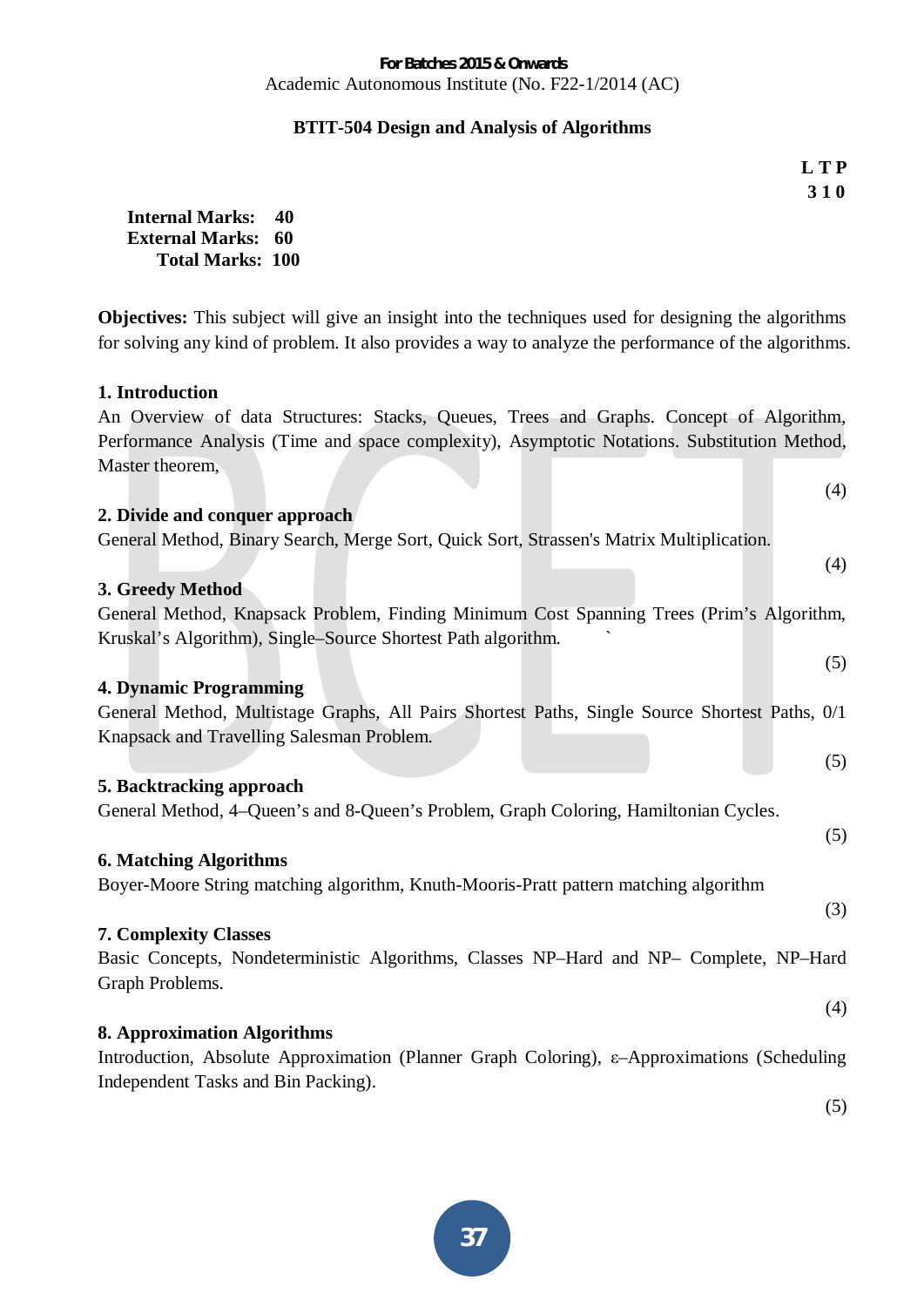- 1. Ellis Horowitz, Sartaj Sahni and Sanguthevar Rajasekaran *"Fundamentals of Computer Algorithms"*, Second Edition, Universities Press, 2011.
- 2. Thomas H. Cormen, Charles E. Leiserson, Ronald L. Rivest and Clliford Stein, *"Introduction to Algortihms",* Second Edition, PHI, 2009.
- 3. Aho, Hopcroft and Ullman *"The Design and Analysis of Computer Algorithms",* 2003.
- 4. Purdom, Jr. and C. A. Brown, "*The Analysis of Algorithms"*, Holt Rinechart and Winston, 1985.
- 5. Donald E. Kunth, "*The Art of Computer Programming"*, Addison-Wesley, 1968.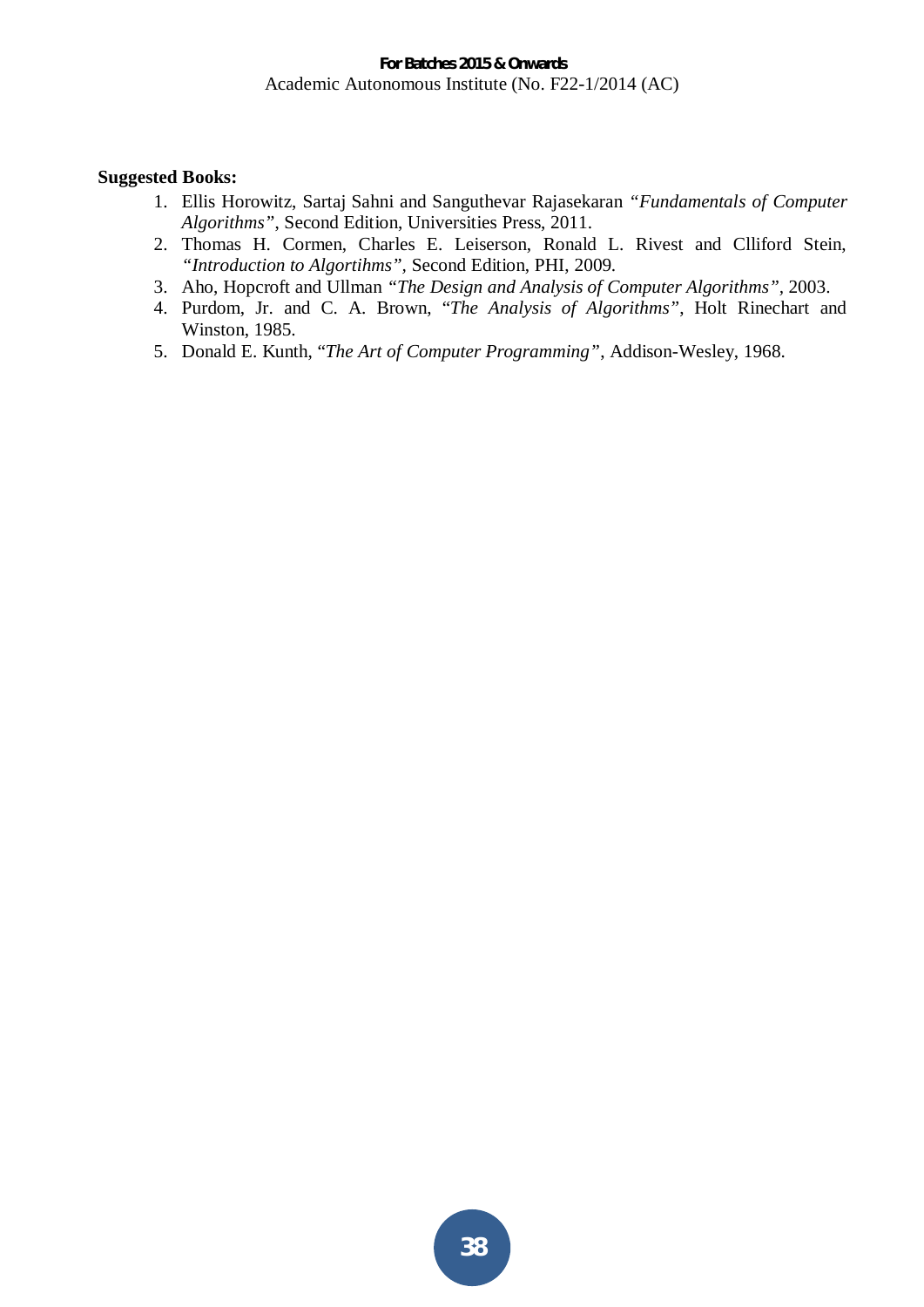#### **BTIT-505 Database Management System Lab**

**L T P 0 0 2** 

| <b>Internal Marks:</b>    | 30 |
|---------------------------|----|
| <b>External Marks: 20</b> |    |
| Total Marks: 50           |    |

- 1. Introduction to SQL and installation of a database product
- 2. Data Types, Creating Tables, Retrieval of Rows using Select Statement, Conditional Retrieval of Rows, Alter and Drop Statements.
- 3. Working with Null Values, Matching a Pattern from a Table, Ordering the Result of a Query, Aggregate Functions, Grouping the Result of a Query, Update and Delete Statements.
- 4. Set Operators, Nested Queries, Joins, Sequences.
- 5. Views, Indexes, Database Security and Privileges: Grant and Revoke Commands, Commit and Rollback Commands.
- 6. PL/SQL Architecture, Assignments and Expressions, Writing PL/SQL Code, Referencing Non-SQL parameters.
- 7. Stored Procedures and Exception Handling.
- 8. Triggers and Cursor Management in PL/SQL.
- 9. Working with XML databases
- 10. Introduction to a data mining tool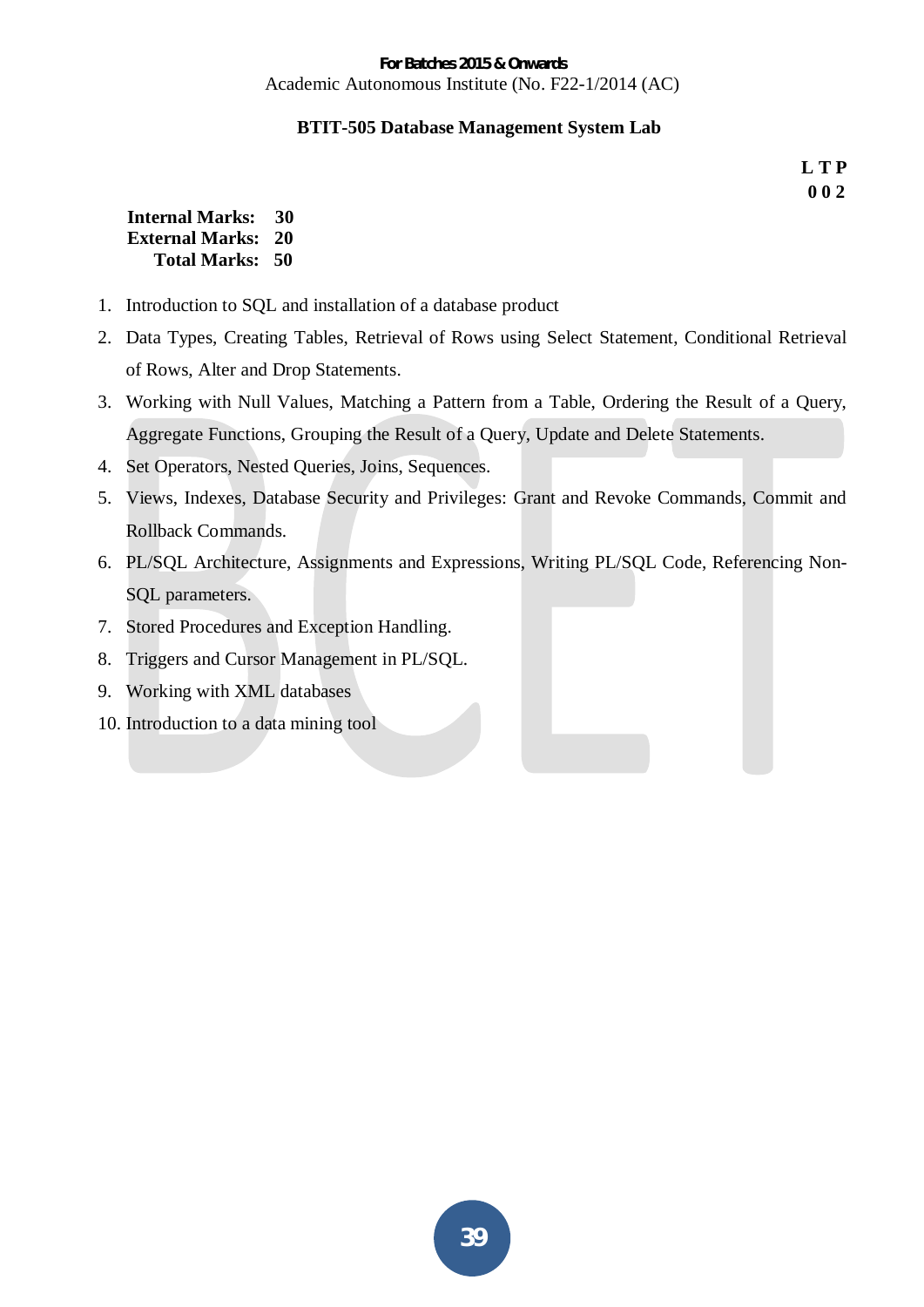### **BTIT-506 Programming in Java Lab**

**L T P 0 0 4** 

#### **Internal Marks: 30 External Marks: 20 Total Marks: 50**

- 1. Implementation of classes.
- 2. Implementation of inheritance.
- 3. Implementation of packages and interfaces.
- 4. Implementation of threads.
- 5. Using exception handling mechanisms.
- 6. Implementation of Applets.
- 7. Implementation of Frame Window and Graphics
- 8. Implementation of mouse events, and keyboard events.
- 9. Implementing basic file reading and writing methods.
- 10. Using basic networking features.
- 11. Connecting to Database using JDBC.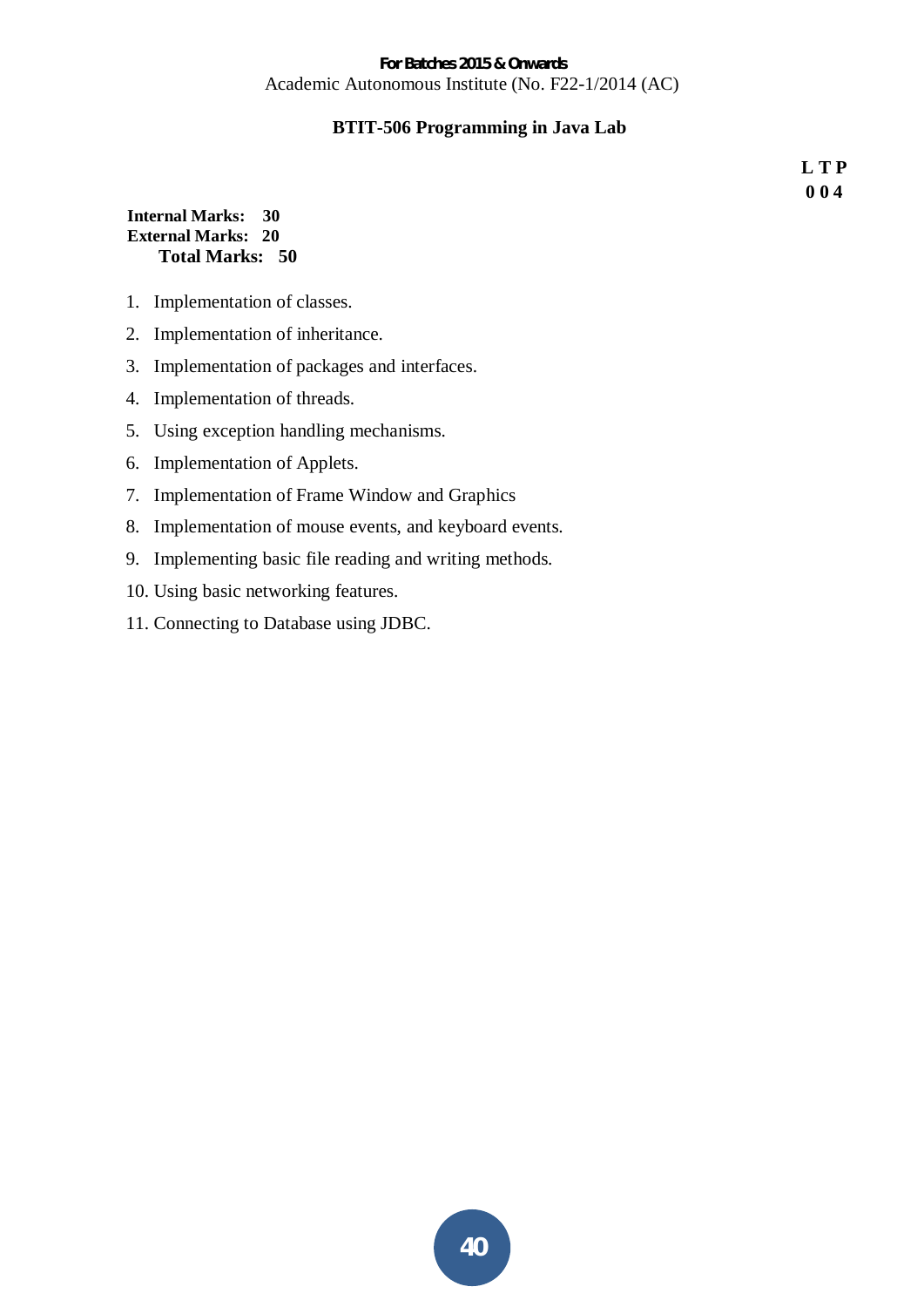#### **BTIT-507 Computer Networks-II Lab**

**L T P 0 0 2** 

| <b>Internal Marks:</b>    | 30 |
|---------------------------|----|
| <b>External Marks: 20</b> |    |
| <b>Total Marks: 50</b>    |    |

- **1.** To configure the IP address for a computer connected to LAN and to configure network parameters of a web browser for the same computer.
- **2.** To plan IPv6 address scheme for a local area network comprising of 'n' terminals.
- **3.** To develop programs networks for implementing / simulating routing algorithms for Adhoc
- **4.** To install any one open source packet capture software like wire shark etc**.**
- **5.** To configure Wireless Local Loop.
- **6.** To plan Personal Area Network.
- **7.** To configure WLAN.
- **8.** To configure Ad hoc networks.
- **9.** To install and configure wireless access points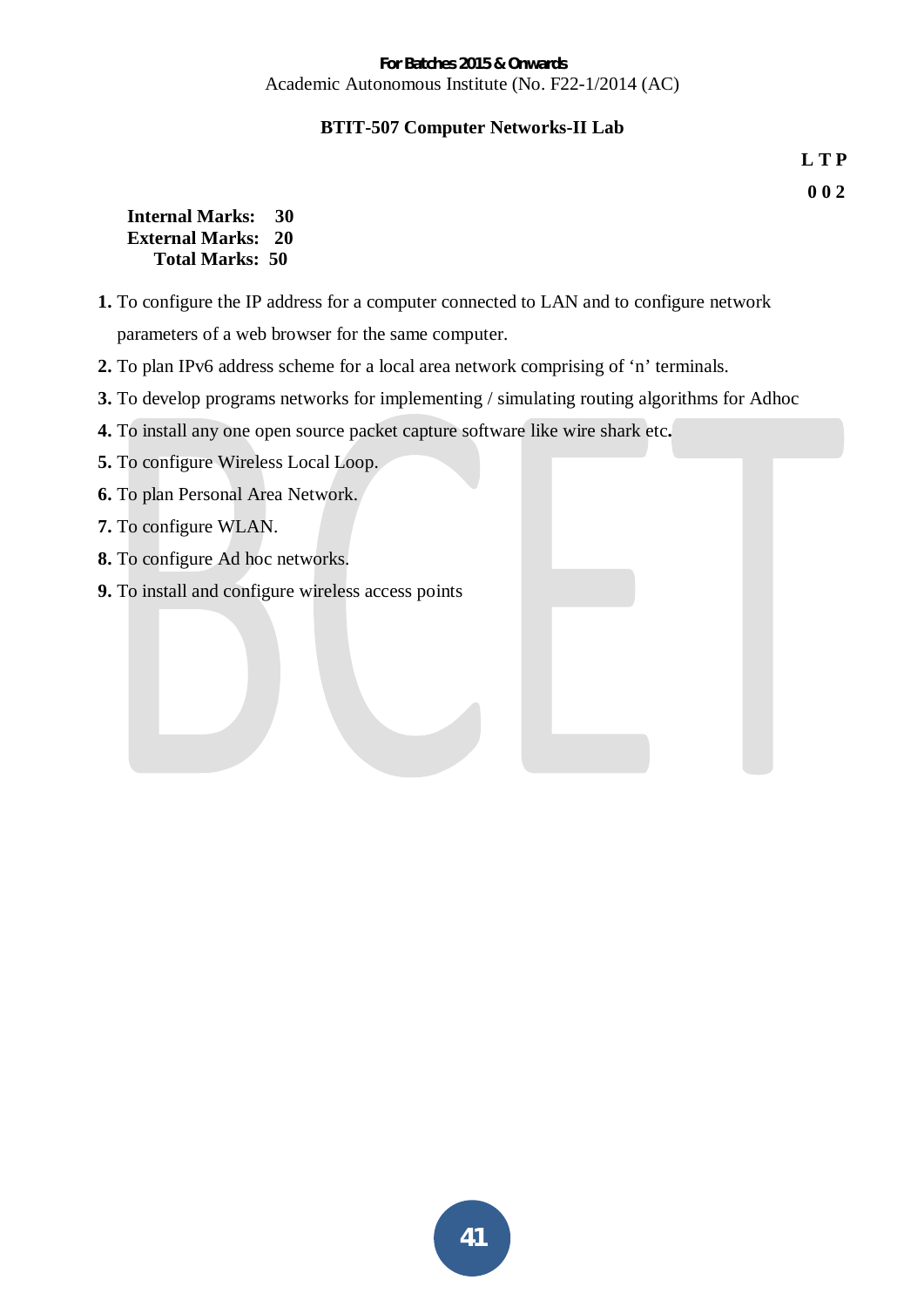Beant College of Engineering & Technology, Gurdaspur

# **6 th** *Semester*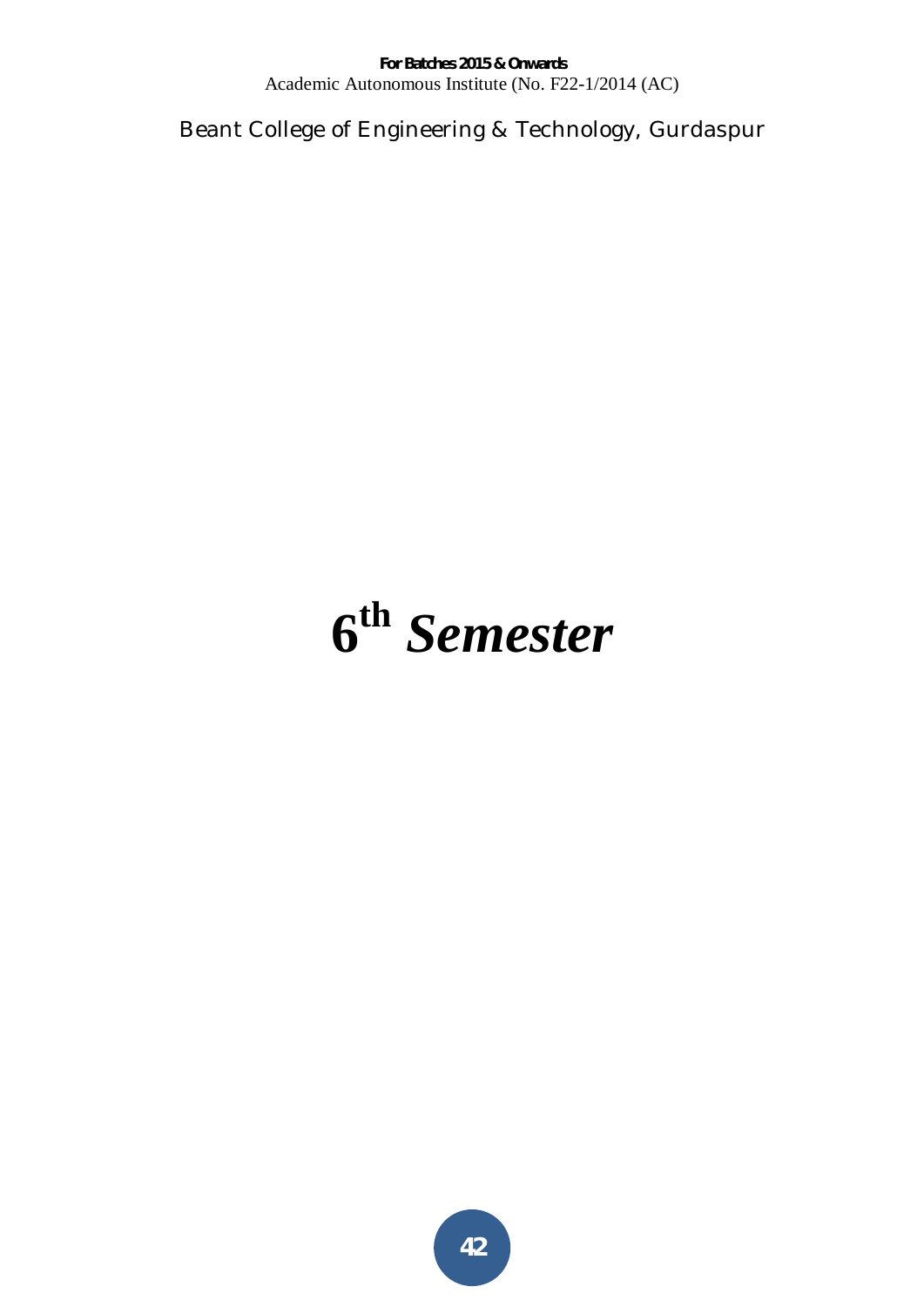# **BTIT-601 Network Programming**

**L T P 3 1 0** 

(8)

(8)

(6)

**Internal Marks: 40 External Marks: 60 Total Marks: 100** 

**Course Objective/s and Expected Outcome/s:** To familiarize students with advanced concepts of networks, network programming in UNIX environment.

# **1. Network Models and UNIX Architecture**

OSI model, client server model, TCP/IP protocols, Introduction to UNIX; Process, groups, job control and non-job control shells, reliable and unreliable signals, shell Programming.

#### **2. Inter process communication**

 Inter process communication in Unix, pipes, half duplex and full duplex pipes, FIFOs, properties of pipes and FIFOs, POSIX message queues, system V message queues, semaphores, shared memory, mmap( ) function and its use, RPC, authentication, timeout and retransmission, call semantics, XDR.

#### **3. Communication Protocol**

Introduction, TCP, IP, XNS, SNA, NetBIOS, OSI protocols, comparisons.

# **4. Socket Programming**

Introduction to Berkeley sockets, socket addressing, TCP and UDP socket functions, sockets and UNIX signals, socket implementation, client and server examples for TCP and UDP and their behavior under abnormal conditions.

|                                  | (10) |
|----------------------------------|------|
| 5. Socket options and I/O Models |      |

IPv4, IPv6, TCP, I/O multiplexing, Unix I/O models, select and poll functions

# **6. System V Transport Layer and Interface**

Introduction Transport End Point address, TLI

(5)

(5)

- 1. W. R. Stevens, B. Fenner & A. M. Rudoff, UNIX Network Programming, Vol. I, 3rd Ed., Pearson Education
- 2. W. R. Stevens , Unix Network Programming, Vol. II, 2nd Ed., Pearson Education
- 3. Comer and Stevens, Internetworking with TCP/IP, Vol. I, II and III, PHI
- 4. Christian Benvenuti, Understanding Linux Network Internals, O'Reilly
- 5. W. R. Stevens , Advanced Programming in Unix Environment, Pearson Education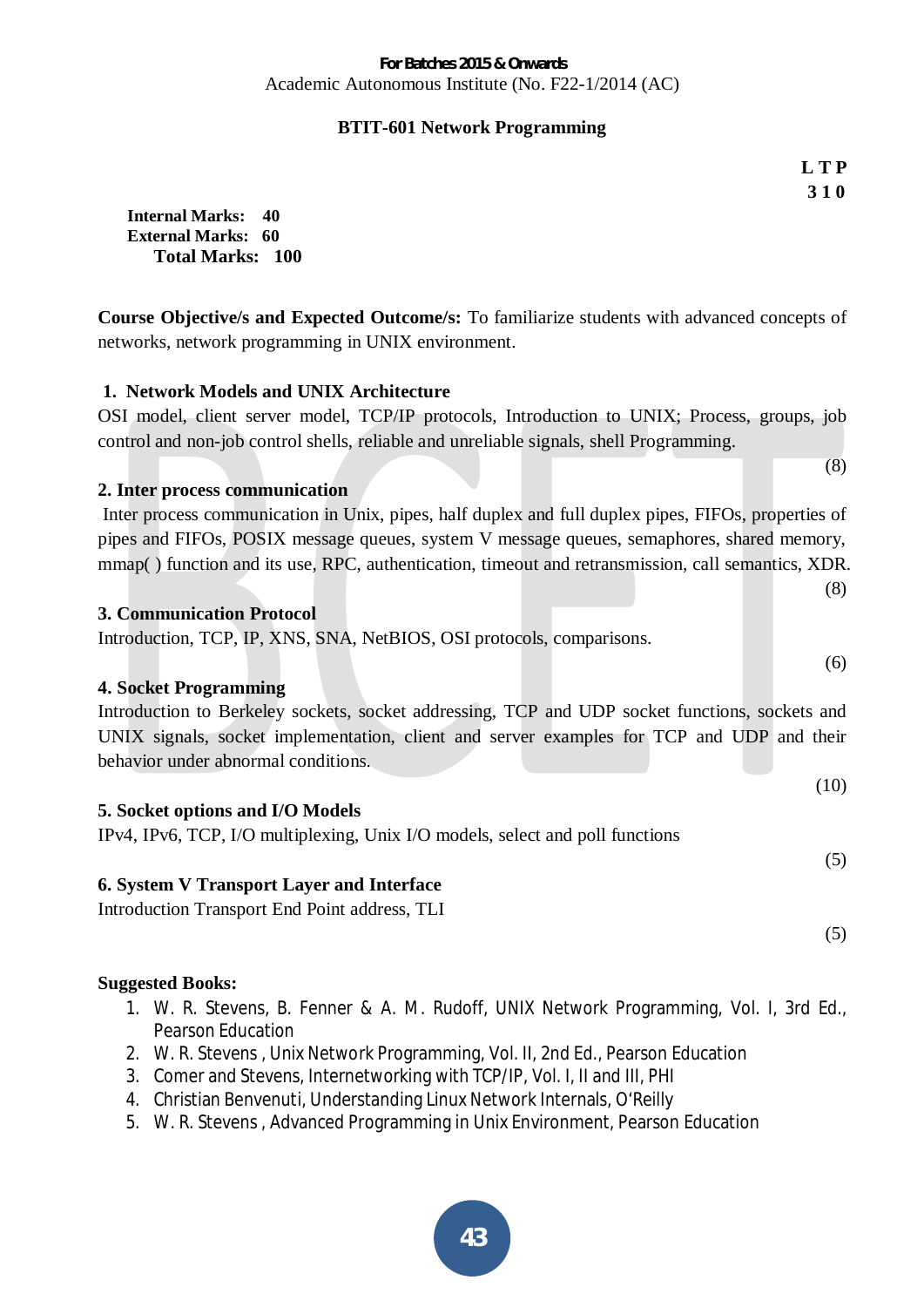# **BTIT-602 Web Technologies**

| <b>Internal Marks: 40</b><br><b>External Marks: 60</b>                                                                                                                                                                                                                                    | L T P<br>310 |
|-------------------------------------------------------------------------------------------------------------------------------------------------------------------------------------------------------------------------------------------------------------------------------------------|--------------|
| <b>Total Marks: 100</b>                                                                                                                                                                                                                                                                   |              |
| Course Objective/s and Expected Outcome/s: The course is designed to understand the basic<br>concepts of Web Technologies, Internet and WWW, HTML5, Java Script, AJAX, PHP, ASP and<br>JSP. After this course, students will be in a position to develop any type of website by using all |              |
| technologies.                                                                                                                                                                                                                                                                             |              |
| 1. Internet and World Wide Web                                                                                                                                                                                                                                                            |              |
| Introduction, Internet Addressing, ISP, types of Internet Connections, Introduction to WWW, WEB<br>Browsers, WEB Servers, URLs, HTTP, WEB Applications, Tools for web site creation.                                                                                                      |              |
|                                                                                                                                                                                                                                                                                           | (3)          |
| 2. HTML-5                                                                                                                                                                                                                                                                                 |              |
| Introduction to HTML5, Lists, adding graphics to HTML5 page, creating tables, linking documents,<br>forms, frames, Cascading Style sheets.                                                                                                                                                |              |
|                                                                                                                                                                                                                                                                                           | (6)          |
| 3. Java Script                                                                                                                                                                                                                                                                            |              |
| Introduction, programming constructs: variables, operators and expressions, conditional checking,<br>functions and dialog boxes, JavaScript DOM, creating forms, Introduction to Cookies, Jquery.                                                                                         |              |
|                                                                                                                                                                                                                                                                                           | (6)          |
| 4. AJAX                                                                                                                                                                                                                                                                                   |              |
| Introduction, HTTP Request, XMLHttpRequest, AJAX Server Script.                                                                                                                                                                                                                           |              |
|                                                                                                                                                                                                                                                                                           | (4)          |
| <b>5. PHP</b><br>Introduction, Syntax, Statements, Operators, PHP and MySQL, PHP and AJAX.                                                                                                                                                                                                |              |
|                                                                                                                                                                                                                                                                                           | (6)          |
| <b>6. Server Side Technologies</b>                                                                                                                                                                                                                                                        |              |
| Introduction to ASP.net, J2EE, POJO, Java servlets and JSP.                                                                                                                                                                                                                               |              |
|                                                                                                                                                                                                                                                                                           | (6)          |
| <b>Suggested Books:</b>                                                                                                                                                                                                                                                                   |              |
| 1. Deitel, Deitel, Nieto, Lin and Sadhu, XML How to Program, Pearson Education.                                                                                                                                                                                                           |              |
| 2. Ivan Bayross, Web Enabled Commercial Application Development using HTML, DHTML,<br>JavaScript, Perl CGI, BPB.                                                                                                                                                                          |              |
| 3. Steven M. Schafer, HTML, CSS, JavaScript, Perl, Python and PHP, Wiley India                                                                                                                                                                                                            |              |
| 4. Paul S. Wang, G. Keller, S. Katila, An Introduction to Web Design + Programming, Cengage                                                                                                                                                                                               |              |

- Learning.
- 5. Jeffery C. Jackson, Web Technologies: A Computer Science Perspective, Pearson Education.
- 6. Stephen Walhter, Kevin Hoffman, Nate Dudek, ASP.NET 4 Unleashed, Pearson Education.
- 7. James Keogh, ASP.NET 2.0 Demystified, McGraw-Hill.
- 8. Scott Mitchell, Sams Teach Yourself ASP.NET 4 in 24 Hours, SAMS, Pearson Education.
- 9. Robin Nixon, Learning PHP, MySQL, and JavaScript, Shroff/O'Reilly.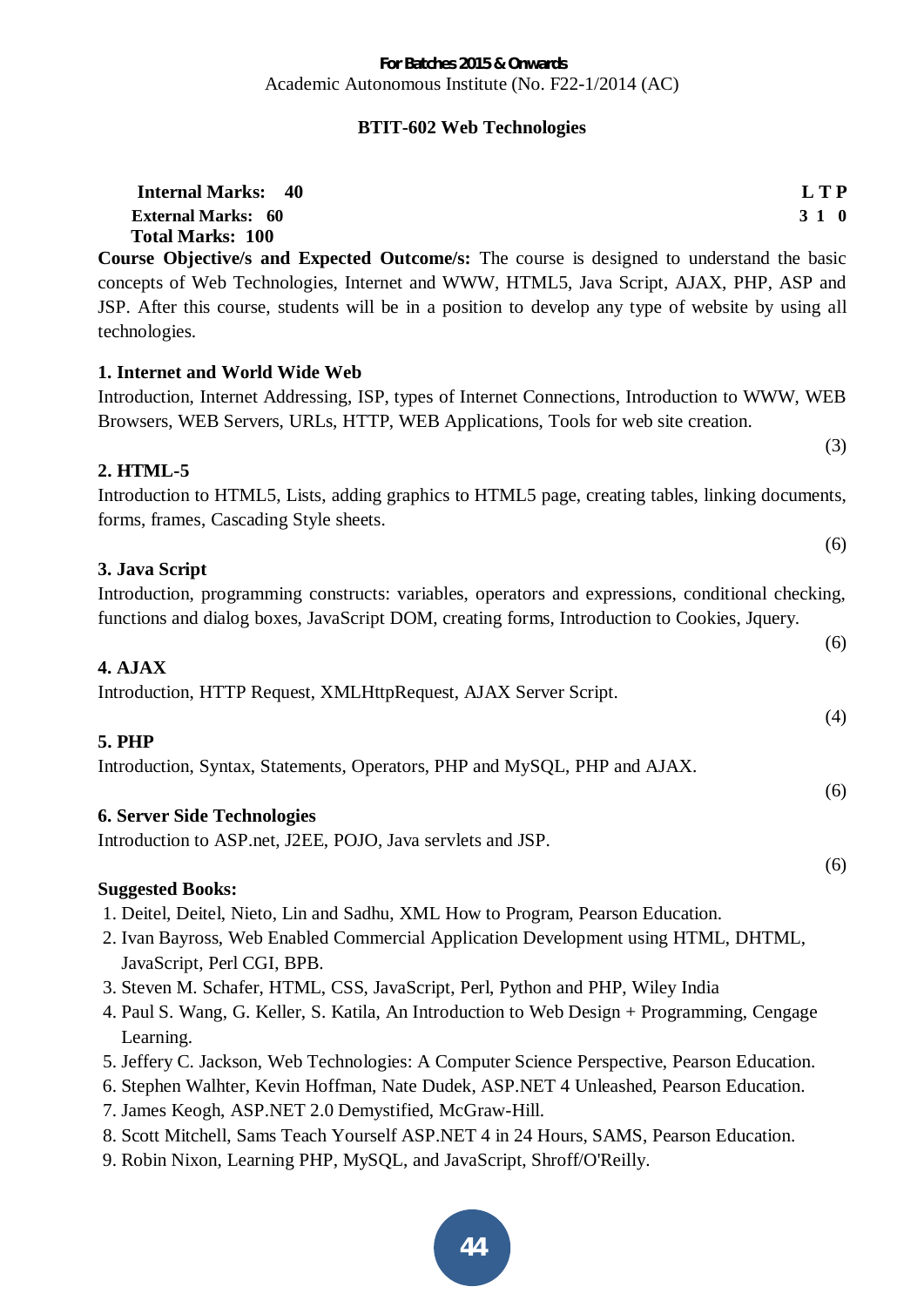# **BTIT-603 Software Engineering**

**L T P 3 1 0** 

(4)

(4)

(3)

(2)

(3)

(2)

| <b>Internal Marks:</b>    | 40 |
|---------------------------|----|
| <b>External Marks: 60</b> |    |
| <b>Total Marks: 100</b>   |    |

#### **1. A Generic view of process**

Software engineering- A layered technology, a process framework, The Capability Maturity Model Integration (CMMI), Process patterns, process assessment, personal and team process models.

#### **2. Process models**

# The waterfall model, Incremental process models, Evolutionary process models, The Unified process.

#### (3) **3. Software Requirements**

Functional and non-functional requirements, User requirements, System requirements, Interface specification, the software requirements document.

**4. Requirements engineering process** 

Feasibility studies, Requirements elicitation and analysis, Requirements validation, Requirements management.

# (4) **5. Design Engineering**  Design process and Design quality, Design concepts, the design model.

# **6. Creating an architectural design**

Software architecture, Data design, Architectural styles and patterns,

# **7. Testing Strategies**

A strategic approach to software testing, test strategies for conventional software, Black-Box and White-Box testing, Validation testing, System testing, the art of Debugging.

**8. Product metrics** 

Software Quality, Metrics for Analysis Model, Metrics for Design Model, Metrics for source code, Metrics for testing, Metrics for maintenance.

(4) **9. Metrics for Process and Products** 

Software Measurement, Metrics for software quality.

#### **10. Risk management**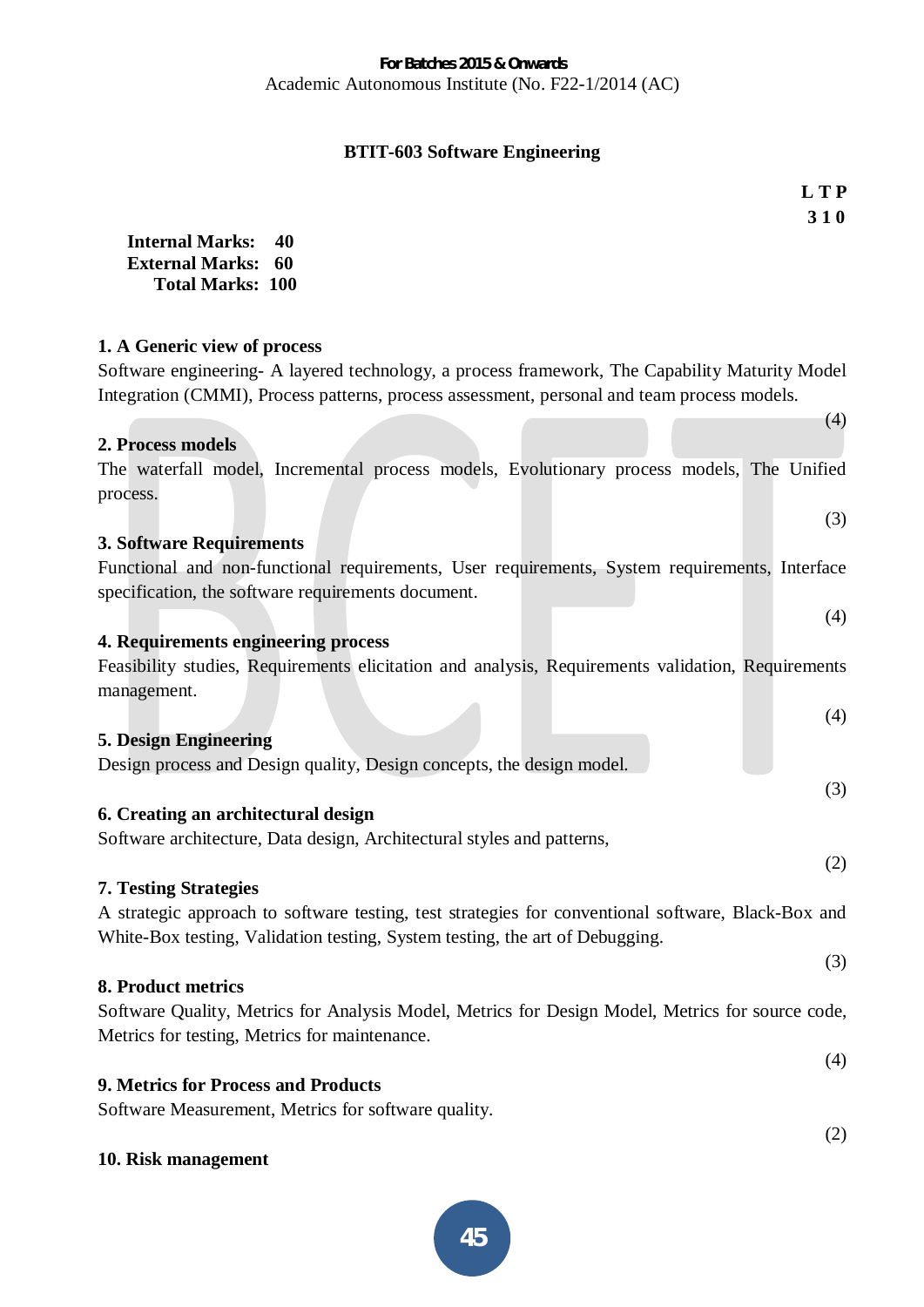Reactive vs. Proactive Risk strategies, software risks, Risk identification, Risk projection, Risk refinement, RMMM, RMMM Plan.

#### **11. Quality Management**

Quality concepts, Software quality assurance, Software Reviews, Formal technical reviews, Statistical Software quality Assurance, Software reliability, The ISO 9000 quality standards.

#### **12. Software maintenance**

Software reuse, Software Reengineering Component-based software development.

# **13. CASE Tools**

Types of CASE tools, advantages and components of CASE tools, Unified Modelling Language (UML)

(2)

(3)

(3)

(2)

- 1. Software Engineering- K.K. Agarwal & Yogesh Singh, New Age International Publishers
- 2. Software Engineering, an Engineering approach- James F. Peters, Witold Pedrycz, John Wiely.
- 3. Software Engineering principles and practice- Waman S Jawadekar, The McGraw-Hill Companies.
- 4. Software Engineering, A practitioner's Approach- Roger S. Pressman, 6th edition. McGrawHill International Edition.
- 5. Software Engineering- Sommerville, 7th edition, Pearson education.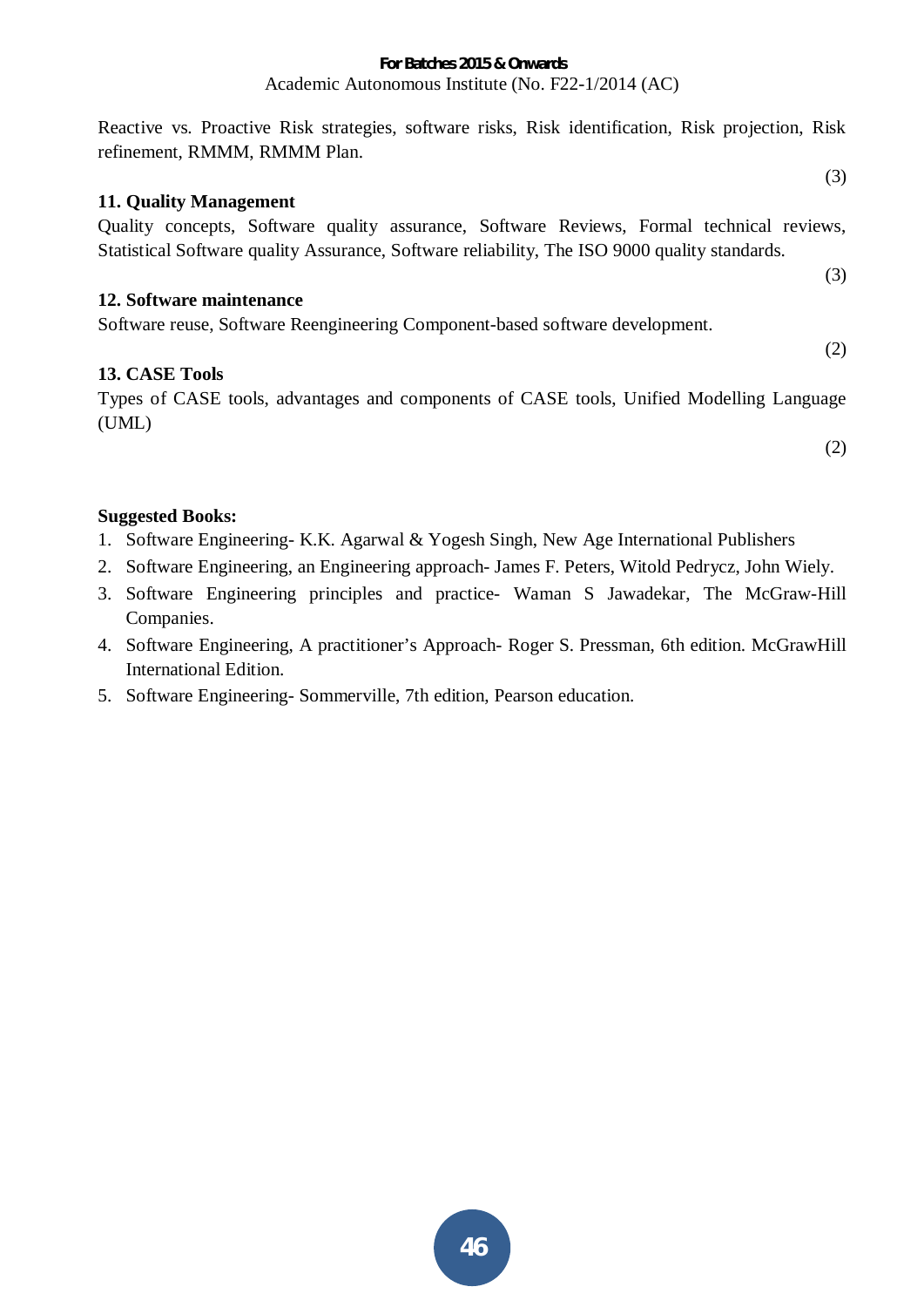#### **BTIT-911 Computer Graphics (Elective-I)**

**L T P 3 1 0** 

(3)

(4)

(5)

(4)

(5)

| <b>Internal Marks: 40</b> |  |
|---------------------------|--|
| <b>External Marks: 60</b> |  |
| <b>Total Marks: 100</b>   |  |

**Course Objective/s and Expected Outcome/s:** The course is designed to understand the fundamental concepts of computer graphics and its applications. Students will be able to learn various algorithms for performing graphics operations such as drawing of graphics elements, transformations, clipping and 3D object representations. After the study of this course, a student is expected to develop applications using a programming language incorporating the elements of computer graphics.

### **1. Fundamentals of Computer Graphics**

Basics, Applications of computer Graphics in various fields, importance of computer graphics in different areas, Evolution of computer Graphics.

#### **2. Graphics Systems**

Video Display Devices, Random scan displays, raster scan displays, DVST, Flat Panel displays, Virtual reality systems, I/O Devices

#### **3. Graphics Primitives**

Algorithms for drawing Line, circle, ellipse, Boundary Fill & Flood Fill algorithm, Line attributes, Character attributes,

#### **4. Transformations**

2D scaling, Translation, rotation, shearing & reflection, Composite transformation, matrix representations, reflection and shearing transformations,

#### **5. Clipping**

Window to viewpoint coordinate transformation, Cohen Sutherland, Liang Barsky line clipping algorithms, Sutherland Hodgeman algorithm, Weiler Atherton Polygon clipping algorithm. Text clipping operation

#### **6. Three Dimensional Object Representations**

Modeling transformations, Interactive Picture construction techniques, Parallel & Perspective projection, Curved lines & Surfaces, Spline representations, Spline specifications, Bezier Curves & surfaces, B-spline curves & surfaces, Displaying Spline curves & surfaces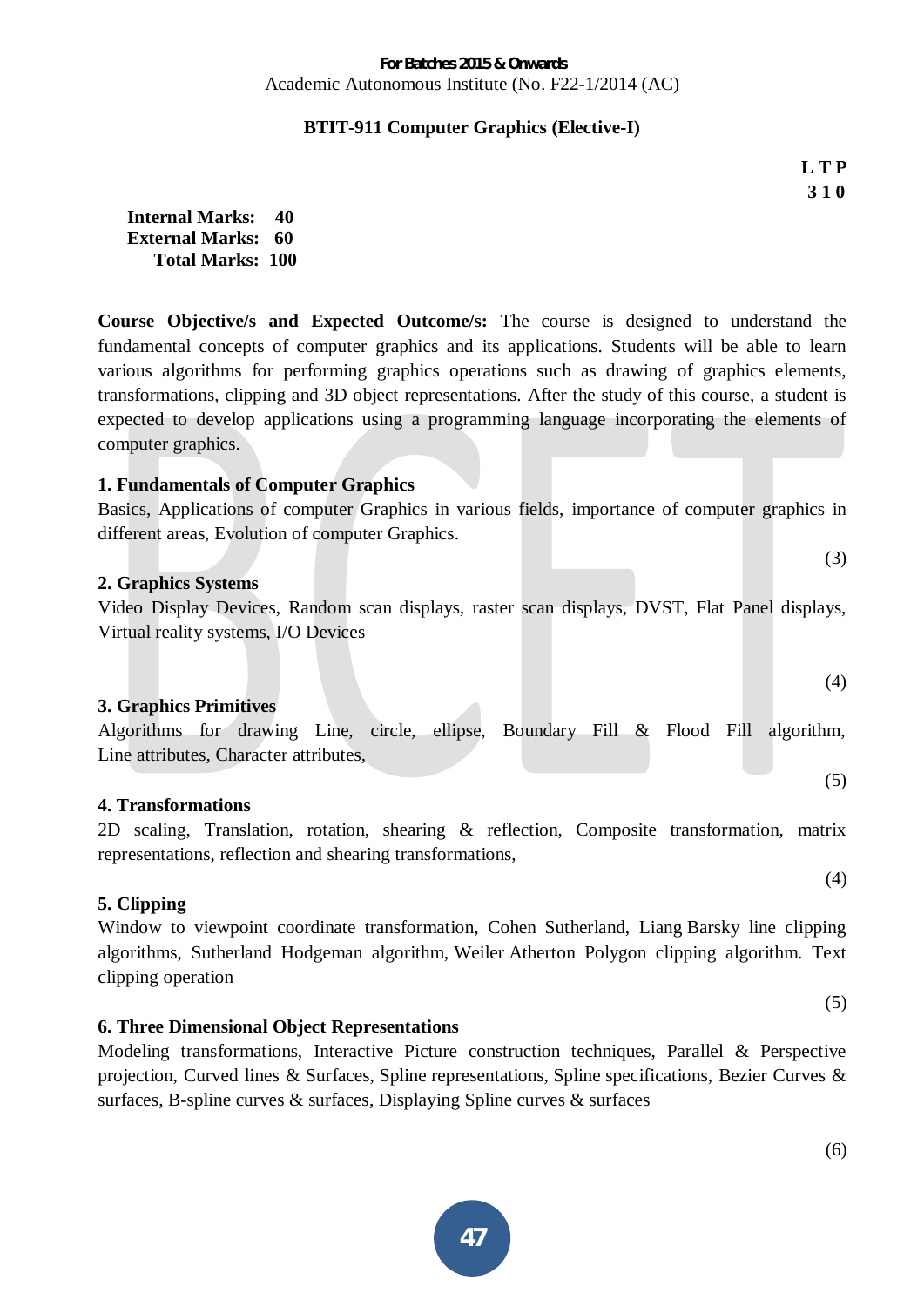# **7. Visibility**

Algorithms for visible line determination, z-buffer algorithm, list priority algorithm, scan-line algorithm

# **8. Color Models and Rendering**

Properties of light, Color Concepts, Color models and their conversions, Introduction to rendering, raytracing, antialiasing, fractals, gouraud and phong shading

(5)

(3)

- 1. D. Hearn and M.P. Baker, Computer Graphics: C version.
- 2. Foley, Van Dam, Feiner, Hughes, Computer Graphics, Pearson Education Asia.
- 3. D.F. Rogers, Mathematical Elements for Graphics.
- 4. Roy A. Plastock, Gordon Kalley, Computer Graphics, Schaum's Outline Series.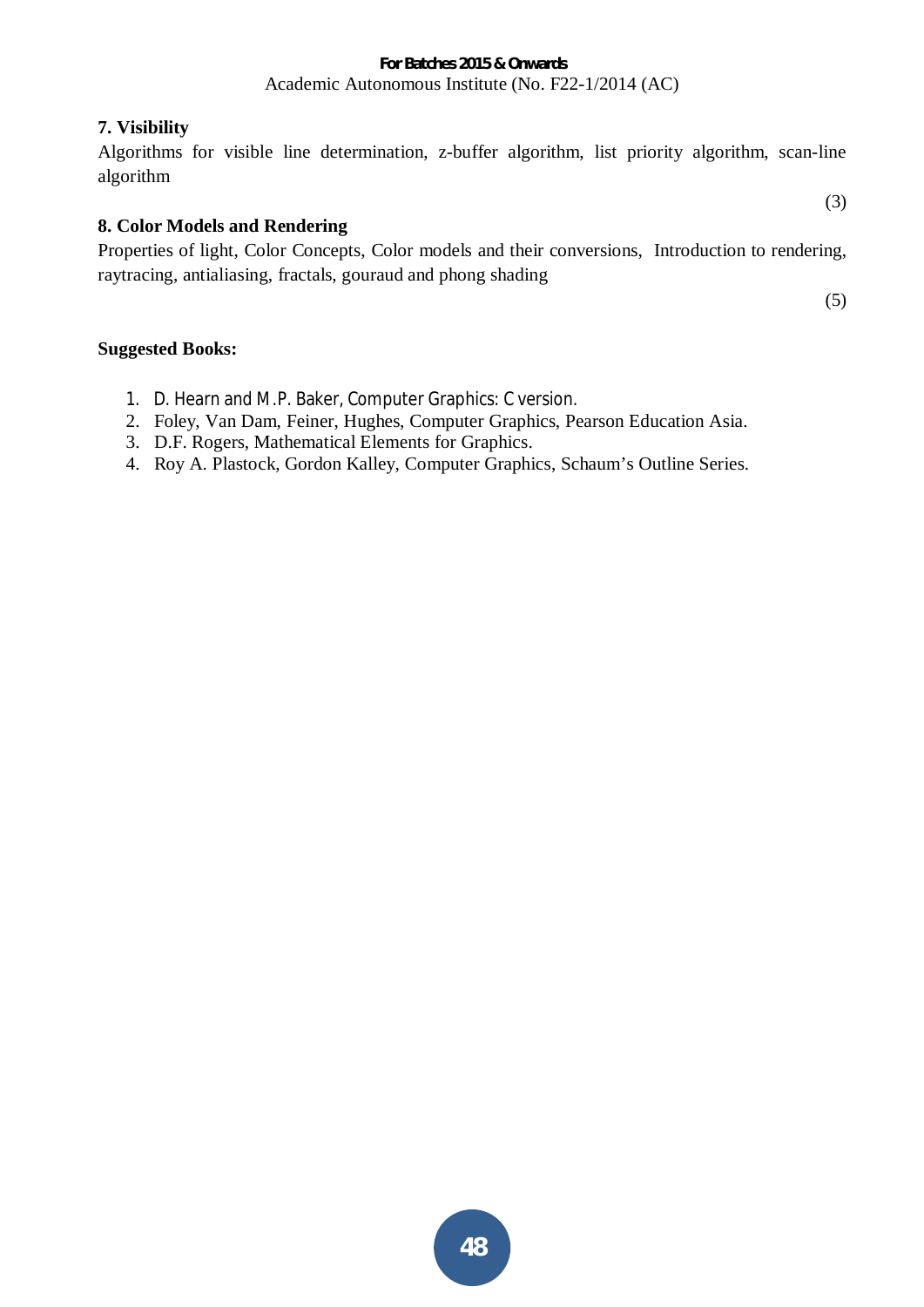#### **BTIT-912 Multimedia Database (Elective-I)**

**L T P 3 1 0** 

**Internal Marks: 40 External Marks: 60 Total Marks: 100** 

#### **1. Introduction**

An introduction to Object-oriented Databases; Multidimensional Data Structures: k-d Trees, Point Quadtrees, The MX-Quadtree, R-Trees, comparison of Different Data Structures

#### **2. Image Databases**

Raw Images, Compressed Image Representations, Image Processing: Segmentation, Similarity-Based Retrieval, Alternative Image DB Paradigms, Representing Image DBs with Relations, Representing Image DBs with R-Trees, Retrieving Images By Spatial Layout, Implementations

#### **3. Text/Document Databases**

Precision and Recall, Stop Lists, Word Stems, and Frequency Tables, Latent Semantic Indexing, TV-

Trees, Other Retrieval Techniques

#### **4. Video Databases**

Organizing Content of a Single Video, Querying Content of Video Libraries, Video Segmentation, video Standards

#### **5. Audio Databases**

A General Model of Audio Data, Capturing Audio Content through Discrete Transformation, Indexing Audio Data. Multimedia Databases : Design and Architecture of a Multimedia Database, Organizing Multimedia Data Based on The Principle of Uniformity, Media Abstractions, Query Languages for Retrieving Multimedia Data, Indexing SMDSs with Enhanced

Inverted Indices, Query Relaxation/Expansion

# **6. Creating Distributed Multimedia Presentations**

Objects in Multimedia Presentations, Specifying Multimedia Documents with Temporal Constraints, Efficient Solution of Temporal Presentation Constraints, Spatial Constraints.

# **7. Spatial Concepts and Data Models**

Models of spatial information, Design extending the ER model with spatial concepts, extending the ER model pictograms, Object oriented data model with UML.

(4)

(8)

(4)

(3)

(6)

(4)

(4)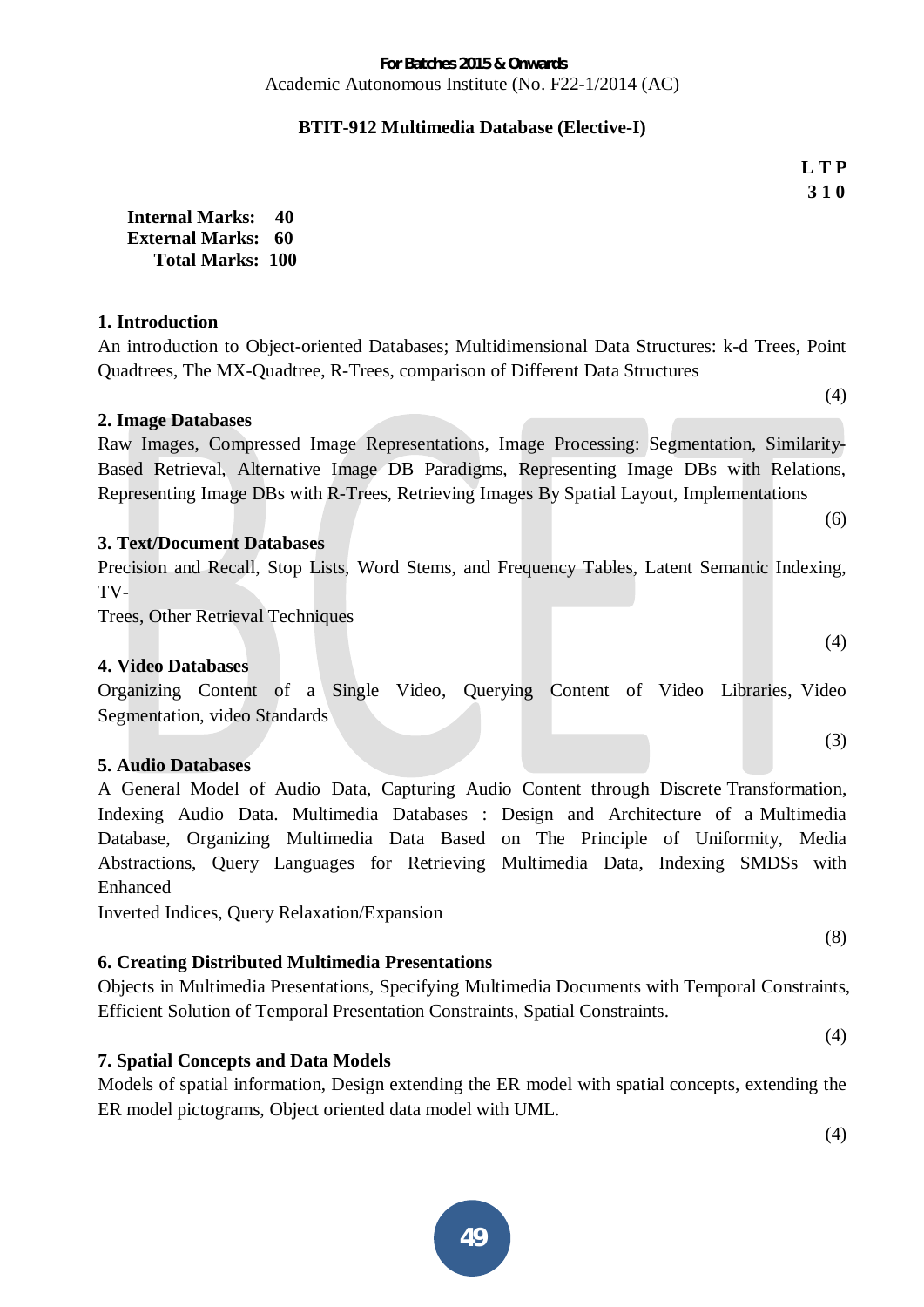# **8. Spatial Query Languages**

Extending the SQL for spatial data, Examples of queries that emphasis spatial data, Object relational schema examples queries.

### **Suggested Books:**

1. Principles of Multimedia Database Systems, V.S. Subrahmanian, Elseveir(Morgan Kauffman).

(4)

- 2. Spatial Databases, Shashi Shekhar, Sanjiv Chawla, Pearson Education.
- 3. Multimedia Databases: An object relational approach, Lynne Dunckley, Pearson Education.
- 4. Multimedia Database Systems, Prabhakaram, Springer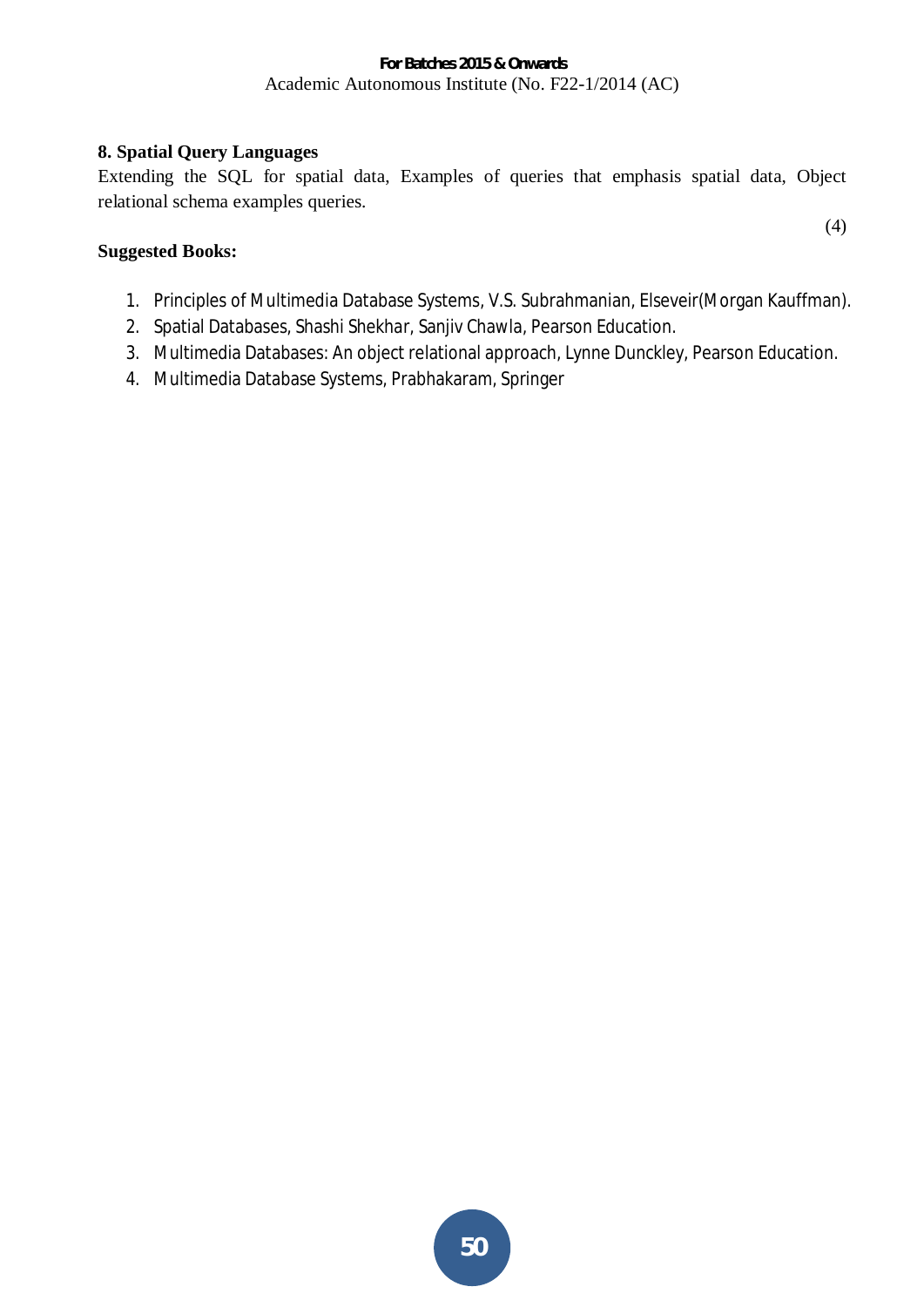# **BTIT-913 Mobile Computing**

**L T P 3 1 0** 

**Internal Marks: 40 External Marks: 60 Total Marks: 100** 

# **1. Introduction to Mobile Computing**

Introduction, Added Dimensions of Mobile Computing, Condition of the Mobile User, Architecture of Mobile Software Applications

# **2. Mobile Development Frameworks and Tools**

Introduction to Mobile Development Frameworks and Tools, Workflow for Mobile Application Development, Techniques for Composing Applications. Java, Brew, Windows CE, Symbian, WAP, Android.

(6)

# **3. Mobility and Location Based Services**

Introduction, Data Acquisition of Location Information, GIS, Location Information Modeling, Utilizing Location Based Services with Mobile Applications, Localization and Internationalization, latest development in Location based efforts.

# **4. Overview of Mobile Internet Protocol:**

MIP Mobile Internet Protocol version 6:MIPv6 Wireless Application Protocols: WAP – Architecture and Protocol Suite Bluetooth – Architecture, Network, Protocols

# **5. Wireless LAN Protocols**

| Overview of Wireless LAN Protocols: WiFi, WiMAX – 802.16 |  |  |  |  |
|----------------------------------------------------------|--|--|--|--|
|                                                          |  |  |  |  |

# **Suggested Books:**

1. Reza B'Far, Mobile Computing Principles: Designing and Developing Mobile Applications with

UML and XML, Cambridge University, 2004

- 2. Reto Meie, Professional Android Application Development (Wrox Programmer to Programmer), Wrox, 2008
- 3. Axel Küpper, Location-Based Services: Fundamentals and Operation, Wiley, 2005.
- 4. Marcus Taylor , Understanding WAP : Wireless Applications, Devices, and Services, Artech House Publishers, 2000

(7)

(5)

(6)

(7)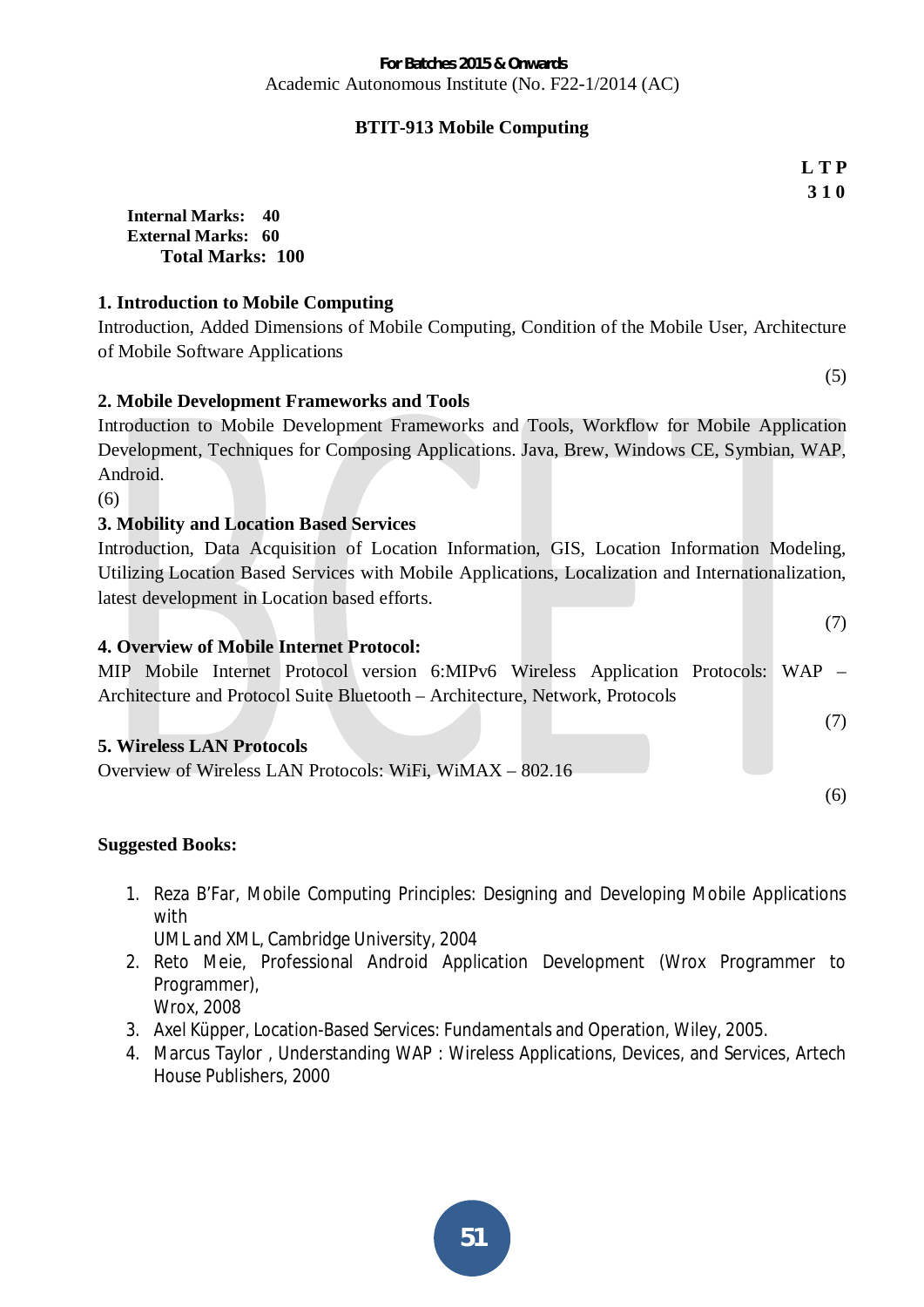# **BTIT-914 Cyber Laws and IPR**

 **3 1 0 Internal Marks: 40 External Marks: 60 Total Marks: 100 1. Basics of Computer & Internet Technology**  Internet, ISP & domain name; Network Security; Encryption Techniques and Algorithms; Digital Signatures. (6) **2. Introduction to Cyber World**  Introduction to Cyberspace and Cyber Law; Different Components of cyber Laws; Cyber Law and Netizens. (5) **3. Types and Categories of Cyber Crime** Categories of Cyber Crime: Personal, Business, Financial, Office Security, Cyber Crime – Complete transparency, hacking/cracking, denial of service, IP piracy, phrasing, hetaerism etc. Cyber Attack – cyber attackers. (5) **4. E-Commerce**  Introduction to E-Commerce; Different E-Commerce Models; E-Commerce Trends and Prospects; E-Commerce and Taxation; Legal Aspects of E-Commerce.

#### **5. Intellectual Property Rights**

IPR Regime in the Digital Society; Copyright and Patents; International Treaties and Conventions; Business Software Patents; Domain Name Disputes and Resolution.

#### **6. I.T ACT 2000**

Aims and Objectives; Overview of the Act; Jurisdiction; Role of Certifying Authority; Regulators under IT Act; Cyber Crimes-Offences and Contraventions; Grey Areas of IT Act.

(5)

# **Suggested Books:**

- 1. Nandan Kamath, A Guide to Cyber Laws & IT Act 2000 with Rules & Notification
- 2. Keith Merill & Deepti Chopra (IK Inter.), Cyber Cops, Cyber Criminals & Internet
- 3. Diane Row Land, Information Technology Law
- 4. Vakul Sharma (Mc Millian), Handbook of Cyber Laws

**L T P** 

- 
- (5)

(6)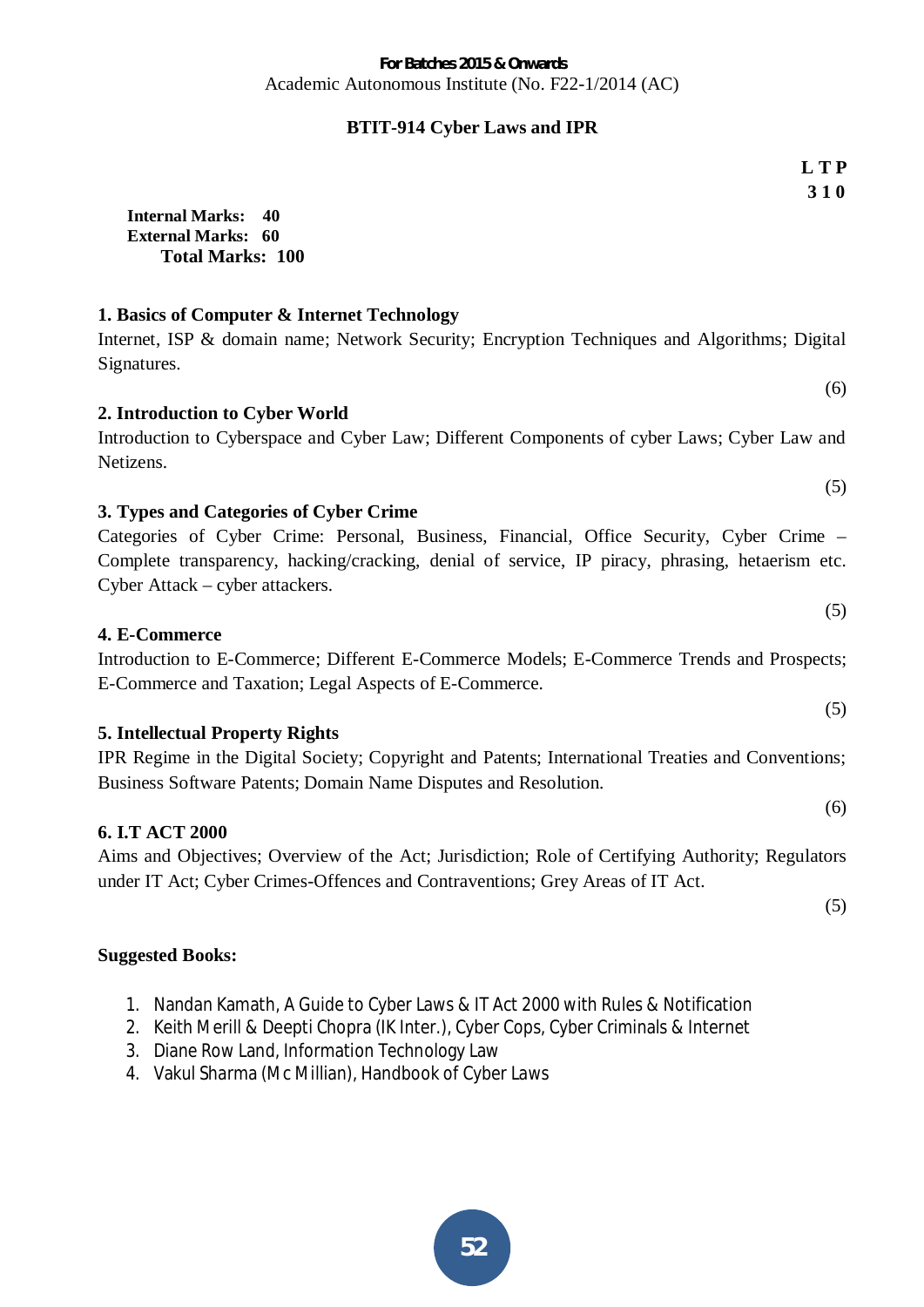#### **BTIT-915 Internet of Things (Elective-I)**

**L T P 3 1 0** 

(5)

(10)

(10)

**Internal Marks: 40 External Marks: 60 Total Marks: 100** 

### **1. IoT & Web Technology:**

The Internet of Things Today, Time for Convergence, Towards the IoT Universe, Internet of Things Vision, IoT Strategic Research and Innovation Directions, IoT Applications, Future Internet Technologies, Security, Privacy & Trust.

#### **2. M2M to IoT – A Basic Perspective & Architecture:**

Introduction, Some Definitions, M2M Value Chains, IoT Value Chains, An emerging industrial structure for IoT, The international driven global value chain and global information monopolies, Building Architecture, Main design principles and needed capabilities, An IoT architecture outline, standards considerations.

#### **3. IoT -State of the Art:**

Introduction, State of the art, Architecture Reference Model- Introduction, Reference Model and architecture, IoT reference Model, IoT Reference Architecture- Introduction, Functional View, Information View, Deployment and Operational View, Other Relevant architectural views.

#### **4. Security and Governance:**

Introduction, Overview of Governance, Privacy and Security Issues, Contribution from FP7 Projects, Security, Privacy and Trust in IoT-Data-Platforms for Smart Cities. (5)

#### **5. IoT Applications for Value Creations:**

Introduction, IoT applications for industry: Future Factory Concepts, Brownfield IoT, Smart Objects, Smart Applications, Four Aspects in your Business to Master IoT, IoT for Retailing Industry, IoT For Oil and Gas Industry.

(5)

# **Suggested Books:**

1. Vijay Madisetti and Arshdeep Bahga, "Internet of Things (A Hands-on-Approach)", 1st Edition, VPT, 2014.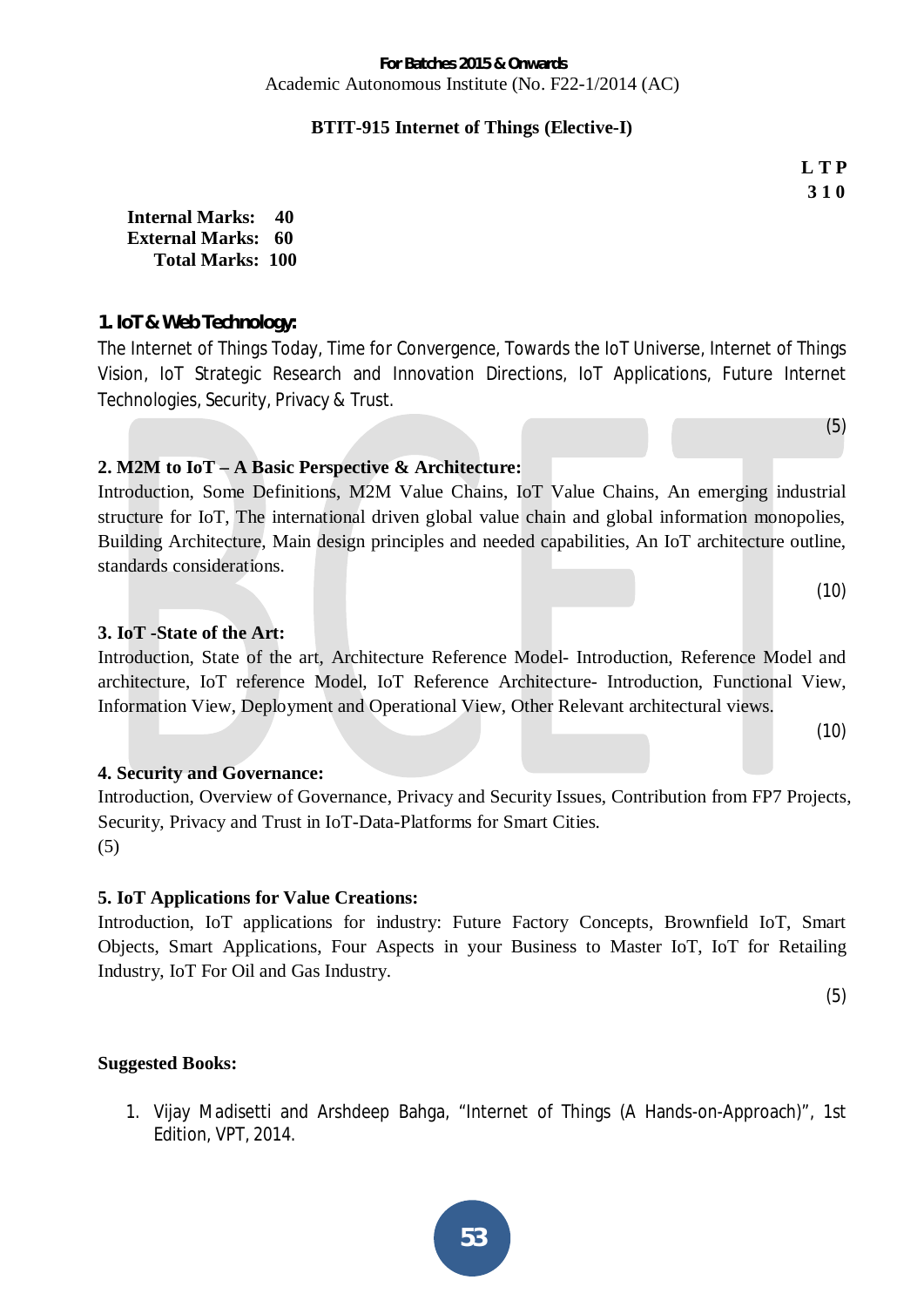- 2. Francis daCosta, "Rethinking the Internet of Things: A Scalable Approach to Connecting Everything", 1st Edition, Apress Publications, 2013.
- 3. Cuno Pfister, Getting Started with the Internet of Things, O"Reilly Media, 2011.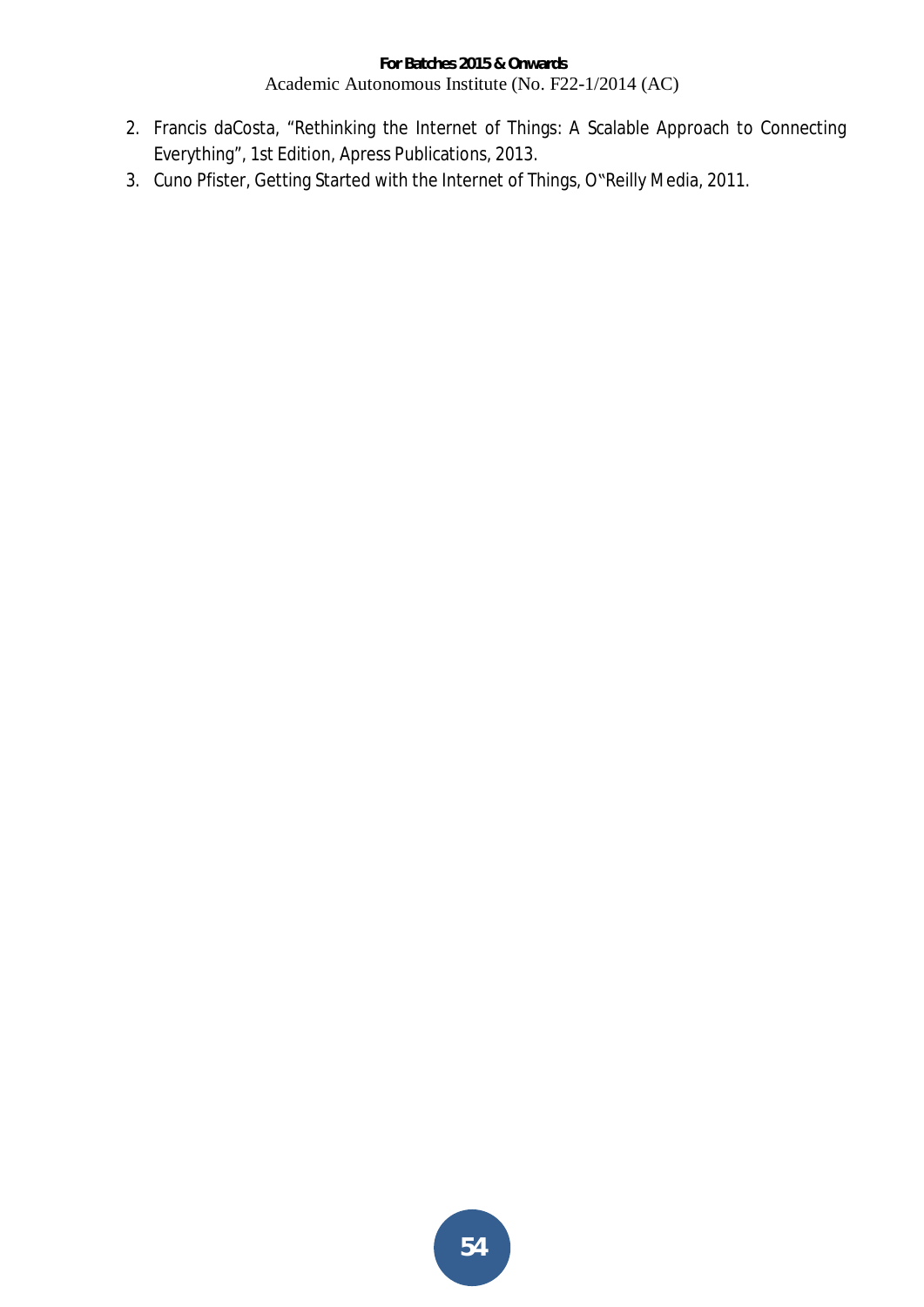# **BTIT-961 Programming in Java (Open Elective-II)**

**L T P 3 0 0** 

**Internal Marks: 40 External Marks: 60 Total Marks: 100** 

**Course Objective/s and Expected Outcome/s:** This course will provide the knowledge of Java and prepare students to be in a position to write Object Oriented programs in Java. During this course students will be able to understand the concept of object oriented programming, different constructs of language, classes and objects, Inheritance, Exception handling, Multithread programming, Graphics and Event Handling.

#### **1. Introduction to Java**

 Features of Java, Object oriented programming, Date types, Variables, Casting, automatic type promotion in expressions, Arrays. (3)

#### **2. Operators and Control Statements**

Arithmetic operators bit-wise operators, relational operators, Boolean logical operators, operator precedence, Java's selection statements, iteration statements, jump statements.

(3)

# **3. Introduction to Classes**

Class fundamentals, declaring object reference variable, Introducing methods, constructors, this keyword, garbage collection, the finalize() method, Overloading methods, using objects as parameters, recursion.

(5)

#### **4. Inheritance**

Inheritance basics, using super, method overriding, dynamic method dispatch, using abstract Classes, Using final with inheritance, Package and Interfaces, Package access protection, importing packages.

(5)

# **5. Exception Handling**

Exception handling fundamentals, Exception types, Uncaught Exceptions Using try and catch, multiple catch clauses, nested try statements, throw, finally Java's built-in exceptions, creating your own exception sub classes, using exceptions.

(3)

# **6. Multithreaded Programming**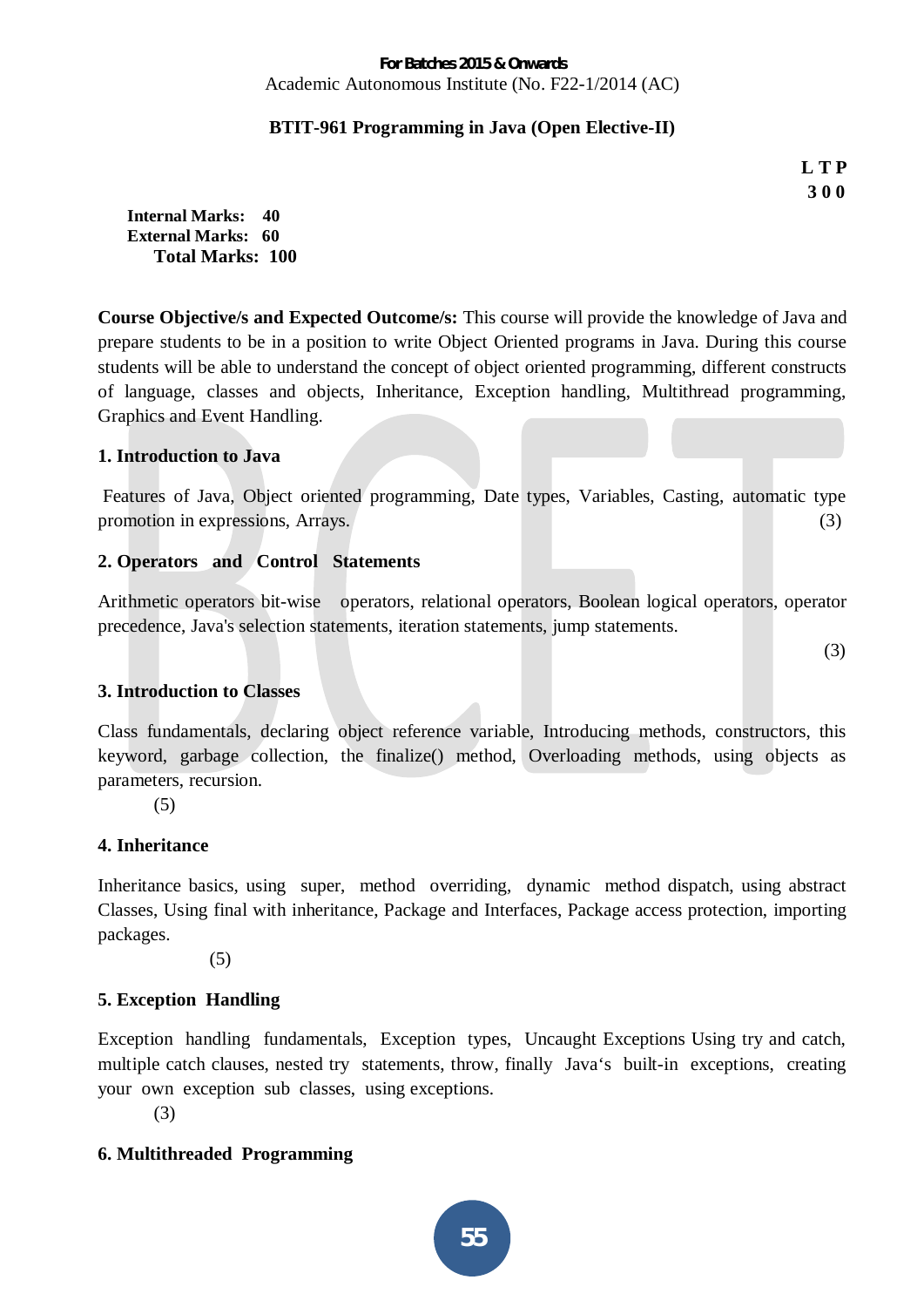The Java thread model, the main thread, creating thread, creating multiple threads, using is alive () and join (), Thread priorities, synchronization, Inter thread communications, suspending resuming and stopping threads.

(5)

# **7. I/O, Applets and Graphics**

 I/O Basics, Reading Console Input, Writing Console Output, Reading and Writing Files, Applet Fundamentals, Applet Architecture, Applet initialization and termination, Frame Windows, Drawing Lines, Rectangles, Circles, Ellipses.

(5)

# **8. Event Handling and AWT**

Abstract Window Toolkit, working with button, text field, check box, radio button, canvas, Event Handling, Delegation event Model, Event classes and event listener interfaces, key events, mouse events, Adapter classes, Introduction to Swings. (5)

- 1. Herbert Schildt, The Complete Reference Java, Seventh Edition, McGraw-Hill.
- 2. M.P. Bhave, S.A. Patekar, Programming with java, Pearson Education.
- 3. Joyce Farrell, Java for Beginners, Cengage Learning.
- 4. Deitel and Deitel, Java: How to Program, 6th Edition, Pearson Education.
- 5. James Edward Keogh, Jim Keogh, J2EE: The complete Reference, McGraw-Hill
- 6. Khalid A. Mughal, Torill Hamre, Rolf W. Rasmussen, Java Actually, Cengage Learning.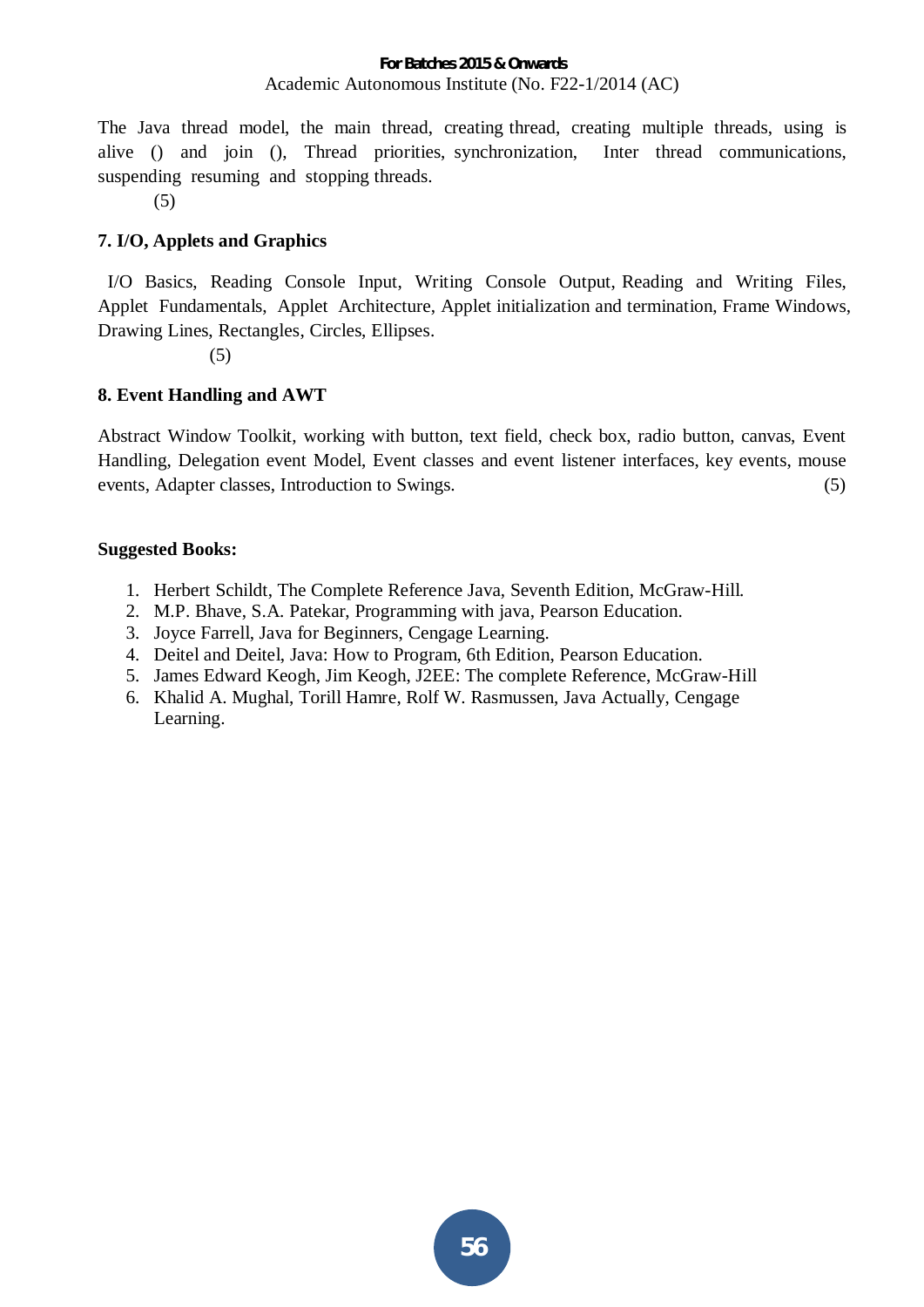# **BTIT-962 Software Engineering (Open Elective-II)**

**L T P 3 0 0** 

**Internal Marks: 40 External Marks: 60 Total Marks: 100** 

# **1. Fundamentals of Software Engineering**

Evolution and impact of Software engineering, software life cycle models: Waterfall, prototyping, Evolutionary, and Spiral models. Feasibility study, Functional and Non-functional requirements, Requirements gathering, Requirements analysis and specification. (6)

# **2. Software Design**

Basic issues in software design, modularity, cohesion, coupling and layering, function-oriented software design: DFD and Structure chart, object modeling using UML, Object-oriented software development, user interface design. Coding standards and Code review techniques. (10)

# **3. Software Testing and Reliability**

Fundamentals of testing, White-box, and black-box testing, Test coverage analysis and test case design techniques, mutation testing, Static and dynamic analysis, Software reliability metrics, reliability growth modeling. (5) (5)

# **4. Software Project Management**

Software project management, Project planning and control, cost estimation, project scheduling using PERT and GANTT charts, cost-time relations: Rayleigh-Norden results, quality management, ISO and SEI CMMI, PSP and Six Sigma. Computer aided software engineering, software maintenance, software reuse, Component-based software development. (10)

# **Suggested Readings/ Books:**

- 1. Roger Pressman, "Software Engineering: A Practitioners Approach,(6th Edition), McGraw Hill, 1997.
- 2. Sommerville,"Software Engineering, 7th edition", Adison Wesley, 1996.
- 3. Watts Humphrey," Managing software process", Pearson education, 2003.
- 4. James F. Peters and Witold Pedrycz, "Software Engineering An Engineering Approach", Wiley.
- 5. Mouratidis and Giorgini. "Integrating Security and Software Engineering–Advances and Future", IGP. ISBN – 1-59904-148-0.
- 6. Pankaj Jalote, "An integrated approach to Software Engineering", Springer/Narosa.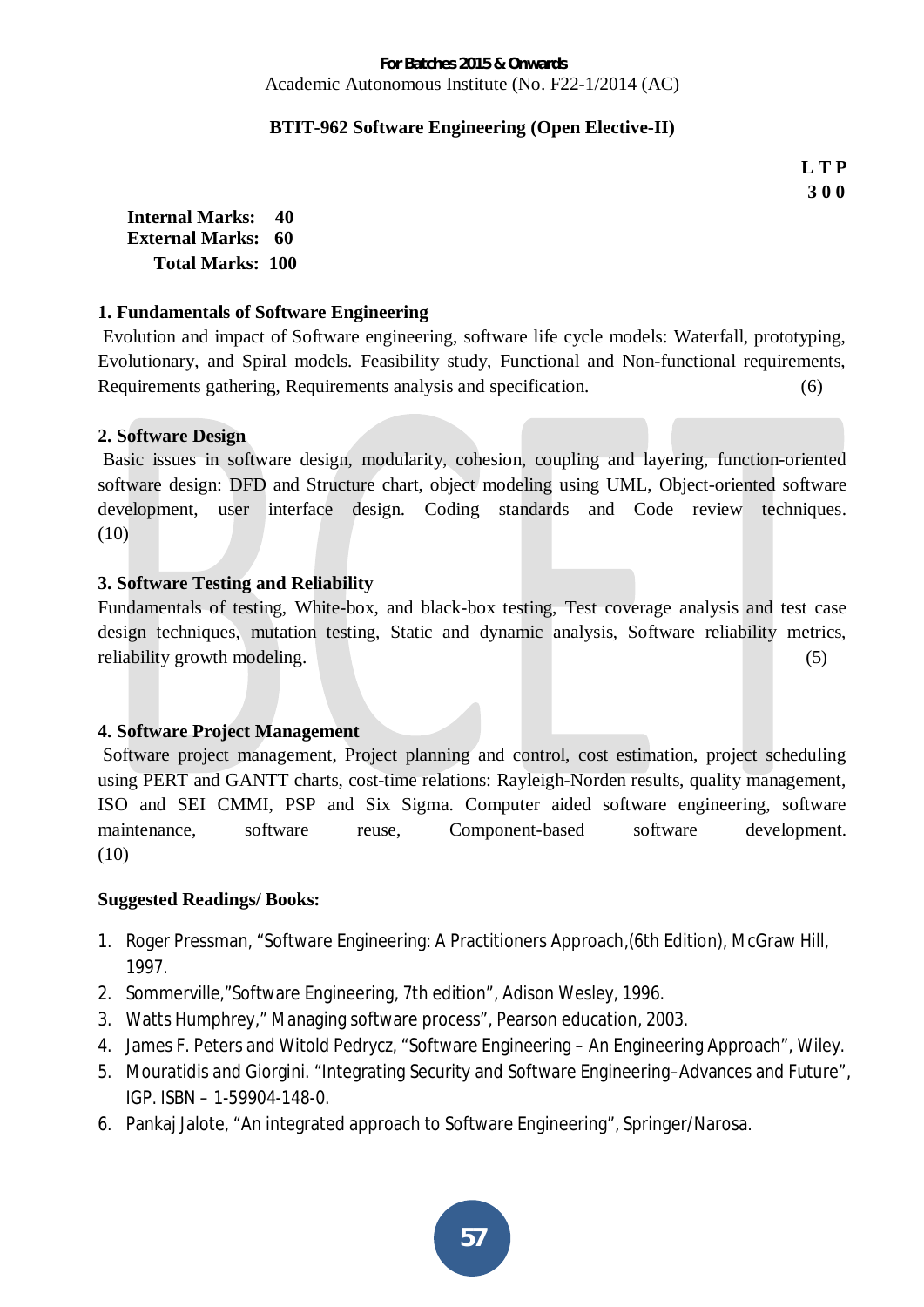#### **BTIT-604 Network Programming Lab**

**L T P 0 0 2** 

#### **Internal Marks: 30 External Marks: 20 Total Marks: 50**

- 1. To study and implement various network commands like telnet, ftp, etc.
- 2. To study various system calls.
- 3. Programs related to Interprocess communication
- 4. Programs related to message queues
- 5. Programs related to pipes
- 6. Programs related to file handling
- 7. Programs related to process control
- 8. Programs using Socket Programming

#### **BTIT-605 Web Technologies Lab**

**L T P 0 0 4** 

#### **Internal Marks: 30 External Marks: 20 Total Marks: 50**

- 1. Creation of Web pages using HTML, DHTML.
- 2. Creation of Web pages using JavaScript.
- 3. Creation of Web pages using AJAX.
- 4. Creating web pages using PHP.
- 5. Creating Web pages using ASP.
- 6. Creating Web pages using JSP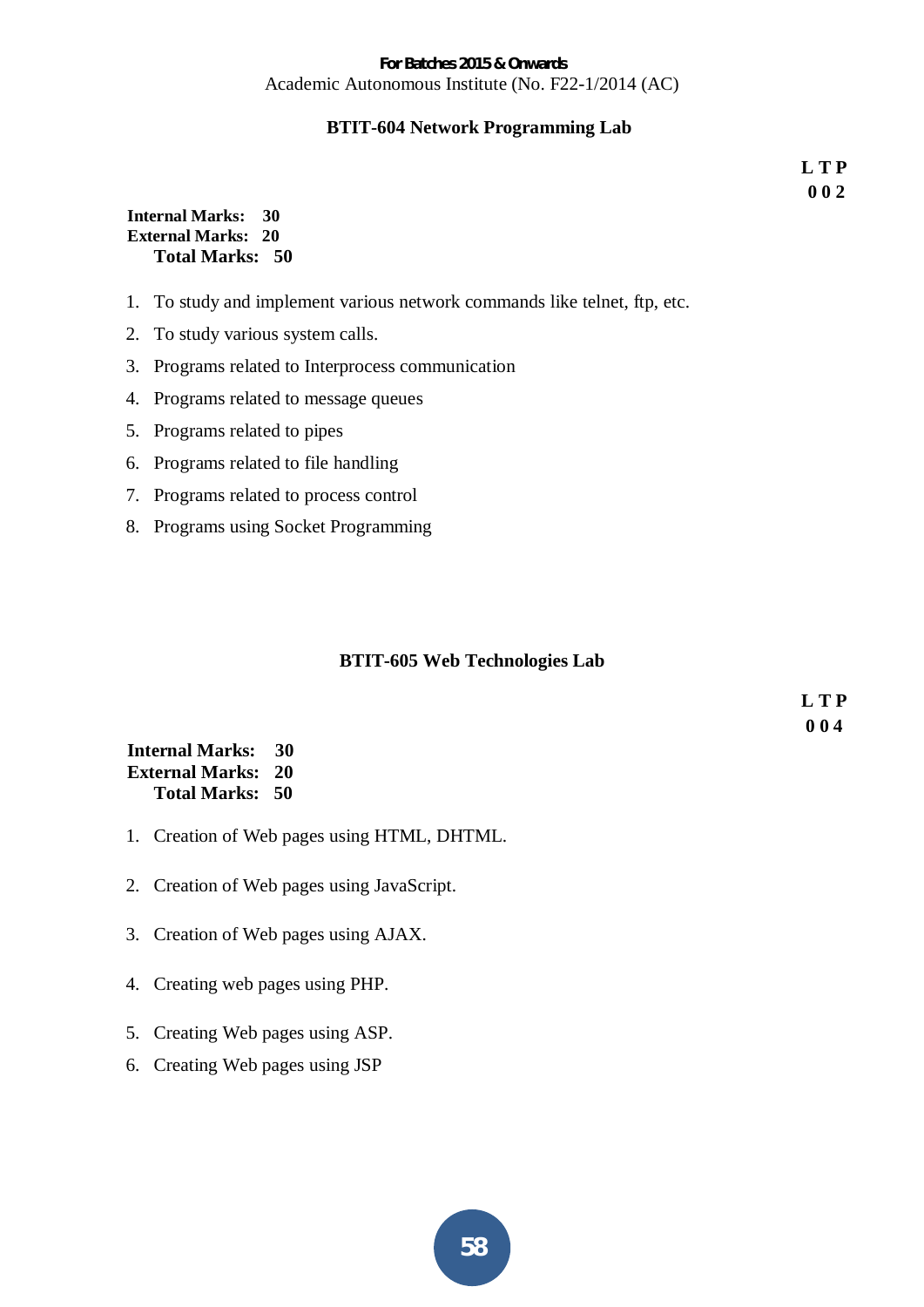Beant College of Engineering & Technology, Gurdaspur

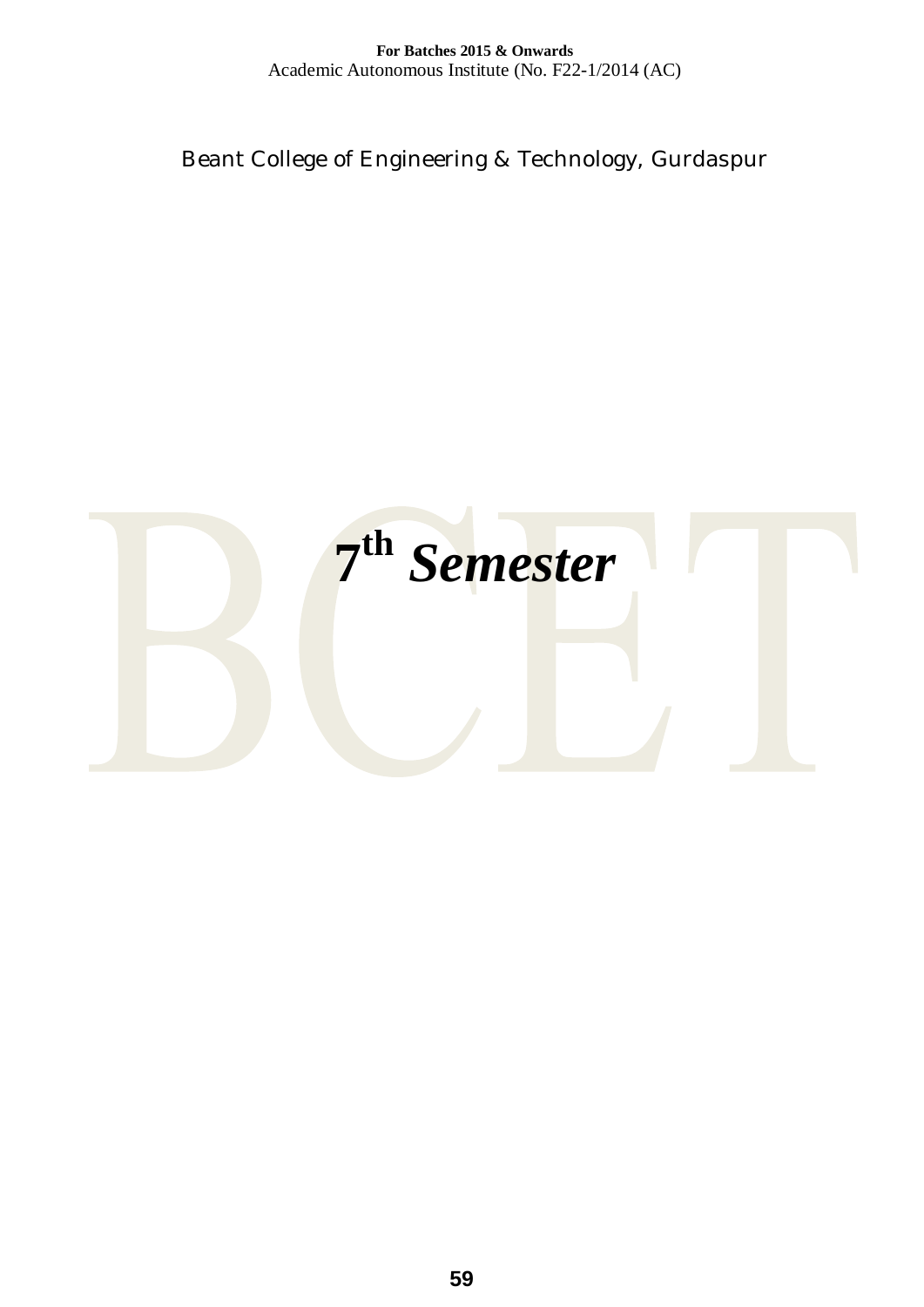#### **BTIT-701 Cloud Computing**

**L T P 3 1 0** 

**Internal Marks: 40 External Marks: 60 Total Marks: 100** 

#### **1. Overview of cloud computing:**

What is a cloud, Definition of cloud, Definition of cloud ,characteristics of cloud ,Why use clouds, How clouds are changing , How clouds are changing , Driving factors towards cloud, Comparing grid with cloud and other computing systems, workload patterns for the cloud, "Big Data", IT as a service.

#### **2. Cloud computing concepts:**

Concepts of cloud computing, Cloud computing leverages the Internet, Positioning cloud to a grid infrastructure, Elasticity and scalability, Virtualization, Characteristics of virtualization, Benefits of virtualization, Virtualization in cloud computing, Hypervisors, Multitenancy, Types of tenancy, Application programming interfaces (API), Billing and metering of services , Economies of scale, Management, tooling, and automation in cloud computing, Management: Desktops in the Cloud, Security.

#### **3. Cloud service delivery:**

Cloud service , Cloud service model architectures, Infrastructure as a service (IaaS) architecture, Infrastructure as a service (IaaS) details, Platform as a service (PaaS) architecture, Platform as a service (PaaS) details, Platform as a service (PaaS) , Examples of PaaS software, Software as a service (SaaS) architecture, Software as a service (SaaS) details, Examples of SaaS applications, Trade-off in cost to install versus , Common cloud management platform reference architecture: Architecture overview diagram, Common cloud management platform.

# **4. Cloud deployment scenarios**:

Cloud deployment models, Public clouds, Hybrid clouds, Community, Virtual private clouds, Vertical and special purpose, Migration paths for cloud, Selection criteria for cloud deployment.

# **5. Security in cloud computing:**

Cloud security reference model, How security gets integrated, Cloud security , Understanding security risks, Principal security dangers to cloud computing, Virtualization and multitenancy, Internal security breaches, Data corruption or loss, User account and service hijacking, Steps to reduce cloud security breaches, Steps to reduce cloud security breaches, Reducing cloud security, Identity management: Detection and forensics, Identity management: Detection and Identity management, Benefits of identity, Encryption techniques, Encryption & Encrypting data , Symmetric key encryption, Asymmetric key encryption, Digital signature, What is SSL? IBM Smart Cloud, Amazon Web Services, Google Cloud platform, Windows Azure platform, A comparison of Cloud Computing Platforms, Common building Blocks.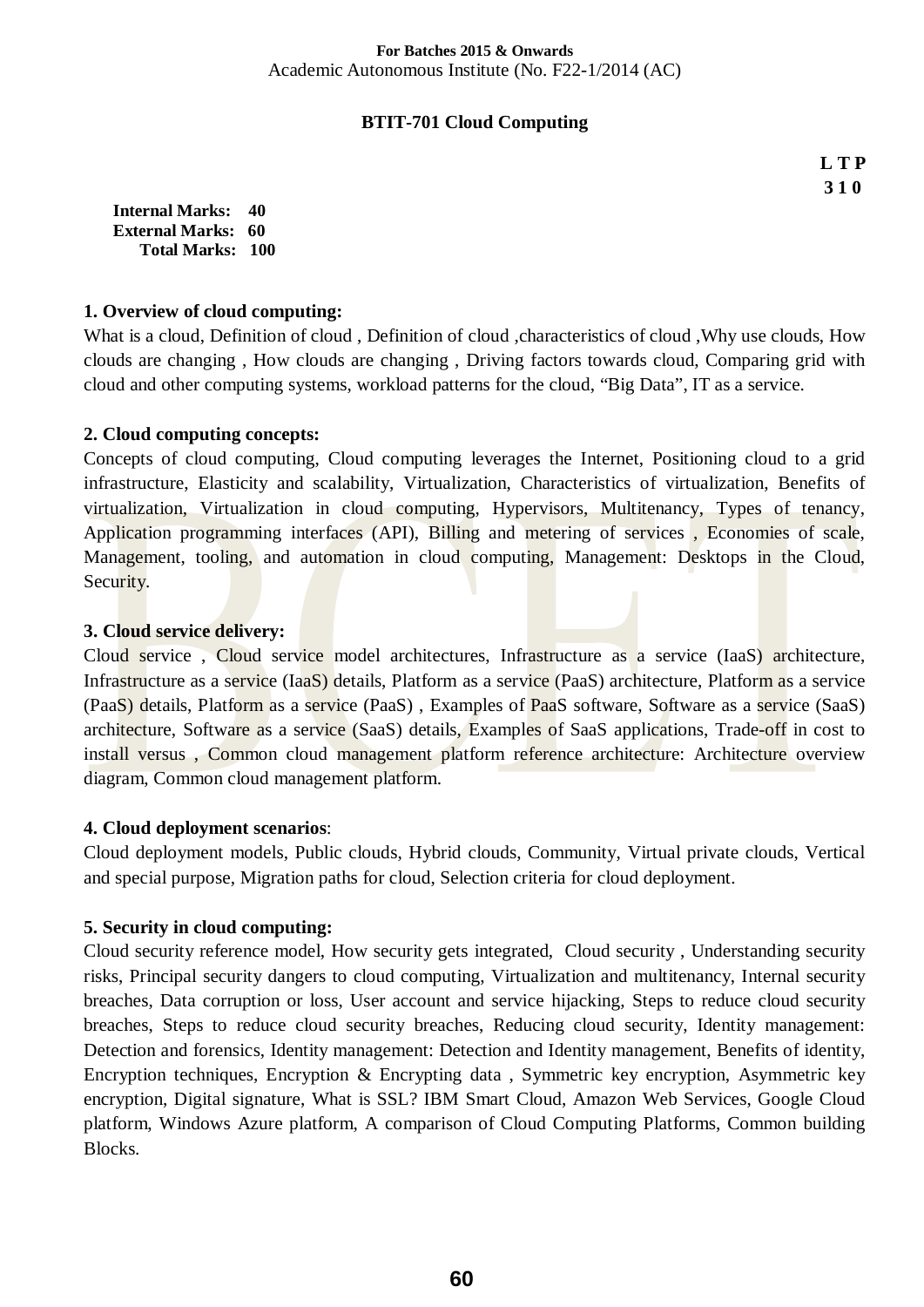- 1. Raj Kumar Buyya, James Broberg, Andrezei M.Goscinski, Cloud Computing: Principles and paradigms.
- 2. Michael Miller, Cloud Computing.
- 3. Judith Hurwitz, Robin Bllor, Marcia Kaufman, Fern Halper, Cloud Computing for dummies.
- 4. Anthony T. Velte, Toby J. Velte and Robert Elsenpeter, Cloud Computing: A practical Approach, McGraw Hill.
- 5. Barrie Sosinsky, Cloud Computing Bible, Wiley.
- 6. Borko Furht, Armando Escalante (Editors), Handbook of Cloud Computing, Springer.

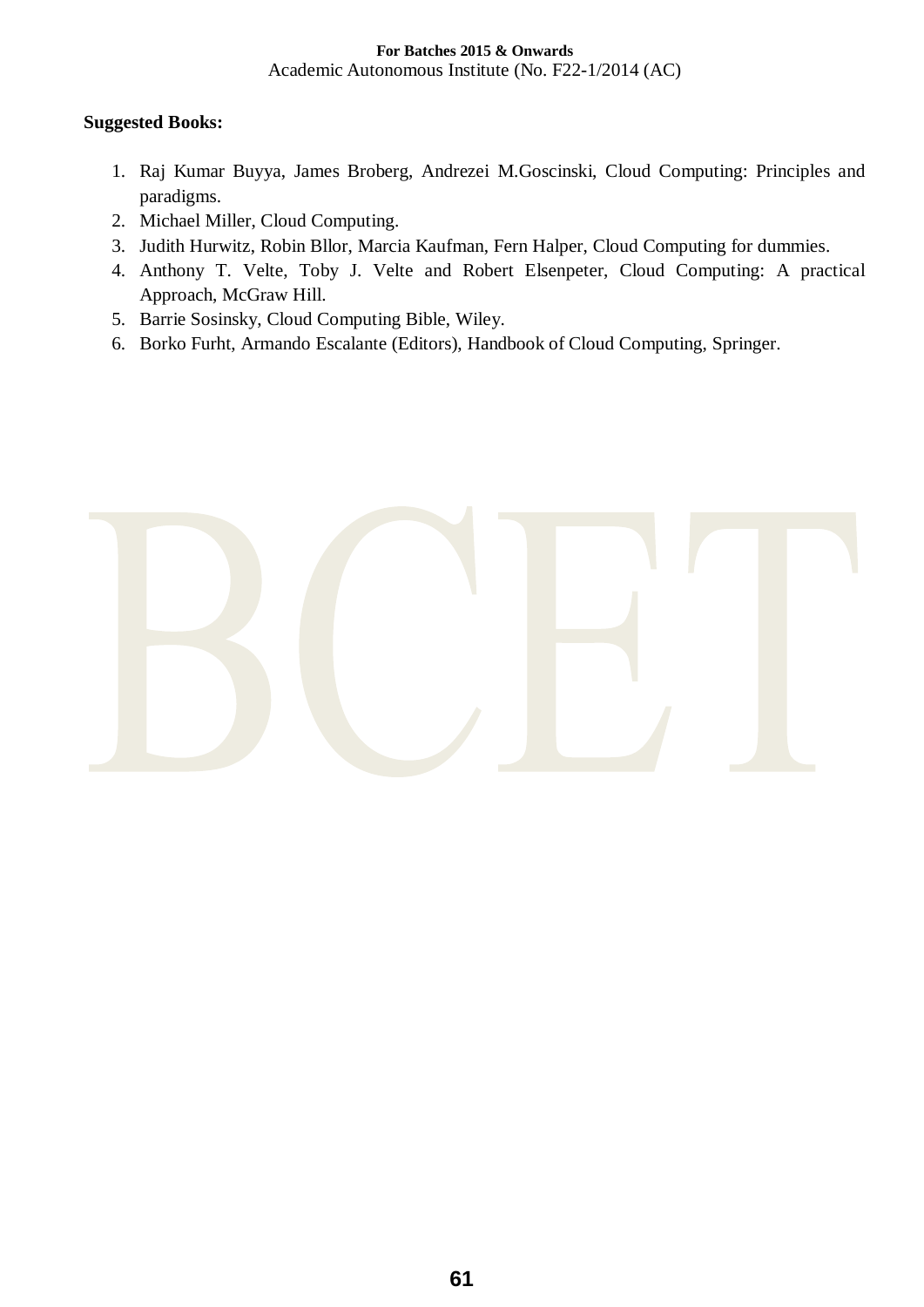# **BTIT-702 Wireless Communication**

**L T P 3 1 0** 

**Internal Marks: 40 External Marks: 60 Total Marks: 100** 

#### **1. Introduction**

Network basics, Wireless Networking, types of wireless networks (PAN, LAN, MAN, WAN), Cellular Systems, difference between wireless and fixed telephone networks, PSTN, Advantages, limitations and evolution of wireless networks. Performance fundamentals of Wireless Networks, Bandwidth, Channel Capacity, Modulation, Shannon Theory.

# **2. Global system for mobile communication**

Global system for mobile communication, GSM architecture, GSM entities, call routing in GSM,PLMN interface, GSM addresses and identifiers, network aspects in GSM,GSM frequency allocation, authentication and security

# **3. General packet radio service (GPRS)**

GPRS and packet data network, GPRS network architecture, GPRS network operation, data services in GPRS, Applications of GPRS, Billing and charging in GPRS.

#### **4. Spread Spectrum**

The Concept of Spread Spectrum, Frequency Hopping Spread Spectrum, Direct Sequence Spread Spectrum, Code Division Multiple Access

# **5. Wireless System Operations**

Cordless Systems, Wireless Local Loop, WiMAX and IEEE 802.16 Broadband Wireless Access Standards Mobile IP and Wireless Application Protocol.

#### **6. Wireless Standards**

Wi-Fi and the IEEE 802.11 Wireless LAN Standard – IEEE 802 architecture, IEEE 802.11 architecture and services, IEEE 802.11 Medium access control, IEEE 802.11 physical layer, Wi-Fi protected access.

#### **7. Bluetooth**

Radio specification, baseband specification, link manager specification,logical link control and adaption protocol.

#### **8. Security in Wireless Networks**

Threats, attacks and their counter measures.

(5)

(3)

(3)

(6)

(7)

(7)

(6)

(6)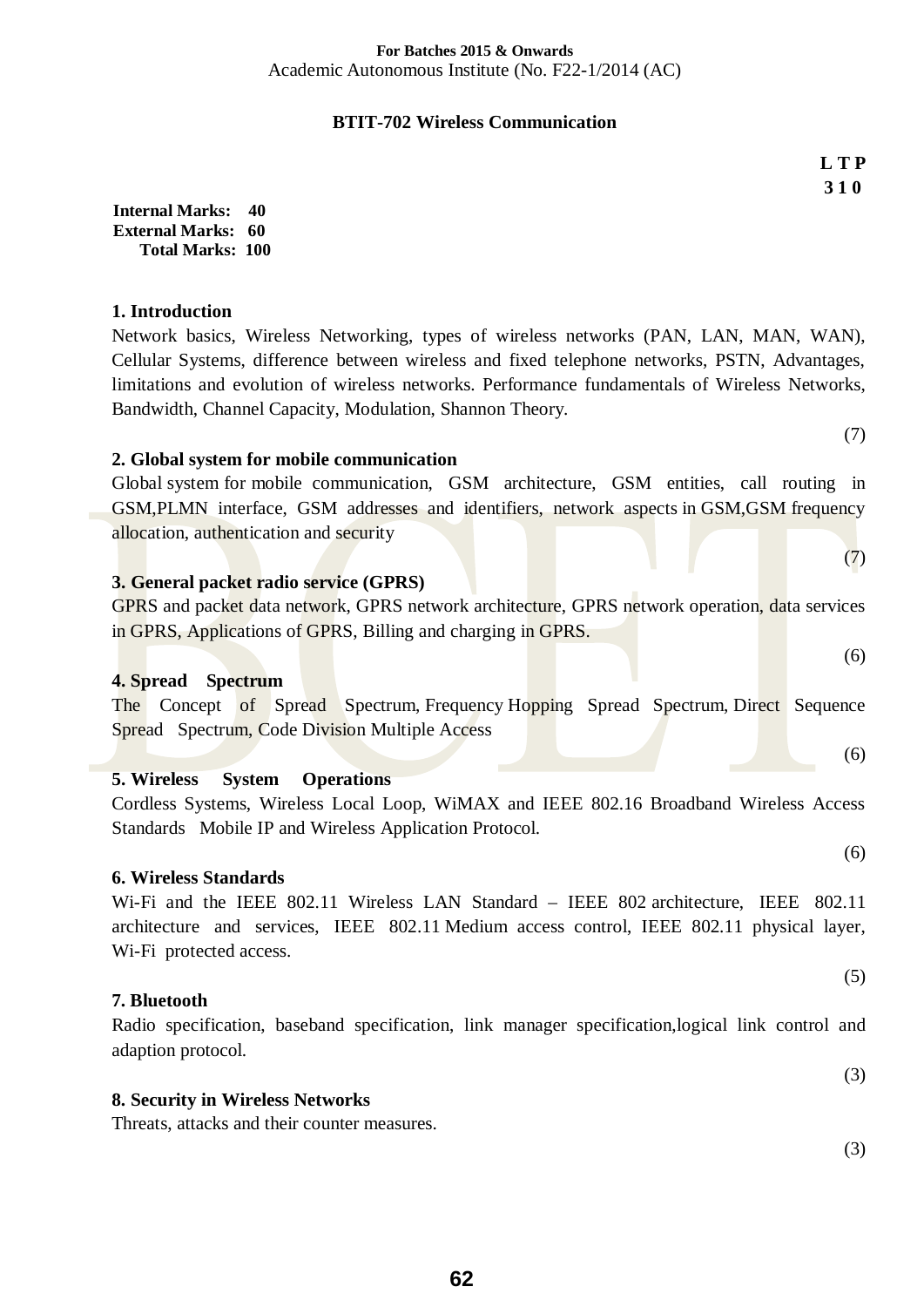- 1. Wireless Communications & Networks, Second Edition,William Stallings by Pearson
- 2. Mobile ComputingTechnology,Applications and service creation, Asoke K Telukder, Roopa R Yavagal by TMH
- 3. Android Application Development Black Book, Pradeep Kothari, dreamtech press.
- 4. Wireless and mobile networks, Dr. Sunilkumar S. Manvi, Dr. Mahabaleshwar S.Kakkasageri by WILEY
- 5. Wireless networks, P. Nicopolitidis,M.S. Obaidat,G.I.Papadimitriou,A.S.Pomportsis by WILEY
- 6. Mobile Computing, Raj Kamal by Oxford
- 7. Mobile Computing Theory and Practice-Kumkum Garg-Pearson
- 8. Lauren Darcey and Shane Conder, Android Wireless Application Development,Pearson Education

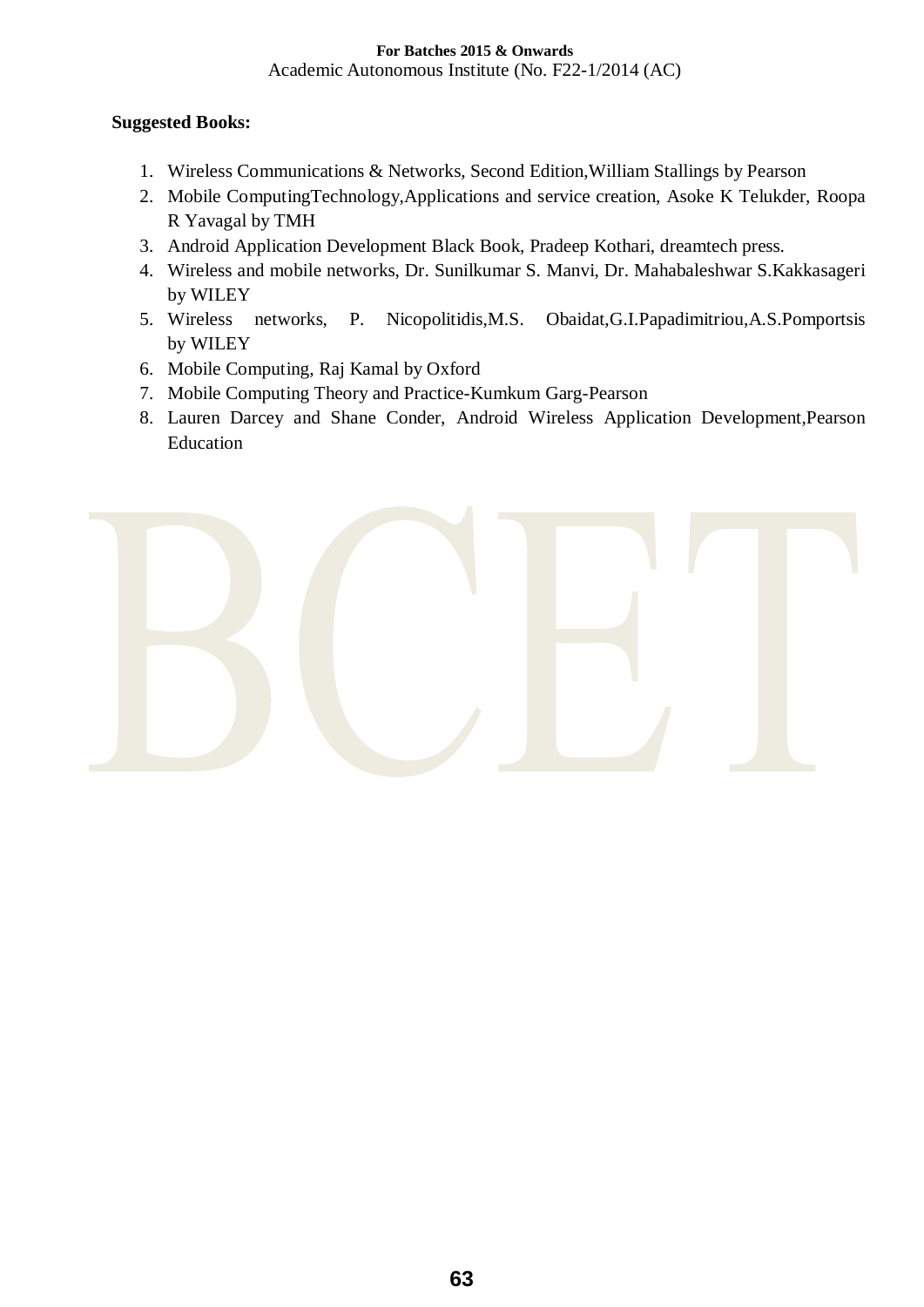#### **BTIT-703 Network Security and Cryptography**

**L T P 3 1 0** 

(6)

(7)

(8)

**Internal Marks: 40 External Marks: 60 Total Marks: 100** 

**Objectives:** Upon completion of this course, students will have gained knowledge and understanding the principles and approaches of Network Security and Cryptography.

# **1. Network Security**

Overview: Services, Mechanisms and Attacks, The OSI Security Architecture, Network security at various layers. A Model of Network Security. System Security- Intruders, Malicious Software, Viruses and Related Threats, Counter Measures, Firewalls and its Design Principles.

#### **2. Authentication**

IP Security: Overview, IP Security Architecture, Authentication Header, Encapsulation Security Payload. Web Security: Web Security Requirements, Secure Sockets Layer and Transport Layer Security, Secure Electronic Transaction, Authentication Applications: Kerberos, X.509 Directory Authentication Service. Electronic Mail Security: Pretty Good Privacy.

# **3. Symmetric Cryptography**

Classical Encryption Techniques: Symmetric Cipher Model, Substitution Techniques, Transposition Techniques, Rotor Machines, Steganography. Block Cipher and the Data Encryption Standard: Simplified DES, Block Cipher Principles, The DES, The Strength of DES, Differential and Linear Cryptanalysis. Symmetric Ciphers: Triple DES, Blowfish. Confidentiality using Conventional Encryption: Placement of Encryption Function, Traffic Confidentiality, Key Distribution, Random Number Generation.

# **4. Asymmetric Cryptography**

Public Key Encryption, Digital Signatures - Number Theory, Prime Numbers Format s and Euler s Theorems, Testing for Primality. Public Key Cryptography and RSA: Principles of Public Key Cryptosystems, The RSA Algorithms, Key Management, Diffie Hellman Key Exchange.

#### **5. Authentication Protocols**

Message Authentication: Authentication Requirements, Authentication Functions, Message Authentication Codes, MD5 Message Digest Algorithms, Digital Signatures and Authentication Protocols: Digital Signatures, Authentication Protocols, Digital Signature Standards, digital certificates.

(8)

(7)

#### **Suggested Books:**

1. William Stallings, Network Security Essentials, Applications and Standards Pearson Education.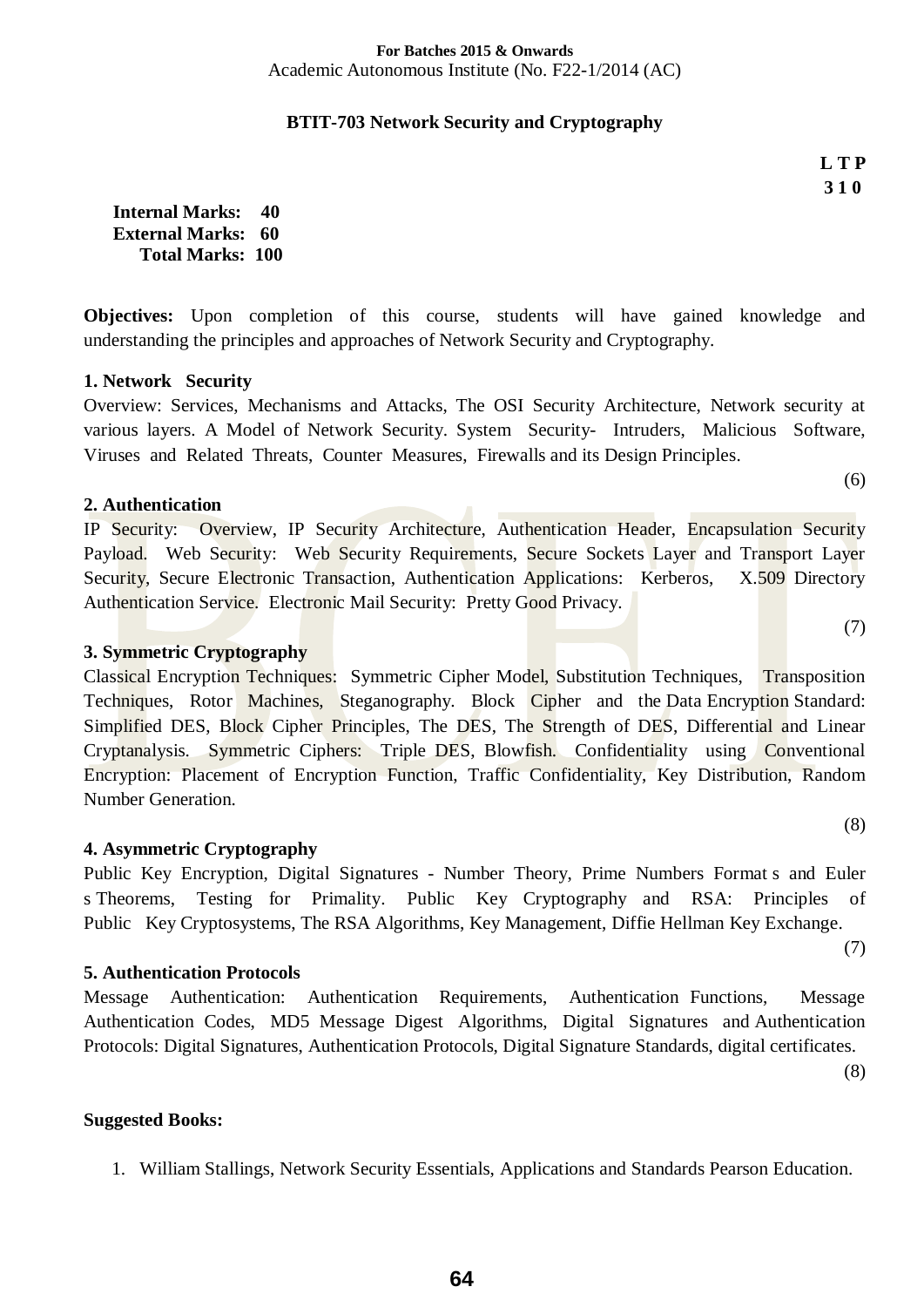### **For Batches 2015 & Onwards**

Academic Autonomous Institute (No. F22-1/2014 (AC)

- 2. William Stallings, Cryptography and Network Security Principles and practice. 2/e,Pearson Education.
- 3. Bishop, Matt, Introduction to Computer Security. Addison-Wesley, Pearson Education, Inc.
- 4. Michael. E. Whitman and Herbert J. Mattord Principles of Information Security,
- 5. Cengage Learning Atul Kahate Cryptography & Network Security, TMH,
- 6. Charlie Kaufman, Radia Perlman, Mike Speciner, Network Security: Private Communication in Public World, Pearson Education.

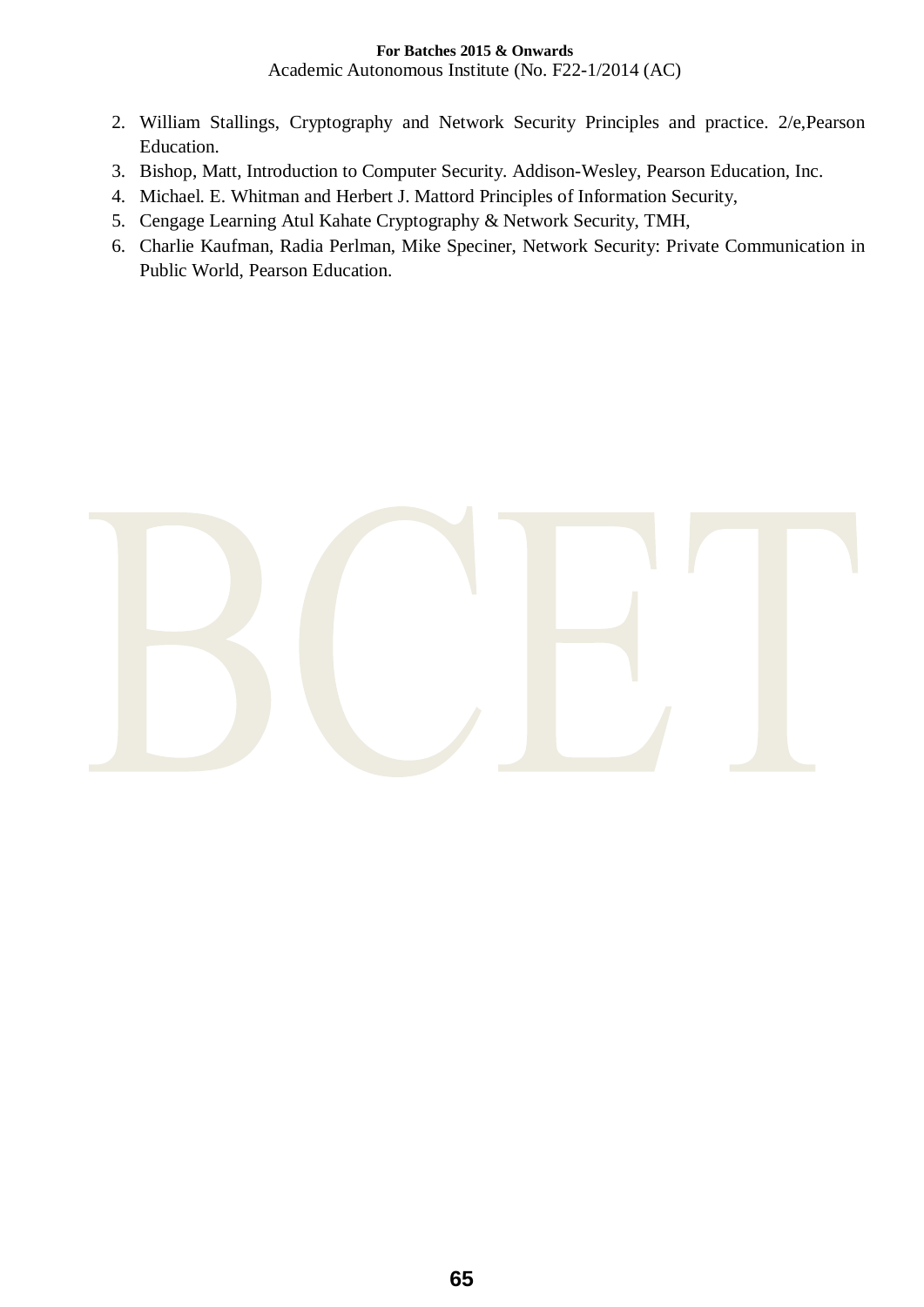#### **BTIT-931 Theory of Computation (Elective-II)**

**L T P 3 1 0** 

**Internal Marks: 40 External Marks: 60 Total Marks: 100** 

**Objectives:** To give the students knowledge of number of areas in theoretical computer science and their interconnections.

#### **1. Introduction:**

Basics of Strings and Alphabets

#### **2. Finite Automata:**

DFA, transition graphs, regular languages, non-deterministic FA, equivalence of DFA and NDFA

#### **3. Regular Grammars:**

Regular expressions, equivalence between regular languages, properties of regular languages, pumping lemma.

#### **4. Context Free Languages:**

Leftmost and rightmost derivation, parsing and ambiguity, ambiguity in grammar and languages, normal forms

#### **5. Pushdown Automata:**

NDPDA, DPDA, context free languages and PDA, comparison of deterministic and non-deterministic versions, closure properties, pumping lemma for CFL

# **6. Turing Machines:**

Introduction variations, halting problem, PCP

# **7. Chomsky Hierarchy:**

 LR (k) Grammars, properties of LR (k) grammars, Decidability and Recursively Enumerable Languages

- 1. K.L.P. Mishra and N. Chandrasekaran, "Theory of Computer Science, Third Edition", PHI Learning Private Limited
- 2. John E. Hopcroft, Rajeev Motwani, Jeffrey D. Ullman, "Introduction to Automata Theory", Languages and Computation, Pearson Education
- 3. M. Sipser, "Introduction to the Theory of Computation", Second Edition, Cengage Learning
- 4. K. V. N. Sunitha , N. Kalyani, "Formal Languages and Automata Theory", McGraw-Hill
- 5. Stephen Wolfram, "Theory and Applications of Cellular Automata", World Scientific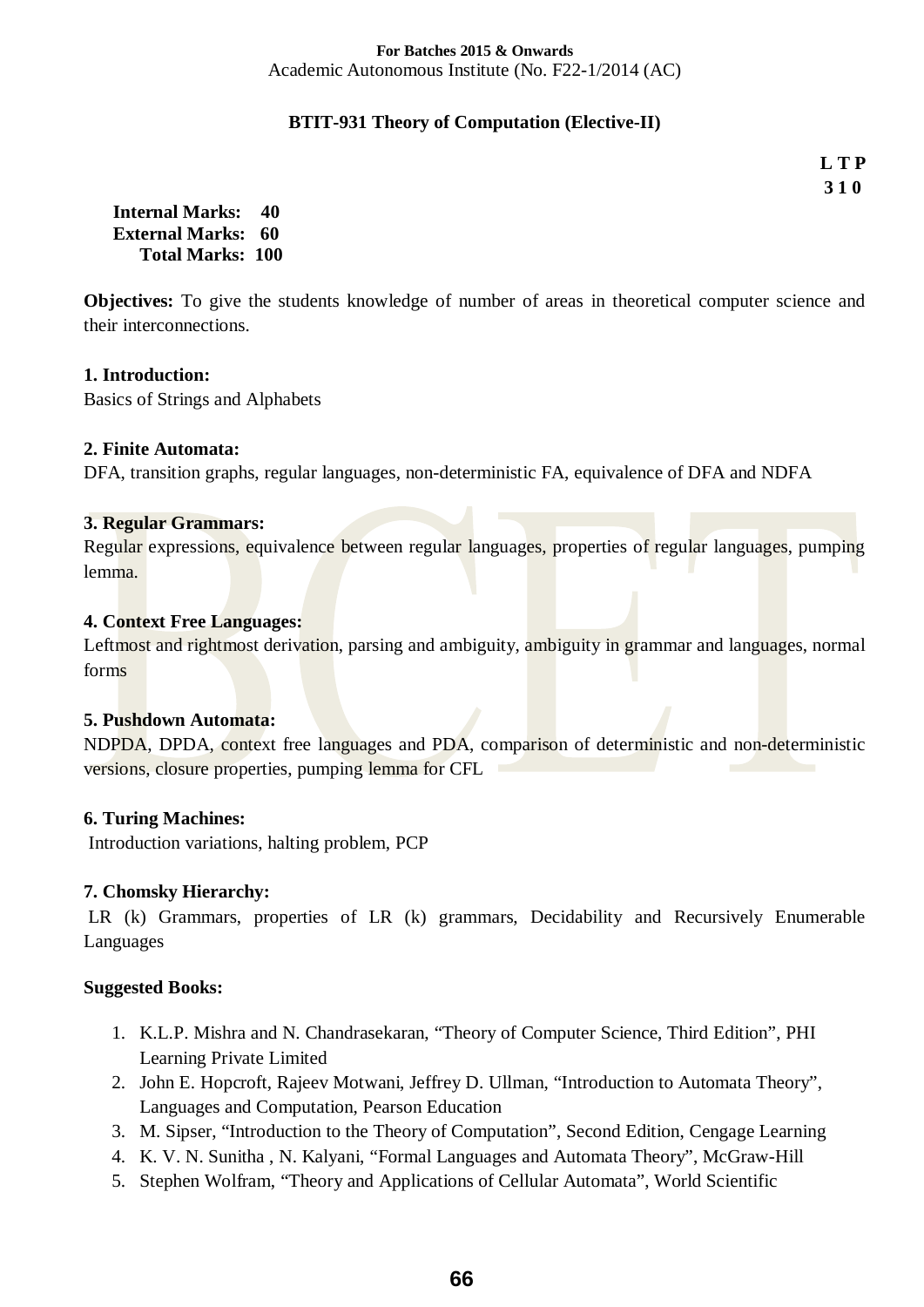# **For Batches 2015 & Onwards**

Academic Autonomous Institute (No. F22-1/2014 (AC)

- 6. G.E. Revesz, "Introduction to Formal Languages", Dover Publications
- 7. M. A. Harrison, "Introduction to Formal Language Theory", Addison-Wesley
- 8. R.K. Shukla," Theory of Computation", Cengage Learning

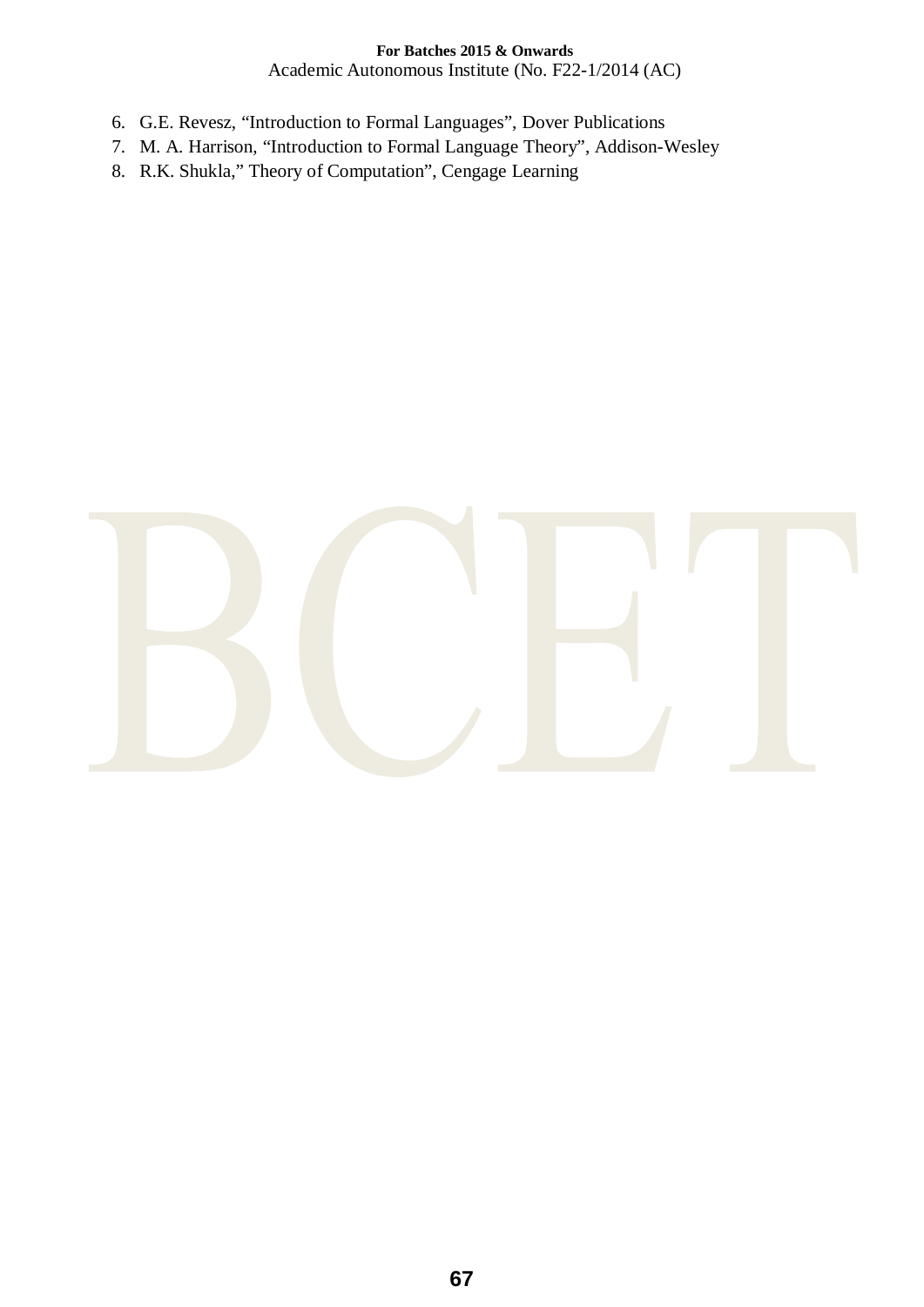#### **BTIT-932 Software Project Management (Elective-II)**

**L T P 3 1 0** 

**Internal Marks: 40 External Marks: 60 Total Marks: 100** 

**Objective-** Software development is a complex process involving such activities as domain analysis, requirements specification, communication with the customers and end-users, designing and producing different artifacts, adopting new paradigms and technologies, evaluating and testing software products, installing and maintaining the application at the end-user's site, providing customer support, organizing enduser's training, envisioning potential upgrades and negotiating about them with the customers, and many more. The proposed subject will take students through the various processes involved in project management.

#### **1. Project Evaluation and Planning:**

Activities in Software Project Management, Overview of Project Planning, Stepwise planning, contract management, Software processes and process models. Cost Benefit Analysis, Cash Flow Forecasting, Cost-Benefit Evaluation Techniques, Risk Evaluation. Project costing, COCOMO 2, Staffing pattern, Effect of schedule compression, Putnam<sup>"s</sup> equation, Capers Jones estimating rules of thumb, Project Sequencing and Scheduling Activities, Scheduling resources, Critical path analysis, Network Planning, Risk Management, Nature and Types of Risks, Managing Risks, Hazard Identification, Hazard Analysis, Risk Planning and Control, PERT and Monte Carlo Simulation techniques.

#### **2. Monitoring and Control:**

Collecting Data, Visualizing Progress, Cost Monitoring, review techniques, project termination review, Earned Value analysis, Change Control, Software Configuration

Management (SCM), Managing Contracts, Types of Contracts, Stages in Contract Placement, Typical Terms of a Contract, Contract Management and Acceptance.

# **3. Quality Management and People Management:**

Introduction, Understanding Behaviour, Organizational Behaviour, Selecting The Right Person For The Job, Motivation, The Oldman – Hackman Job Characteristics Model , Working in Groups, Organization and team structures, Decision Making, Leadership, Organizational Structures, Stress, Health And Safety. ISO and CMMI models, Testing, and Software reliability, test automation, Overview of project management tools.

- 1. Bob Hughes, Mike Cotterell, "Software Project Management", Tata McGraw Hill.
- 2. Royce, "Software Project Management", Pearson Education.
- 3. Robert K. Wysocki, "Effective Software Project Management", Wiley.
- 4. Ian Sommerville, Software Engineering, Seventh Edition, Pearson Education.
- 5. R.S. Pressman, Software Engineering: A Practitioner's Approach, Sixth Edition, Tata McGraw-Hill.
- **6.** Kassem, Software Engineering, Cengage Learning.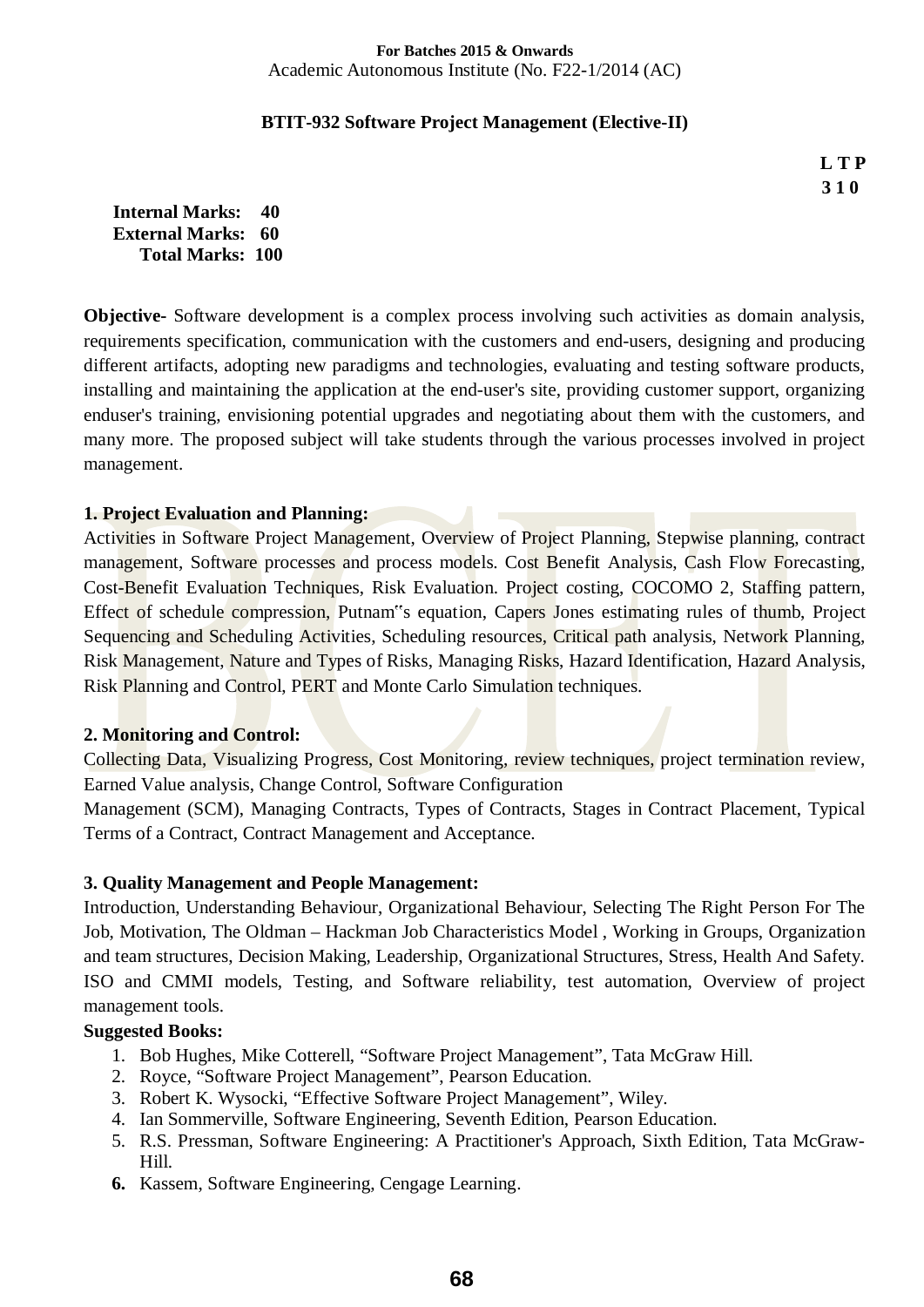#### **BTIT-933 Image Processing (Elective-II)**

**L T P 3 1 0** 

(8)

(12)

(12)

**Internal Marks: 40 External Marks: 60 Total Marks: 100** 

### **1. Introduction to Image Processing:**

Digital Image representation, Sampling & Quantization, Steps in image Processing, Image acquisition, Color image representation

**2. Image Transformation & Filtering:** 

Intensity transform functions, histogram processing, Spatial filtering, Fourier transforms and its properties, frequency domain filters, color models, Pseudo coloring, color transforms, Basics of Wavelet Transforms

| <b>3. Image Restoration:</b>                                                                          |     |
|-------------------------------------------------------------------------------------------------------|-----|
| Image degradation and restoration process, Noise Models, Noise Filters, degradation function, Inverse |     |
| Filtering, Homomorphic Filtering                                                                      |     |
|                                                                                                       | (5) |
| 4. Image Compression:                                                                                 |     |
| Coding redundancy, Interpixel redundancy, Psychovisual redundancy, Huffman Coding, Arithmetic         |     |
| coding, Lossy compression techniques, JPEG Compression.                                               |     |
|                                                                                                       | (8) |
| <b>5. Image Segmentation &amp; Representation:</b>                                                    |     |
| Point, Line and Edge Detection, Thresholding, Edge and Boundary linking, Hough transforms, Region     |     |

Based Segmentation, Boundary representation, Boundary Descriptors, Regional

- 1. Gonzalez and Woods: Digital Image Processing ISDN 0-201-600- 781, Addison Wesley.
- 2. Boyle and Thomas: Computer Vision A First Gurse 2nd Edition, ISBN 0-632-028-67X, Blackwell Science.
- 3. Pakhera Malay K: Digital Image Processing and Pattern Recogination, PHI.
- 4. Trucco & Verri: Introductory Techniques for 3-D Computer Vision, Prentice Hall, Latest Edition
- 5. Low: Introductory Computer Vision and Image Processing, McGraw-Hill.
- **6.** Jain, Kasturi and Schunk: Machine Vision, McGraw-HiII.
- **7.** Sonka, Hlavac, Boyle: Digital Image –Processing and Computer Vision First ed. ISBN 978813150557, Cengage Learning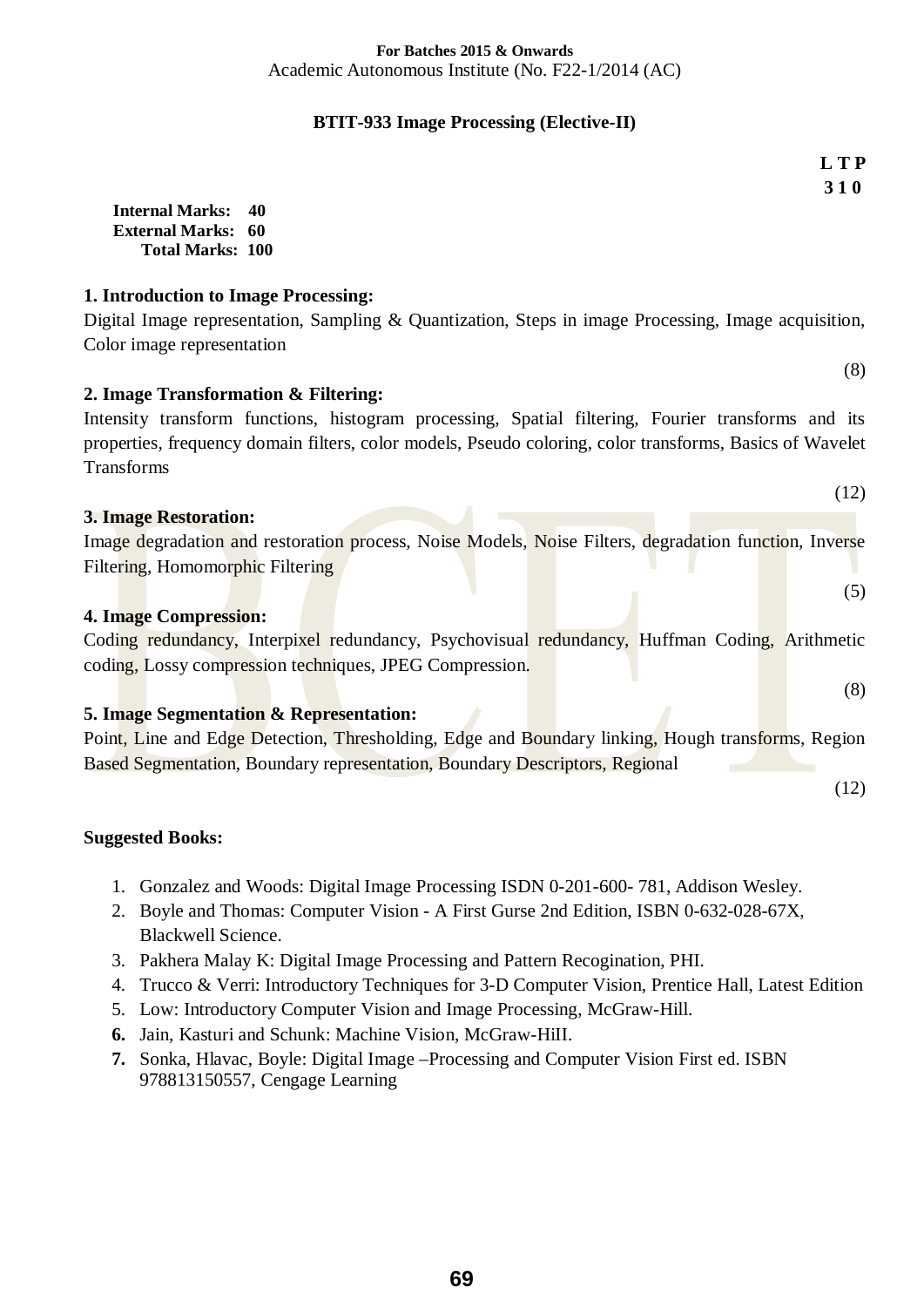#### **BTIT-934 Enterprise Resource Planning (Elective-II)**

**L T P 3 1 0** 

 $(10)$ 

(10)

(8)

(9)

(6)

**Internal Marks: 40 External Marks: 60 Total Marks: 100** 

#### **1. ERP and Technology:**

Introduction – Related Technologies – Business Intelligence – E-Commerce and EBusiness – Business Process Reengineering – Data Warehousing – Data Mining – OLAP – Product life Cycle management – SCM – CRM.

# **2. ERP Implementation:**

Implementation Challenges – Strategies – Life Cycle – Pre-implementation Tasks – Requirements Definition – Methodologies – Package selection – Project Teams –Process Definitions – Vendors and Consultants – Data Migration – Project management – Post Implementation Activities.

# **3. ERP in Action & Business Modules:**

|  |  |  | Operation and Maintenance – Performance – Maximizing the ERP System – Business Modules –       |  |  |  |  |
|--|--|--|------------------------------------------------------------------------------------------------|--|--|--|--|
|  |  |  | Finance – Manufacturing – Human Resources – Plant maintenance – Materials Management – Quality |  |  |  |  |
|  |  |  | $mana$ generat – Marketing – Sales, Distribution and service.                                  |  |  |  |  |

#### **4. ERP Market:**

Marketplace – Dynamics – SAP AG – Oracle – PeopleSoft – JD Edwards – QAD Inc – SSA Global – Lawson Software – Epicor – Intuitive.

# **5. ERP Application:**

Enterprise Application Integration – ERP and E-Business – ERP II – Total quality management – Future Directions – Trends in ERP.

- 1. Alexis Leon, "ERP DEMYSTIFIED", Tata McGraw Hill.
- 2. Mary Sumner, "Enterprise Resource Planning", Pearson Education.
- 3. Jim Mazzullo,"SAP R/3 for Everyone", Pearson.
- 4. Jose Antonio Fernandz, "The SAP R /3 Handbook", Tata McGraw Hill.
- **5.** Biao Fu, "SAP BW: A Step-by-Step Guide", First Edition, Pearson Education.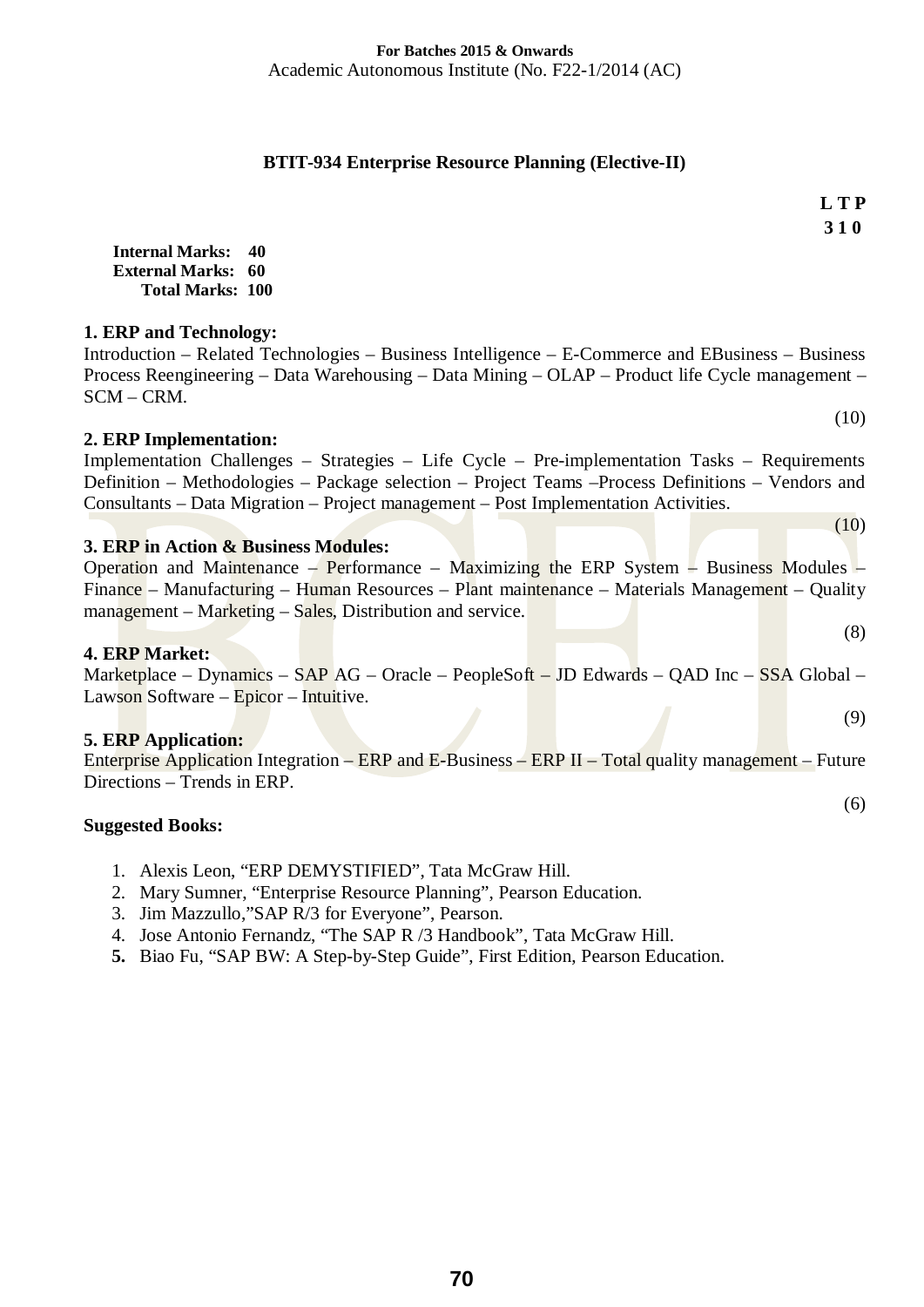#### **BTIT-935 Modeling and Simulation (Elective-III)**

**L T P 3 1 0** 

| <b>Internal Marks:</b>    | 40 |
|---------------------------|----|
| <b>External Marks: 60</b> |    |
| <b>Total Marks: 100</b>   |    |

**Objectives:** This course should provide the students with good understanding of various techniques of Simulation.

#### **1. Introduction:**

When simulation is appropriate and when not, advantages and disadvantages of

simulation, application areas in communication, computer and software design, systems and systems environment, components of a system, discrete and continuous systems, model of a system, types of models, discrete-event simulation, steps in a simulation study. Simulation Examples- Simulation of queueing systems, on-demand and inventory systems, simulation for reliability analysis etc

#### **2. General Principles:**

Concepts in discrete event simulation: event scheduling/time advance algorithms, world views. List Processing: properties and operations, data structures and dynamic allocation, techniques;

#### **3. Simulation Software:**

Integrated environments. Examples and review of some existing software popular and useful in the industry, e.g., Arena, AutoMod, Extend, Flexsim, Micro Saint, ProModel, Quest, SIMUL8, WITNESS etc. Simulation using languages and environments like  $C++/Jawa/GPSS/SSF$  etc. Experimentation and Statistical-Analysis Tools: common features and relevant current products.

#### **4. Statistical Models in Simulation:**

Terms and concepts. Statistical Models. Review of discrete and continuous distributions. Review of Poisson (stationary and non-stationary) processes. Empirical Distributions; Elementary Queueing Theory- Basic Structure of Queueing Models. Input Source (Calling Population). Queue, Queue Discipline, Service Mechanisms. Notations and relationships between *L, W, Lq,*And *Wq.* Little's Formula. Role of Exponential Distribution and Properties. Birth and Death Processes. M/M/s queues. Finite queue variation in M/M/s/K models with different s values. Finite Calling Population cases. Queueing Models involving Non-Exponential Distributions: M/G/1, M/D/s, M/Ek/s (involving Erlang distribution), Models without a Poisson Input, Models involving hyperexponential distributions, Priority Discipline Queueing Models: Preemptive and Non- Preemptive with results, properties and server number variations, Queueing Networks:Equivalence Property. Infinite Queues in Series and Product Form Solutions. Jackson Networks,

# **5. Application of Queueing Models:**

Review of Characteristics (calling population system capacity, arrival processes, behavior and disciplines, service times and mechanisms etc) and notations, Application of Long-Run Measures of Performance: Time average in system, average time spent per customer, Little's Formula and server utilization and costs. Steady State behaviour of Infinite (M/G/1, M/M/c/infinity, M/M/c/N/infinity) and finite (M/M/c/K/K) Calling Population Models, Use of Network of Queues.

# **6. Random Number Generation:**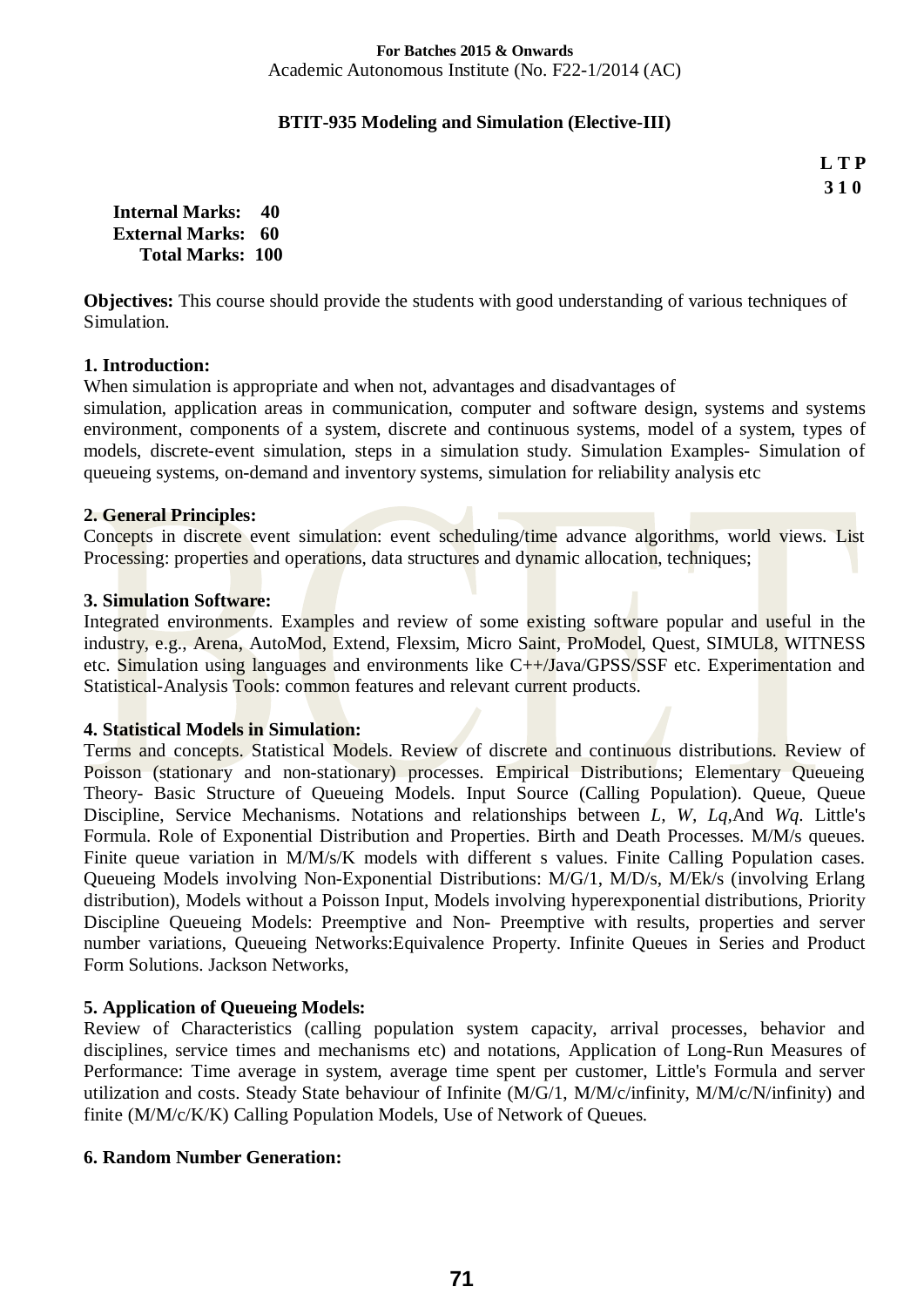# **For Batches 2015 & Onwards**

Academic Autonomous Institute (No. F22-1/2014 (AC)

Properties. Generation of Pseudo-Random Numbers, Techniques for Generation of Pseudo-Random Numbers: Linear Congruential, Combined Linear Congruential, Random Number Streams. Tests for Random Numbers: Frequency Tests and Tests for Autocorrelation. Random Variate Generation- Inverse Transform Techniques for Exponential, Uniform, Weibull, Triangular and for Empirical Continuous Distributions. Acceptance-Rejection Techniques for Poisson (Stationary and Non- Stationary) Distribution and Gamma Distribution. Special Properties like the Direct Transformation for the Normal and Lognormal Distributions, Convolution Method and others.

#### **7. Input Modelling:**

Data collection, identifying the Distribution with Data: Histograms, Selection of the Appropriate Family of Distributions, Quantile-Quantile Plots.100 Parameter Estimation: Sample Mean and Sample Variance and various biased and unbiased Estimators. Goodness of Fit Tests applied to Simulation inputs: Chi-Square and Chi-Square with Equal Probabilities, Kolmogorov-Smirnov Tests, p- Values and Best Fits.Verification and Validation of Simulation Models- Verification and Validation of Simulation Models. Calibration and Validation: Face Validity, Validation of Assumptions, Input-Out Transformation Validation.

#### **8. Comparison and Evaluation of Alternative System Designs:**

Comparison of Two System Designs. Sampling with Equal and Unequal Variances. Common Random Numbers. Confidence Intervals with Specified Precision. Comparison of Several System Designs: Bonferroni Approaches to Multiple Comparisons and to Screening and to Selection of the Best. Metamodeling L Sample Linear Regression, Testing for Significance, Multiple Linear Regression. Random Number Assignment for Regression. Optimization via Simulation: Robust Heuristics.

**Simulation Languages:** Basic Introduction to Special Simulation Languages:-GPSS/ MATLAB/ Network Simulators.

- 1. Jerry Banks, John S. Carson II, Barry L. Nelson and David M. Nicol, Discrete-Event System and Simulation, Prentice Hall of India, New Delhi.
- 2. Averill M. Law, Simulation modeling and analysis (SIE), Tata McGraw Hill India.
- 3. David Cloud, Larry Rainey, Applied Modeling and Simulation, Tata McGraw Hill, India.
- 4. Gabriel A. Wainer, Discrete-event modeling and simulation: a practitioner's approach, CRC Press.
- 5. Bernard P. Zeigler, Herbert Praehofer, Tag Gon Kim, Theory of modeling and simulation: integrating discrete event and continuous complex dynamic systems, Academic Press.
- 6. Walter J. Karplus, George A. Bekey, Boris Yakob Kogan, Modeling and simulation: theory and practice, Springer.
- 7. Stanislaw Raczynski, Modeling and simulation: the computer science of illusion, Wiley.
- 8. Mohammad Salameh Obaidat, Georgios I. Papadimitriou, Applied system simulation: methodologies and application, Springer.
- 9. van Dijk, Nico M.; Boucherie, Richard J. (Eds.) 2011. Queueing Networks: A Fundemental Approach, Springer.
- 10. Bhat, U. Narayan, An Introduction to Queueing Theory: Modeling and Analysis in Applications, Springer 2008 (Birkhäuser Boston).
- 11. James J. Nutaro, Building software for simulation: theory and algorithms, with applications in C++. Wiley.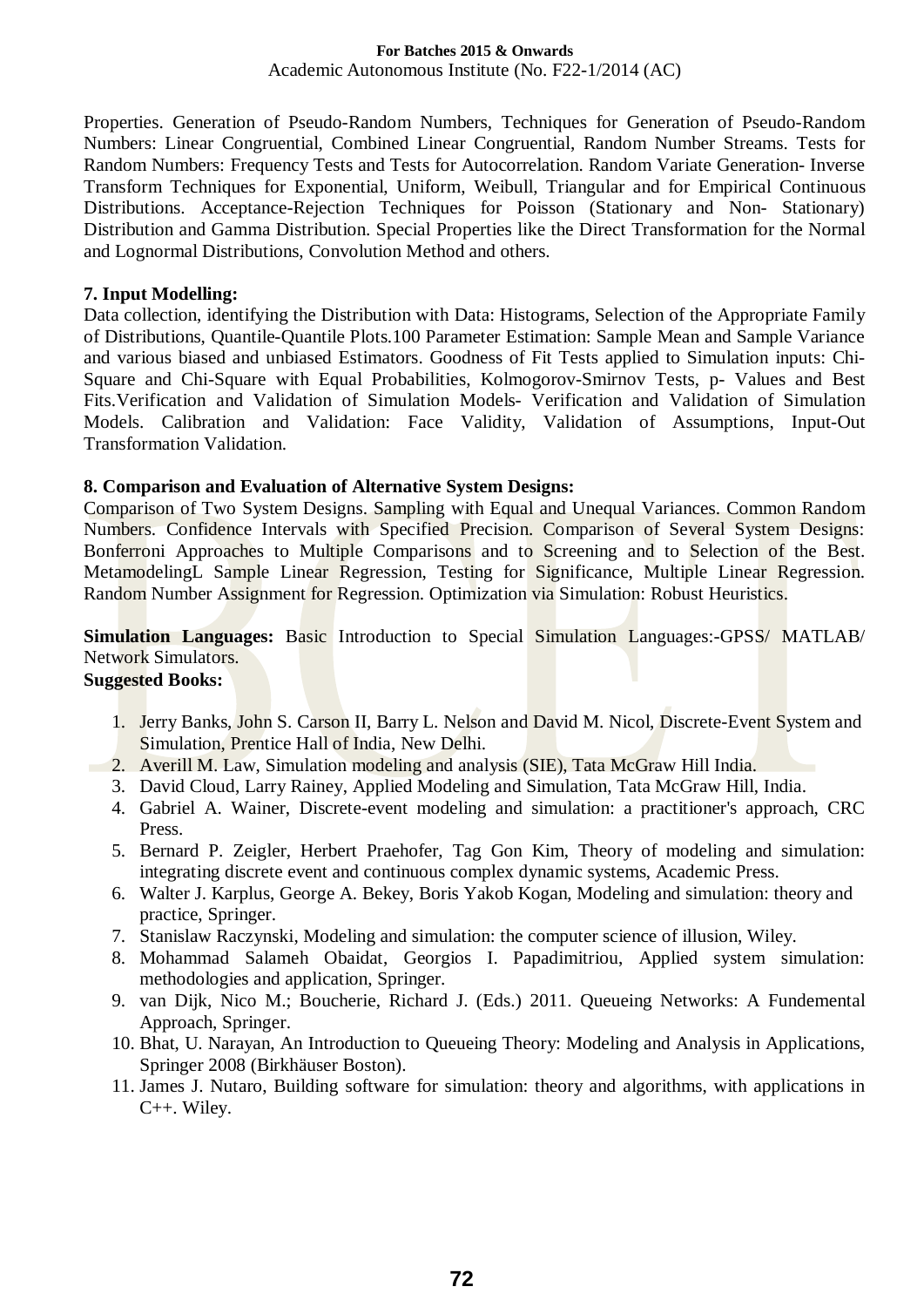### **BTIT-936 Advance Java (Elective-III)**

**L T P 3 1 0** 

**Internal Marks: 40 External Marks: 60 Total Marks: 100** 

## **1. Introduction to Multithreading and Concurrency in Java:**

Creating and managing threads in Java, Priority management, Thread synchronization, Inter thread communication. Thread groups and Daemon threads. Concepts of concurrency, task scheduling, Callable and Futures, Synchronizes, Semaphores, Concurrent Collections, Atomic variables and Locks

## **2. Understanding Input Output Streams:**

Basic concepts of Stream data, Input Stream hierarchy, Output Stream hierarchy, Understanding of various API's and methods used or streaming of data. Serialization and security in Serialization.

## **3. Introduction to Java Data Base Connectivity:**

Basic concept on Database Connectivity Drivers. Database interaction using Statement Interface, Result set Interface. Prepared Statements and Callable statements. Transaction management.

### **4. Java Beans and Generics:**

Reflection API, Introduction to Java Bean, Java Bens in User Interface, Naming Convention, Importance of Bean Serialization. Introduction to generics, Importance of generics, Implementation of various types in Generics and Concept of Erasure.

### **5. Annotations:**

Introduction to Annotations, Build in Annotations, Annotation Inheritance, Creation of user defined Annotations and Advantages of Annotations

### **Suggested Books:**

- 1. Herbert Schildt, the Complete Reference Java2, McGraw-Hill.
- 2. Joyce Farrell, Java for Beginners, Cengage Learning.
- 3. Deitel and Deitel, Java: How to Program, 6th Edition, Pearson Education.
- 4. James Edward Keogh, Jim Keogh, J2EE: The complete Reference, McGraw- Hill
- 5. Khalid A. Mughal, Torill Hamre, Rolf W. Rasmussen, Java Actually, Cengage Learning.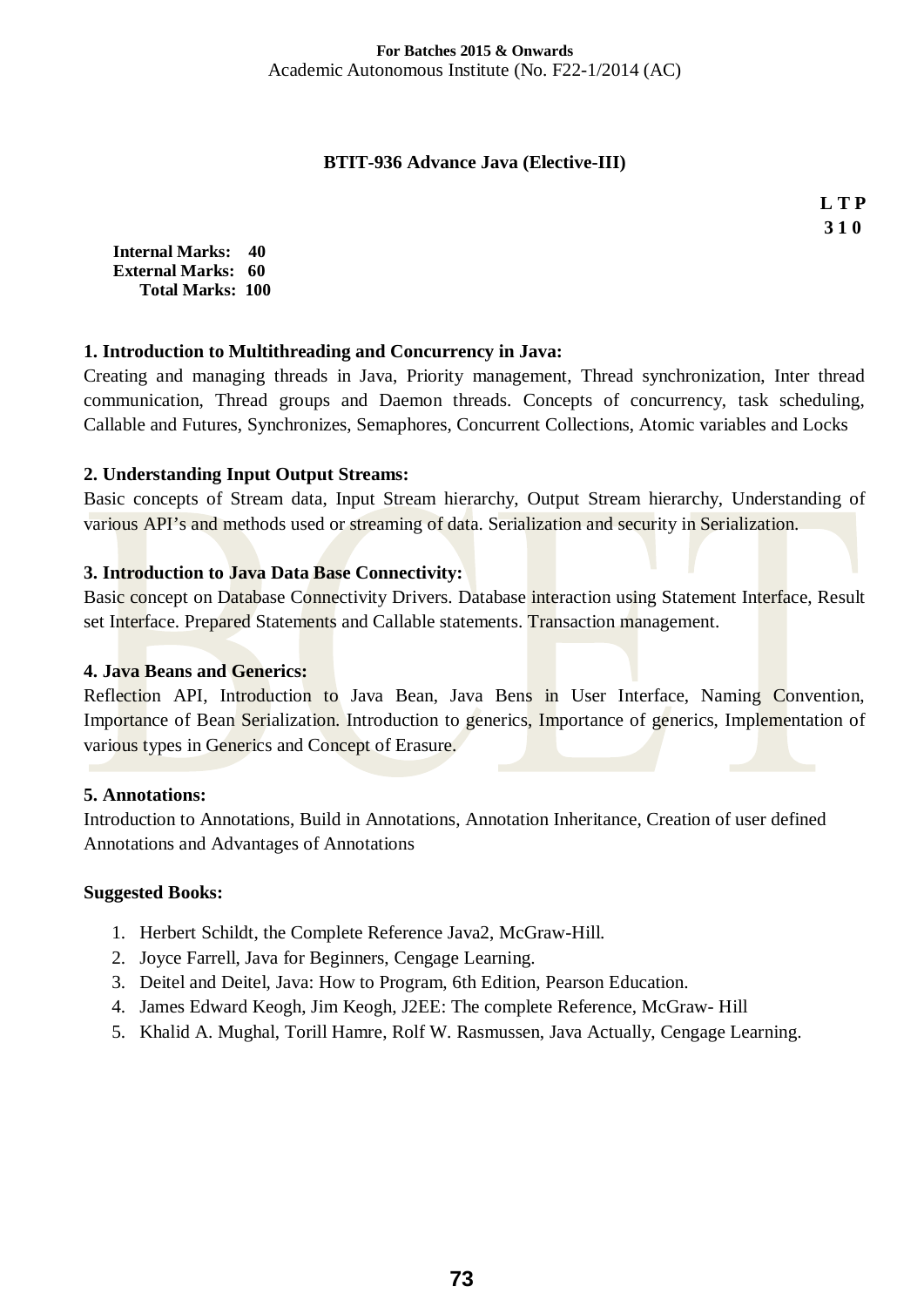### **BTIT-937 Mobile Application Programming (Elective-III)**

**L T P 3 1 0** 

**Internal Marks: 40 External Marks: 60 Total Marks: 100** 

**1. Introduction:** Mobile operating system, Operating system structure, Constraints and Restrictions, Hardware configuration with mobile operating system, Features: Multitasking Scheduling, Memory Allocation, File System Interface, Keypad Interface, I/O Interface, Protection and Security, Multimedia features.

## **2. Introduction to Mobile development IDE's:**

Introduction to Worklight basics, Optimization, pages and fragments, writing a basic program- in Worklight Studio, Client technologies, Client side debugging, Creating adapters, Invoking adapters from Worklight Client application, Common Controls, Using Java in adapters, Programming exercise with Skins, Understanding Apache Cordova, Offline access, Encrypted cache deprecated, Using JSONStore

## **3. Understanding Apple iOS Development:**

Android development, Shell Development, Creating Java ME application, exploring the Worklight Server, Working with UI frameworks, Authentication, Push notification, SMS Notifications, Globalization, WebView overlay, Creating Authentication application: development for Apple iOS by using a login module, Device Analytics, Worklight Server Administration

### **4. Windows Phone:**

Introduction to Windows Phone, Architecture, memory management, communication protocols, application development methods, deployment. Case Study: Design and development of Application using mobile application development platforms e.g. WorkLight, Kendo, Appcon, Xcode, Xpages

### **5. Android:**

Introduction to Android, Architecture, memory management, communication protocols, application development methods, deployment. Case Study: Design and development of Application using mobile application development platforms e.g. WorkLight, Kendo, Appcon, Xcode, Xpages

### **6. iOS:**

Introduction to iOS, Architecture, memory management, communication protocols, application development methods, deployment. Case Study: Design and development of Application using mobile application development platforms e.g. WorkLight, Kendo, Appcon, Xcode, Xpages

### **Suggested Books:**

- 1. Anubhav Pradhan, Anil V Deshpande, " Mobile Apps Development" Edition: I
- 2. Jeff McWherter, Scott Gowell "Professional Mobile Application Development", John Wiley & Sons.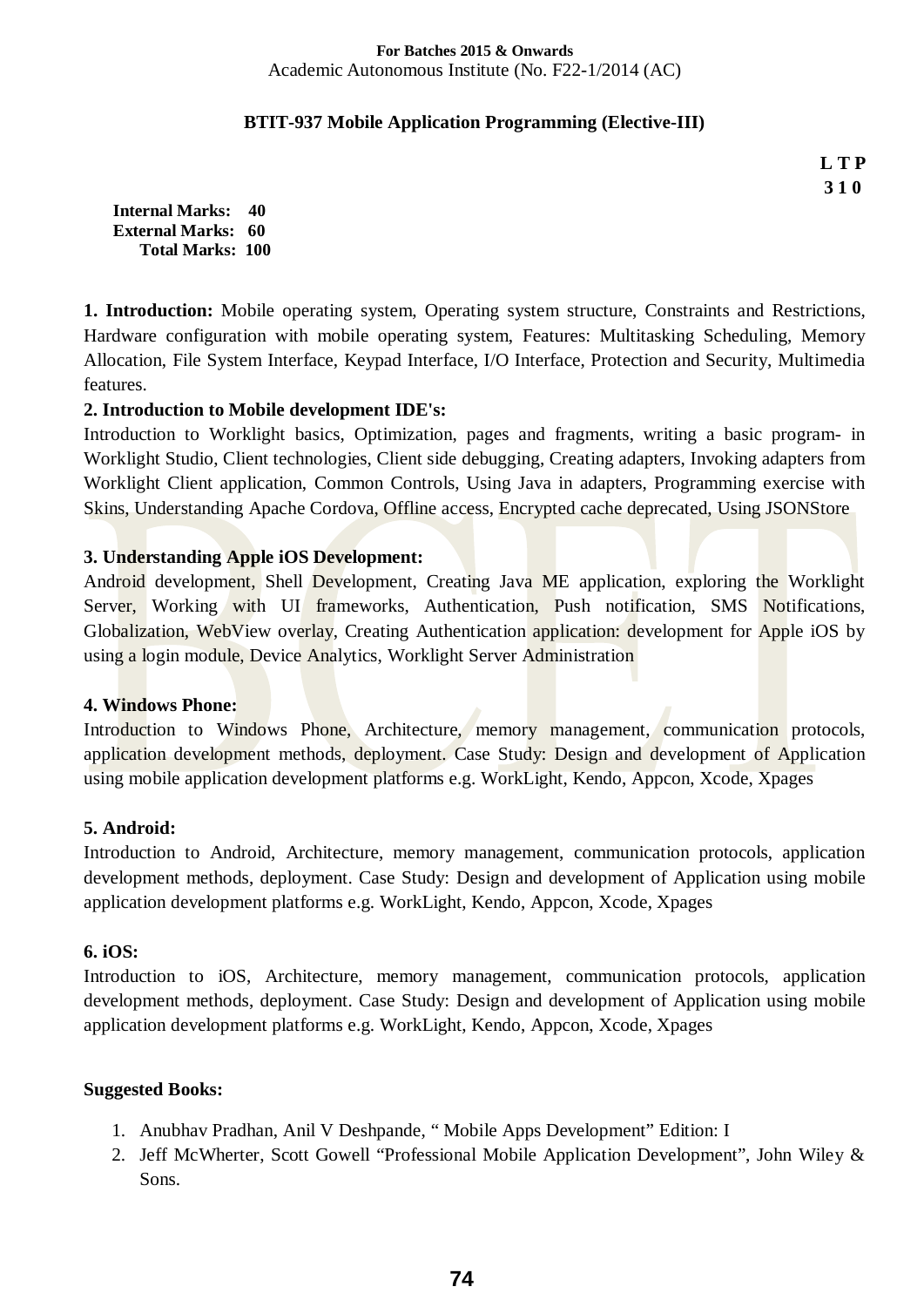## **For Batches 2015 & Onwards**

Academic Autonomous Institute (No. F22-1/2014 (AC)

- 3. Barry Burd, "Android Application Development All in one for Dummies", Edition: I
- 4. Teach Yourself Android Application Development In 24 Hours, Edition: I, Publication: SAMS
- 5. Neal Goldstein, Tony Bove, "iPhone Application Development All-In-One For Dummies", John Wiley & Sons
- 6. Henry Lee, Eugene Chuvyrov, "Beginning Windows Phone App Development", Apress.
- 7. Jochen Schiller,"Mobile Communications", Addison-Wesley.
- 8. Stojmenovic and Cacute, "Handbook of Wireless Networks and Mobile Computing", Wiley.
- **9.** Worklight resources

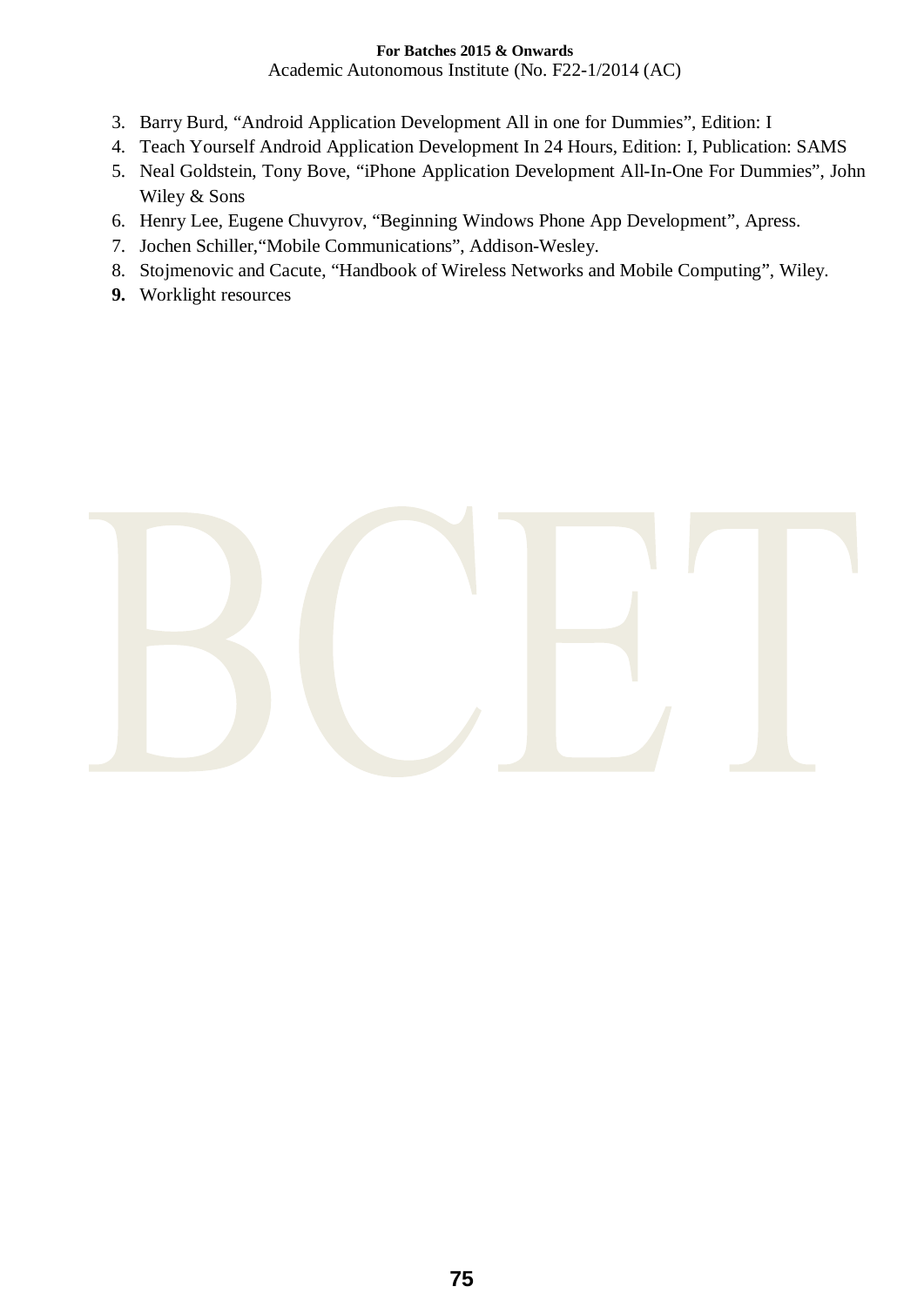## **BTIT-938 Multimedia and Application (Elective-III)**

**L T P 3 1 0** 

(4)

(6)

(4)

(8)

**Internal Marks: 40 External Marks: 60 Total Marks: 100** 

**Objectives:** This Course introduces the multimedia systems and their applications to students. This course covers the different compression standards used in multimedia, some current technology and related issues.

## **1. Introduction:**

Multimedia and its types, Introduction to Hypermedia, Hyper Text, Multimedia Systems and their Characteristics, Challenges, Desirable Features, Components and Applications, Trends in Multimedia.

### **2. Multimedia Technology:**

Multimedia Systems Technology , Multimedia Hardware devices, Multimedia software development tools, Multimedia Authoring Tools, Multimedia Standards for Document Architecture, SGML, ODA, Multimedia Standards for Document interchange, MHEG, Multimedia Software for different media.

### **3. Storage Media:**

Magnetic and Optical Media, RAID and its levels, Compact Disc and its standards, DVD and its standards, Multimedia Servers.

### **4. Audio:**

Basics of Digital Audio, Application of Digital Audio, Digitization of Sound, Sample Rates and Bit Size, Nyquist's Sampling Theorem Typical Audio Formats Delivering Audio over a Network , Introduction to MIDI (Musical Instrument Digital Interface), Components of a MIDI System Hardware Aspects of MIDI, MIDI Messages. Audio Compression, Simple Audio Compression Methods, Psychoacoustics, MPEG Audio Compression.

## **5. Basics of Compression:**

Classifying Compression Algorithms, Lossless Compression Algorithms, Entropy Encoding, Run-length Encoding, Pattern Substitution, Basics of Information theory, Huffman Coding, Adaptive Huffman Coding, Arithmetic Coding, Lempel-Ziv-Welch (LZW) Algorithm, and Source Coding Techniques: Transform Coding, Frequency Domain Methods, and Differential Encoding.

## **6. Image and Graphics Compression:**

Colour in Images, Types of Colour Models, Graphic/Image File Formats: TIFF, RIFF, BMP, PNG, PDF, Graphic/Image Data, and JPEG Compression, GIF Compression.

(6)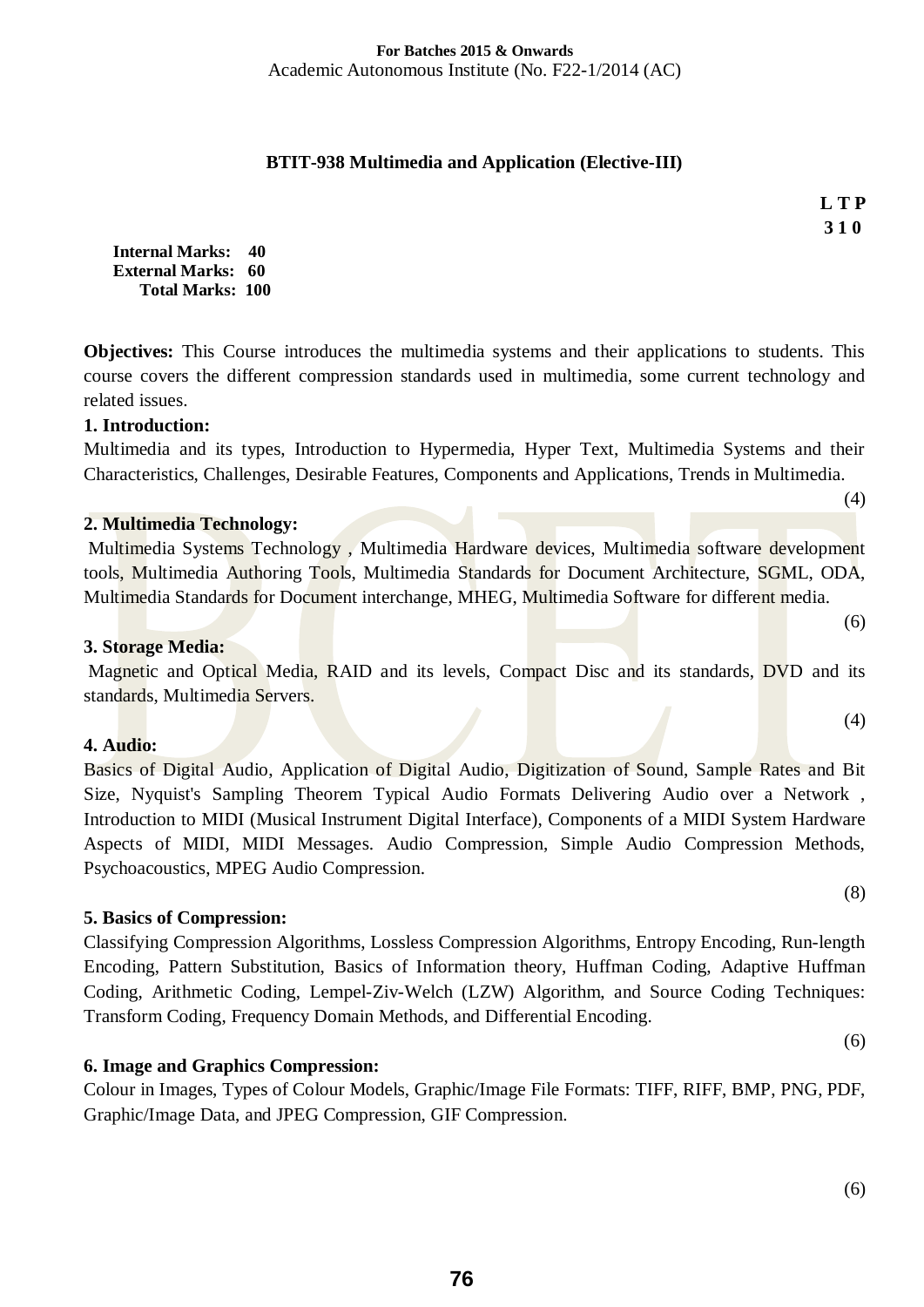# **7. Video Compression:**

Basics of Video , Video Signals, Analog Video, Digital Video, TV standards, H. 261 Compression, Intra Frame Coding, Inter-frame (P-frame) Coding, MPEG Compression, MPEG Video, The MPEG Video Bitstream , Decoding MPEG Video in Software.

## **8. Multimedia Communication:**

Building Communication network, Application Subsystem, Transport Subsystem, QOS, Resource Management, Distributed Multimedia Systems.

(5)

(6)

## **Suggested Books:**

- 1. Ralf Steinmetz amd Klara Nahrstedt," Multimedia Computing Communications and Applications" Pearson Educations.
- 2. Parag Havaldar, Gerard Medioni,"Multimedia Systems Design", PHI, Latest Edition

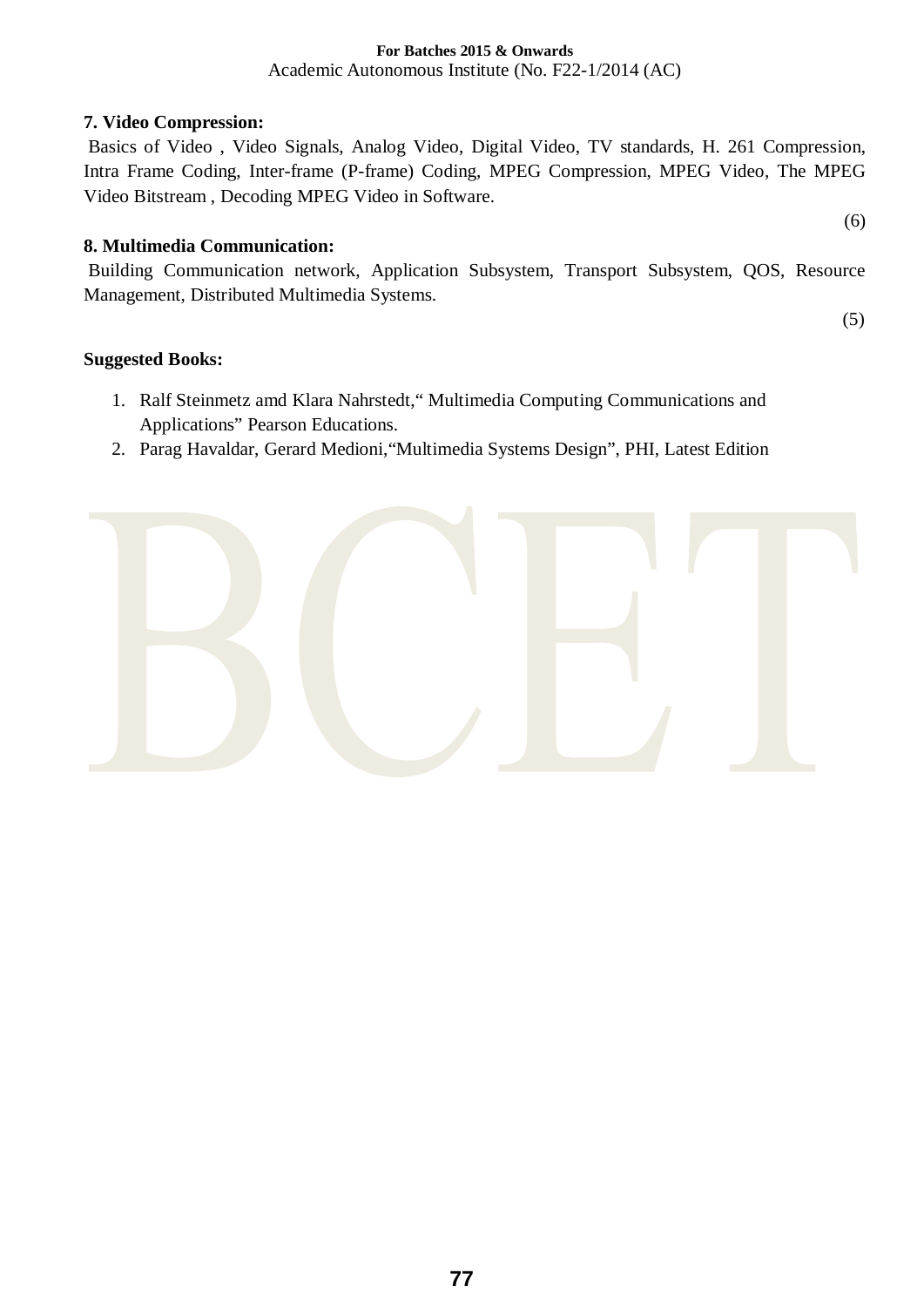# **BTIT-704 Cloud Computing Lab**

**L T P 0 0 2** 

**Internal Marks: 30 External Marks: 20 Total Marks: 50** 

- 1. Software Study- Hadoop Mapreduce and HDFS
- 2. Service deployment and usage over cloud.
- 3. Managing cloud computing Resources
- 4. Using existing cloud characterstics and Service models
- 5. Performance evaluation of services over cloud
- 6. Case Study:- Google App Engine , Microsoft Azure
- 7. Case Study:-Hadoop, Amazon, Aneka

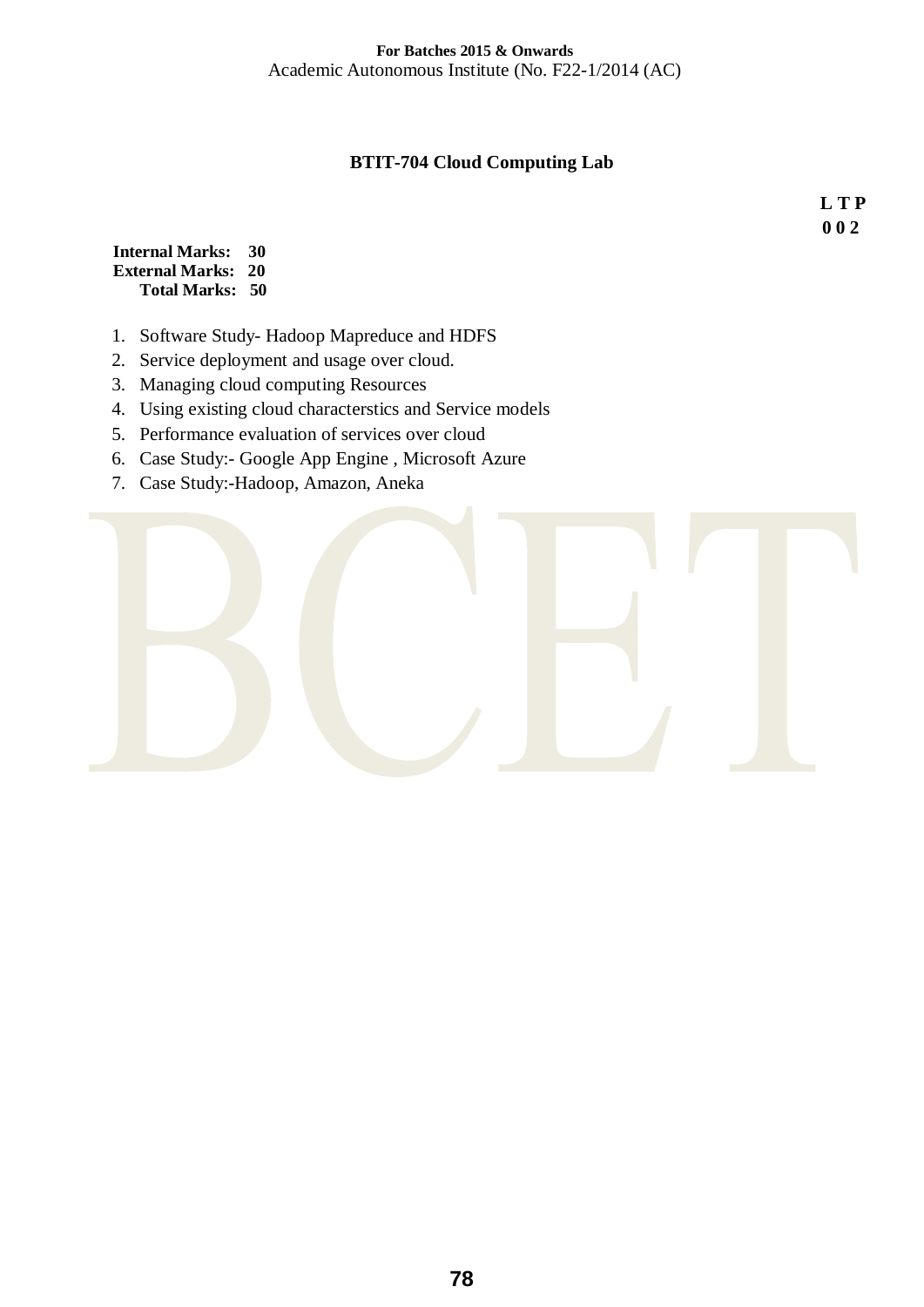